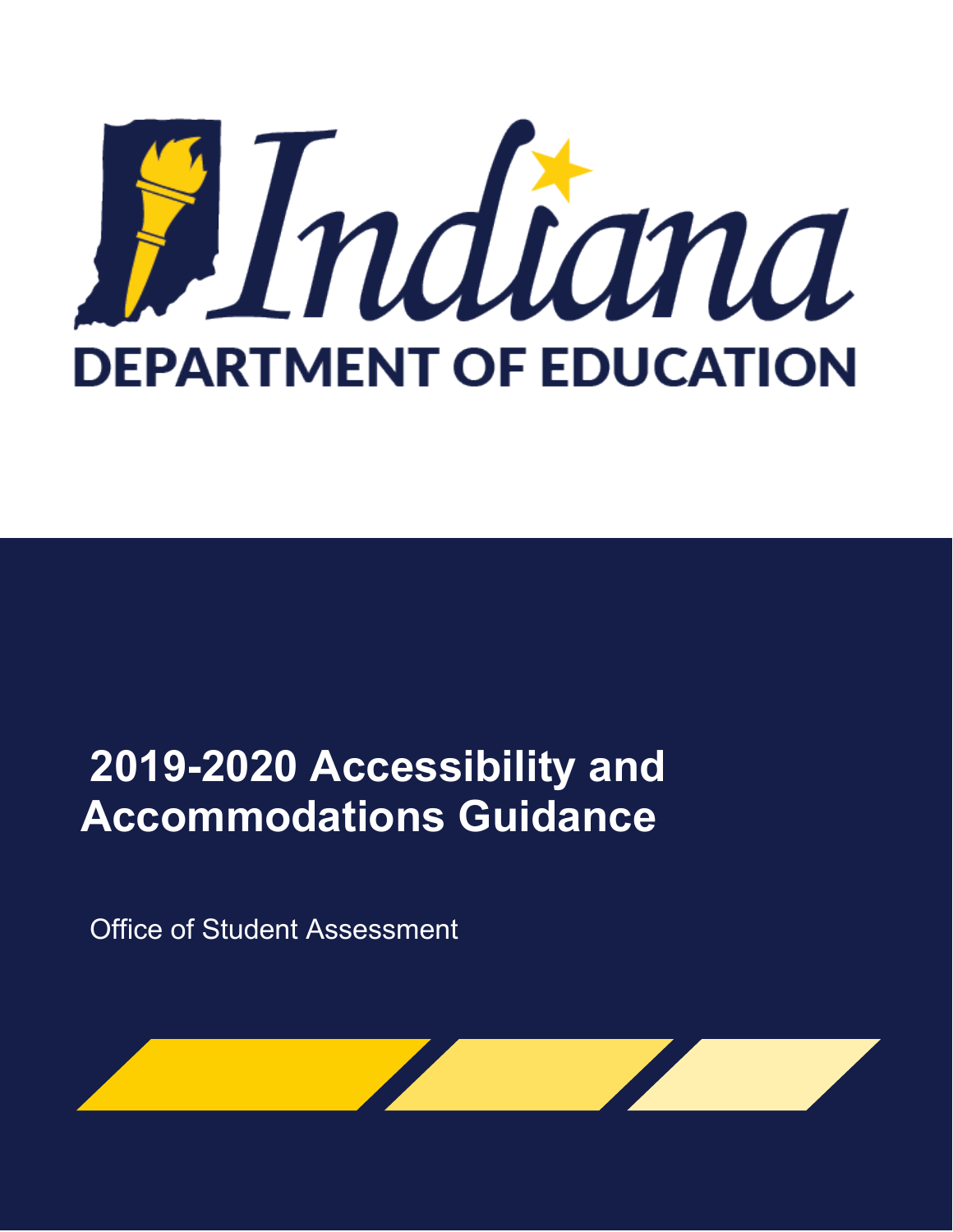<span id="page-1-0"></span>

| <b>Introduction</b>                                                                              | 3              |
|--------------------------------------------------------------------------------------------------|----------------|
| Audience                                                                                         | $\overline{4}$ |
| The Five Step Decision-Making Process                                                            | 5              |
| Sections                                                                                         | 6              |
| <b>Section 1: Universal Features</b>                                                             | $\overline{7}$ |
| <b>Section 2: Designated Features</b>                                                            | 11             |
| <b>Section 3: Accommodations</b>                                                                 | 15             |
| Section 4: WIDA ACCESS and Alternate ACCESS (English Language Proficiency<br><b>Assessments)</b> | 24             |
| <b>Section 5: Special Circumstances and Non-Standard Accommodations</b>                          | 33             |
| <b>Temporary Accommodations</b>                                                                  | 33             |
| Non-Standard Assessment Accommodation Request                                                    | 33             |
| <b>Prohibited Accommodations</b>                                                                 | 34             |
| Section 6: Specific Protocol for Scribe and Human Reader                                         | 35             |
| <b>Scribing Protocol</b>                                                                         | 35             |
| Human Reader Protocol                                                                            | 37             |
| <b>Section 7: Specific Guidance</b>                                                              | 39             |
| Guidance on Spanish Translation and Glossaries                                                   | 39             |
| Use of Bilingual Dictionaries by English Learners on State Assessments                           | 41             |
| <b>Section 8: PATINS Project</b>                                                                 | 46             |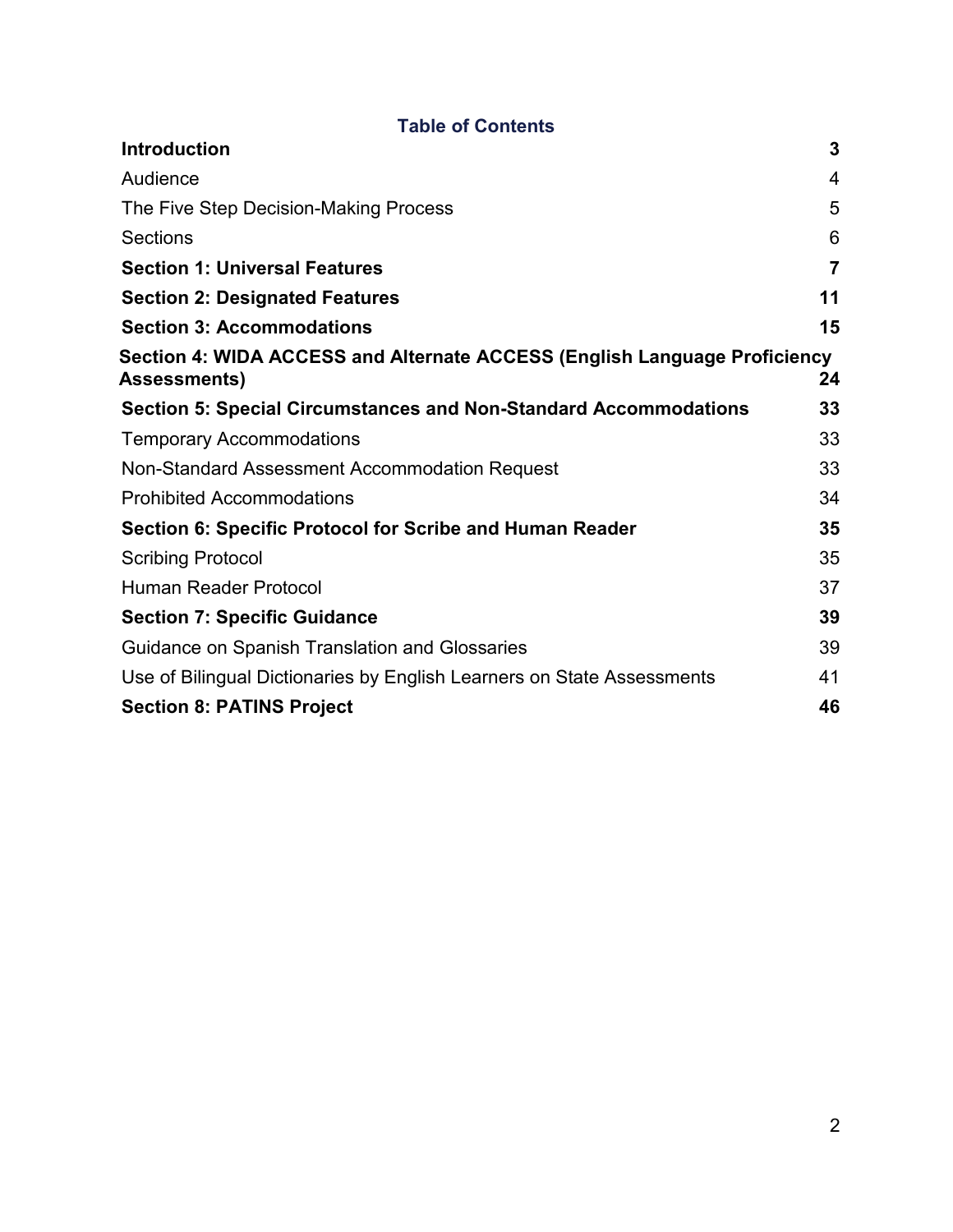### **Introduction**

The Indiana Department of Education's (IDOE) Accessibility and Accommodations Guidance is intended for school-level personnel and decision-making teams (e.g., IEP, 504, SP, CSEP, and ILP) as they prepare for and implement Indiana State Assessments. Information is provided for school personnel to use in selecting and administering universal tools, designated features, and accommodations for those students who need them.

Federal and state laws require that all students, including students with disabilities and students with limited English proficiency, participate in statewide assessments to hold schools accountable for the academic performance of students according to IC 20-32-5-1 *et. seq*, IC 20-32-5.1-1 *et. seq*, and Sec.1111(b)(2)(B)(i)(II) of ESSA (codified at 20 U.S.C. § 6303b) Indiana Code Title 20.

In April of 2014, the Indiana State Board of Education approved college- and careerready *Indiana Academic Standards* for English/Language Arts (ELA) and Mathematics. These standards, in addition to *2016 Indiana Academic Standards* for Science and 2014 Social Studies, clearly outline what students should know and be able to do for each content area and grade level. Additionally, the Indiana State Board of Education adopted Content Connectors in June of 2018 as Alternate Academic Standards for students with significant intellectual disabilities. Teachers provide instruction for all students to work toward grade‐level content standards (i.e., Indiana Academic Standards or Content Connectors) by using a variety of instructional strategies based on the needs of students.

Educational reforms brought many changes in approaches to accessibility to ensure all students appropriately interact with content. These new approaches provide an opportunity for students who may not have received accommodations in the past to now benefit from needed accessibility supports employed in both instruction and standardized assessments as a result of rapidly developing technologies.

IDOE recognizes that the validity of assessment results depends on each and every student having appropriate universal features, designated features, and accommodations when needed based on the constructs being measured by the assessment. This is reinforced through the process of developing these nextgeneration assessments to measure students' knowledge and skills as they progress toward college and career readiness. IDOE takes systematic steps through item development and content presentation to ensure accessibility is interwoven in all steps of assessment delivery and scoring outcomes.

The next sections highlight the intended audiences, decision making process and organization of this document. Consider the document's guidance as a whole prior to informing instructional and assessment decisions to ensure appropriate implementation, including changes and improvements. Instructional supports and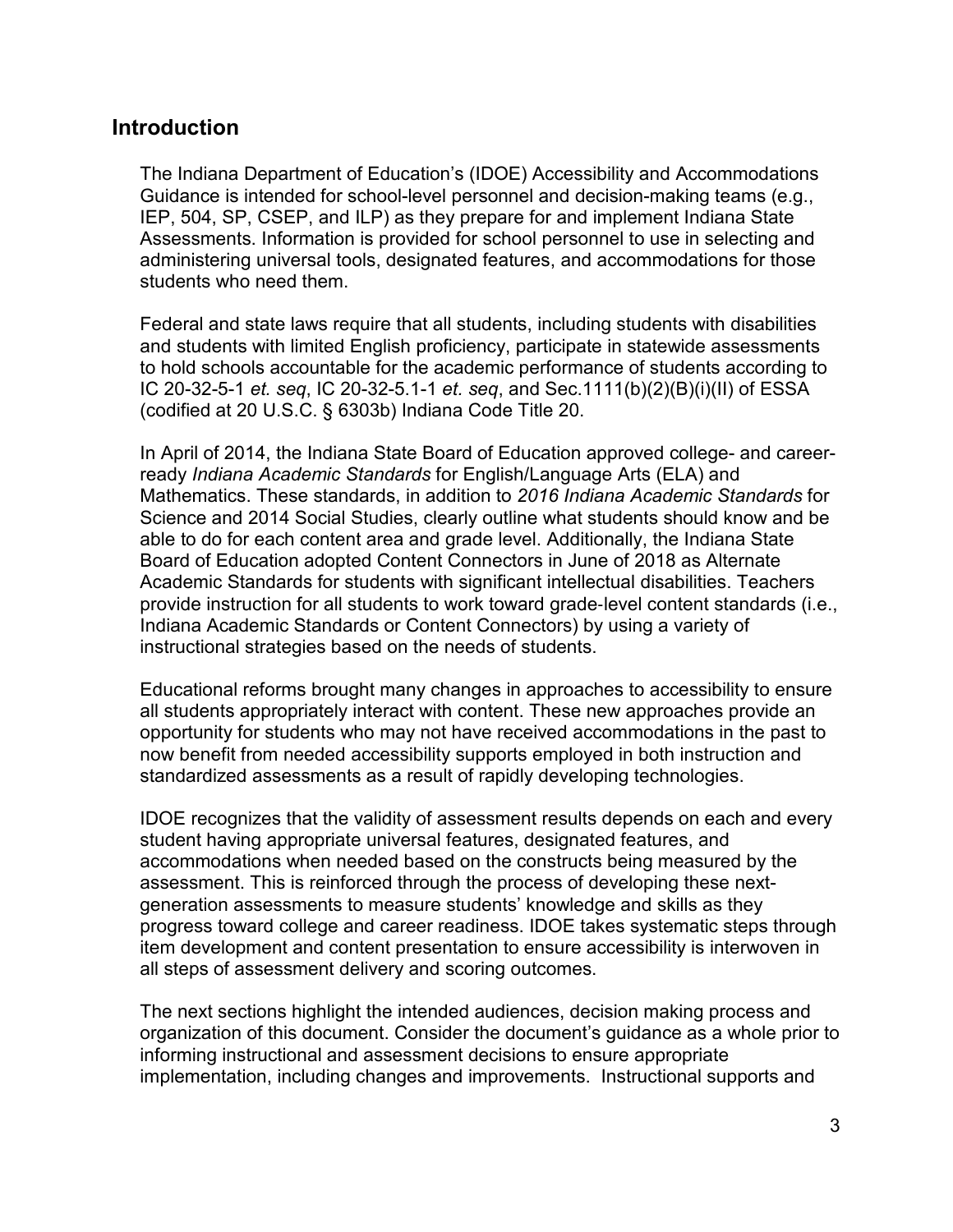accommodations may vary from those utilized on assessments to ensure the validity of reporting to the intended construct.

### <span id="page-3-0"></span>**Audience**

- Individualized Education Program (IEP), 504 plan, Choice Special Education Plan (CSEP), Service Plan (SP), or Individual Learning Plan (ILP) teams
- Special Education Teachers
- English Learner Teachers
- General Education Teachers
- Administrators and Test Coordinators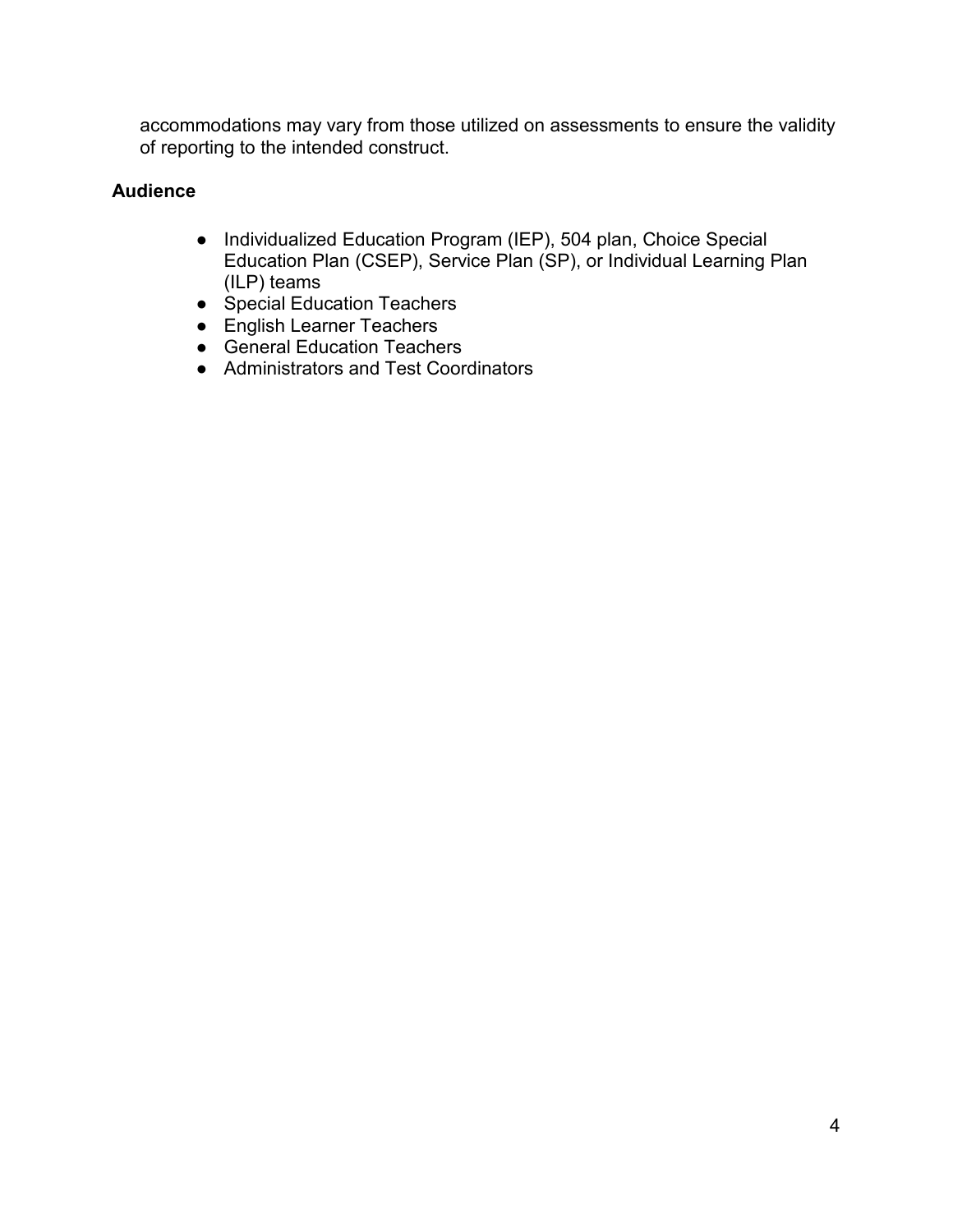### <span id="page-4-0"></span>**The Five Step Decision-Making Process**

The five step decision-making process will help ensure that consideration of specific needs of the individual student when selecting accessibility features and accommodations for use in a variety of instructional and assessment settings. For students who receive accommodations, these must be utilized daily during instruction prior to being considered for any state assessment.



(CCSSO Accessibility Manual, 2016)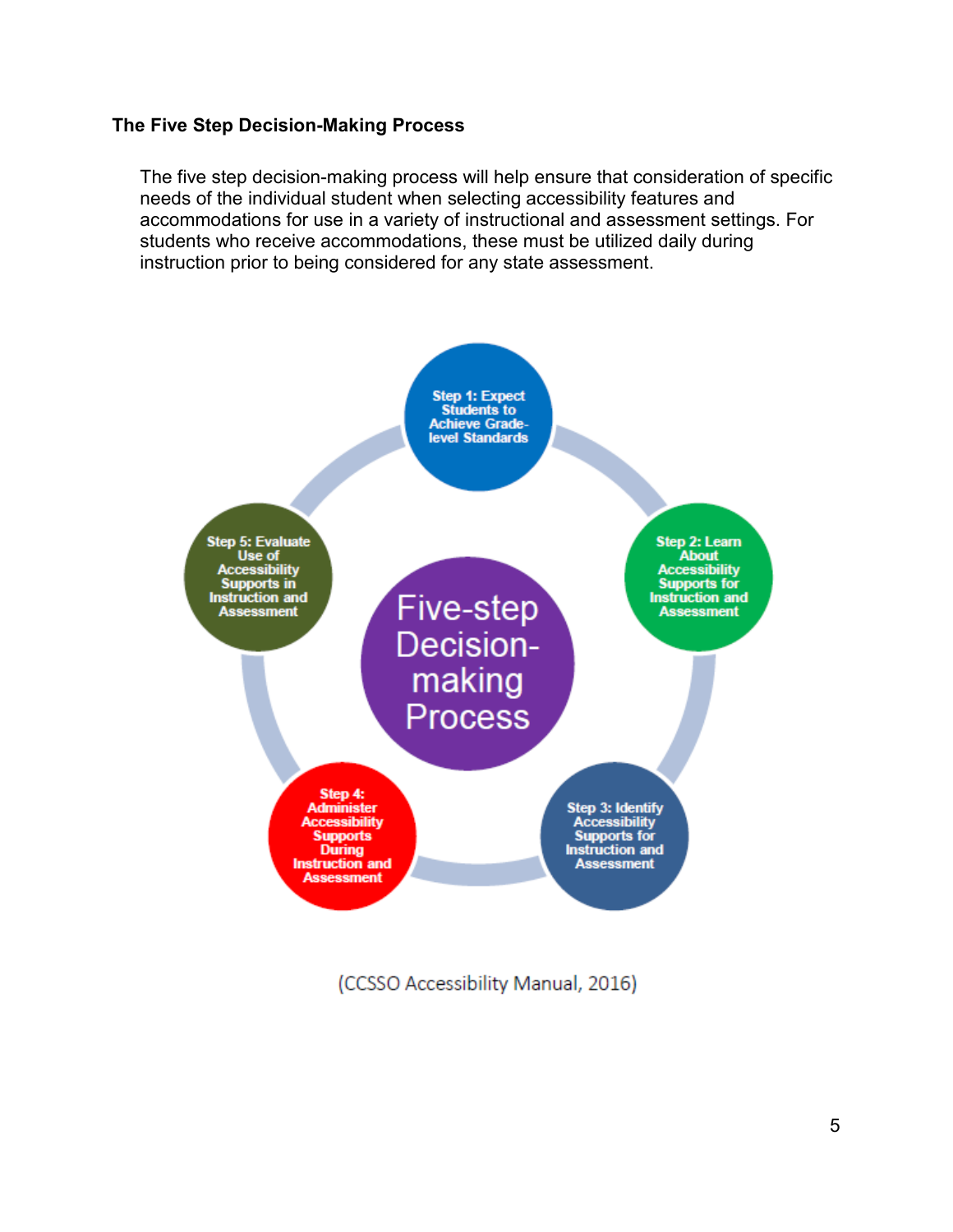### <span id="page-5-0"></span>**Sections**

Note: Sections 1-3 apply to Indiana federally- and state-mandated assessments, except WIDA.

**Section 1: Universal Features** – Universal features are available to all students as they access instructional or assessment content.

**Section 2: Designated Features** – Designated features are available for use by any student for whom the need has been indicated by an educator (or team of educators) familiar with the student's characteristics and needs.

**Section 3: Accommodations** – An accommodation is a change in the standardized testing materials or procedures that allow students with an IEP, 504, ILP, SP, and CSEP to participate in an assessment while measuring the intended construct.

**Section 4**: **Accessibility Tools and Accommodations for WIDA ACCESS and Alternate ACCESS (English Language Proficiency Assessments)** – Accessibility tools are allowed for *all* English Learners during the administration of WIDA ACCESS and Alternate ACCESS. There are also accommodations available for English Learners with disabilities.

**Section 5**: **Special Circumstances and Non-Standard Accommodations** – Specific guidelines describing documentation and requesting testing accommodations for students with temporary conditions, such as a broken arm.

**Section 6: Specific Protocol for Scribe and Human Reader** – Specific guidelines for using scribes, Human Readers, and Assistive Technology.

**Section 7**: **Specific Guidance**-- Guidance for Spanish Translations, glossaries, and Use of Bilingual Dictionaries.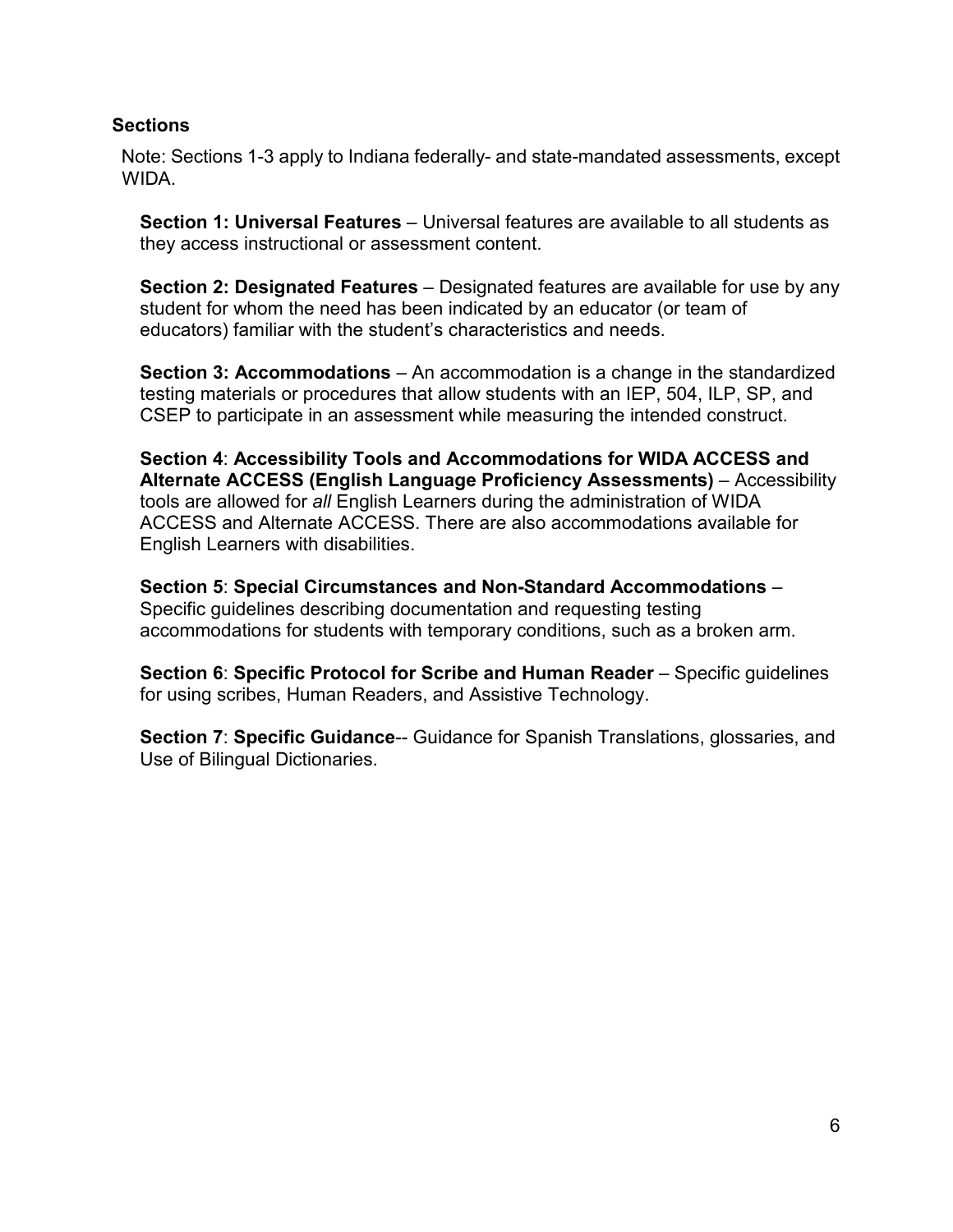### <span id="page-6-0"></span>**Section 1: Universal Features**

Universal features are available to ALL students as they access instructional or assessment content. No formal plans are required for students to access these features. Universal features are grouped into two broad categories based upon how they are provided to the student. They are:

- **Embedded**: Available through the online computer platform.
- **Non-Embedded**: Provided to the student by the school.

### **All Students taking I AM receive the following Universal Features:**

- **Text-to-Speech:** All text is read aloud to students testing online.
- **Individual Testing:** Student is tested individually.
- **Calculator:** Online Calculator or Handheld and/or Adaptive Calculator may be used for the paper assessment.
- **Read Aloud to Self:** Student can read aloud to self while accessing the online or paper assessment.
- **Additional Breaks:** Student can take breaks as often as needed.

The following chart notes Universal Features and assessment assignments for each universal feature. The X indicates the Feature available for each specific assessment.

| <b>Embedded</b>                                | <b>IREAD-3</b> | <b>ILEARN</b><br>$3 - 5$ | <b>ILEARN</b><br>$6 - 8$ | <b>I AM</b>  | <b>ILEARN</b><br><b>Biology</b> | <b>ILEARN U.S.</b><br><b>Government</b> | ISTEP+       |
|------------------------------------------------|----------------|--------------------------|--------------------------|--------------|---------------------------------|-----------------------------------------|--------------|
| Strikethrough                                  | $\mathsf{X}$   | X                        | $\mathsf{X}$             | $\mathsf{X}$ | $\mathsf{X}$                    | X                                       | $\mathsf{X}$ |
| <b>Online Calculator</b>                       |                |                          | X                        | X            |                                 |                                         | X            |
| <b>English Dictionary,</b><br><b>Thesaurus</b> |                | X                        | X                        |              |                                 |                                         |              |
| <b>Expandable</b><br><b>Passages</b>           | X              | X                        | $\mathsf{X}$             | $\sf X$      | $\mathsf{X}$                    | X                                       | $\sf X$      |
| <b>Highlighter</b>                             | X              | X                        | X                        | $\sf X$      | $\sf X$                         | X                                       | $\mathsf{X}$ |
| <b>Glossary (English)</b>                      |                | X                        | X                        |              | X                               | X                                       |              |
| Notepad                                        | X              | X                        | X                        |              | X                               | X                                       | $\mathsf{X}$ |
| <b>Line Reader</b>                             | X              | X                        | X                        | X            | $\sf X$                         | X                                       | X            |
| <b>Tutorials</b>                               | X              | X                        | X                        | X            | X                               | X                                       | $\mathsf{X}$ |
| <b>Writing Tools</b>                           |                | X                        | X                        |              |                                 |                                         |              |
| <b>Mark for Review</b>                         | $\mathsf{X}$   | X                        | X                        |              | $\sf X$                         | X                                       | $\sf X$      |
| <b>Formulas</b>                                |                |                          |                          |              |                                 |                                         | X            |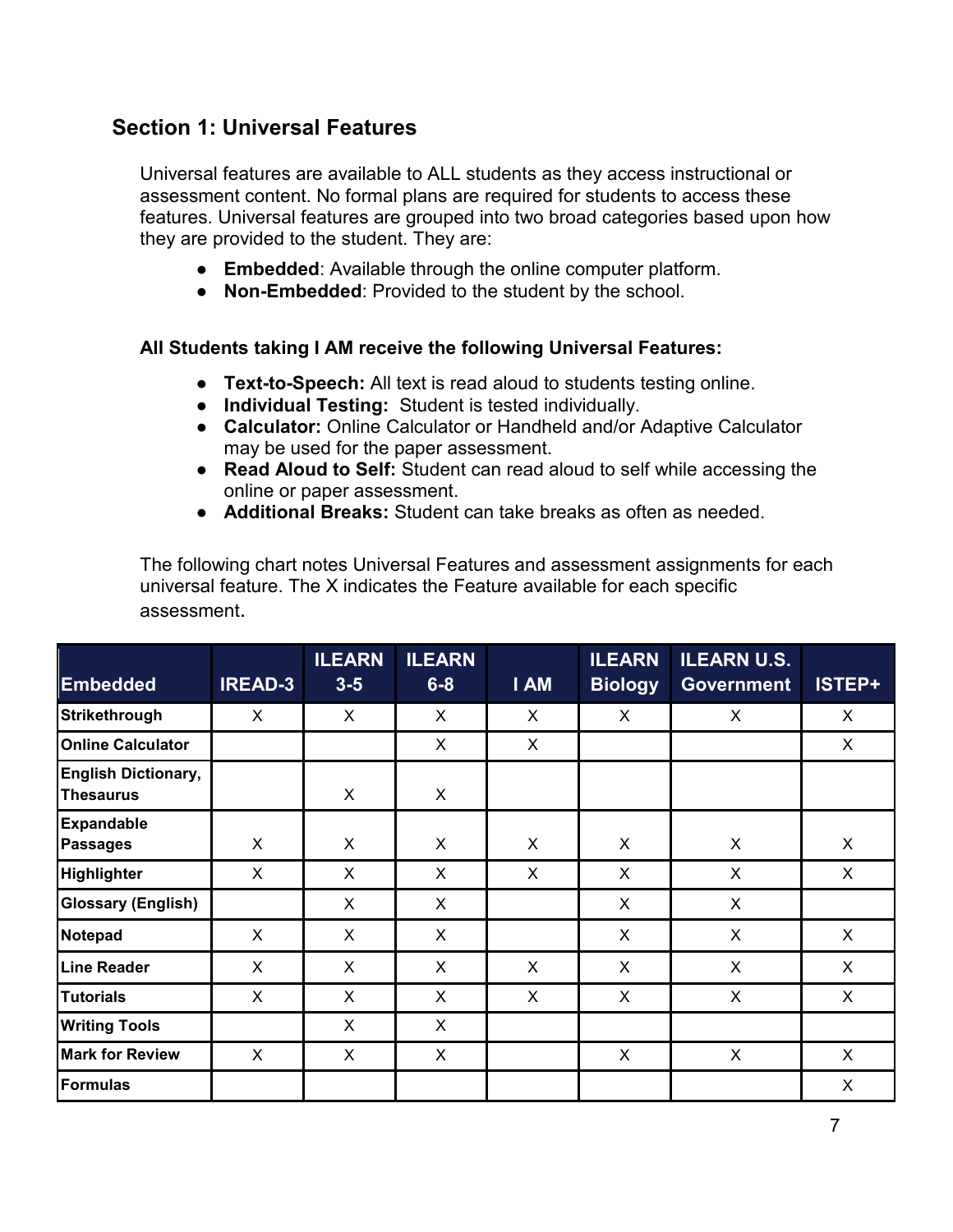| <b>Zoom</b>         |  | ,, | $\cdot$ |  |  |
|---------------------|--|----|---------|--|--|
| <b>Global Notes</b> |  |    |         |  |  |

| Non-Embedded                                                                           | <b>IREAD-3</b> | <b>ILEARN</b><br>$3 - 5$ | <b>ILEARN</b><br>$6 - 8$ | I AM | <b>ILEARN</b><br><b>Biology</b> | <b>ILEARN U.S.</b><br><b>Government</b> | ISTEP+ |
|----------------------------------------------------------------------------------------|----------------|--------------------------|--------------------------|------|---------------------------------|-----------------------------------------|--------|
| <b>Preferential Seating</b>                                                            | X              | X                        | X                        | X    | $\mathsf{X}$                    | X                                       | X      |
| <b>Headphones or</b><br><b>Noise Buffers</b>                                           | X              | X                        | X                        | X    | X                               | X                                       | X      |
| <b>Small Group</b><br><b>Setting</b>                                                   | X              | X                        | X                        |      | X                               | X                                       | X      |
| <b>Scratch/Blank</b><br>Paper                                                          | X              | X                        | X                        | X    | X                               | X                                       | X      |
| <b>Highlighters for</b><br>Paper<br><b>Assessments</b>                                 |                | X                        | X                        | X    | X                               | X                                       | X      |
| <b>English Dictionary</b><br>and Thesaurus                                             |                | X                        | X                        |      |                                 |                                         |        |
| <b>Adaptive/Handheld</b><br>calculator for<br>calculator<br>allowable sessions<br>only |                |                          |                          |      |                                 |                                         | X      |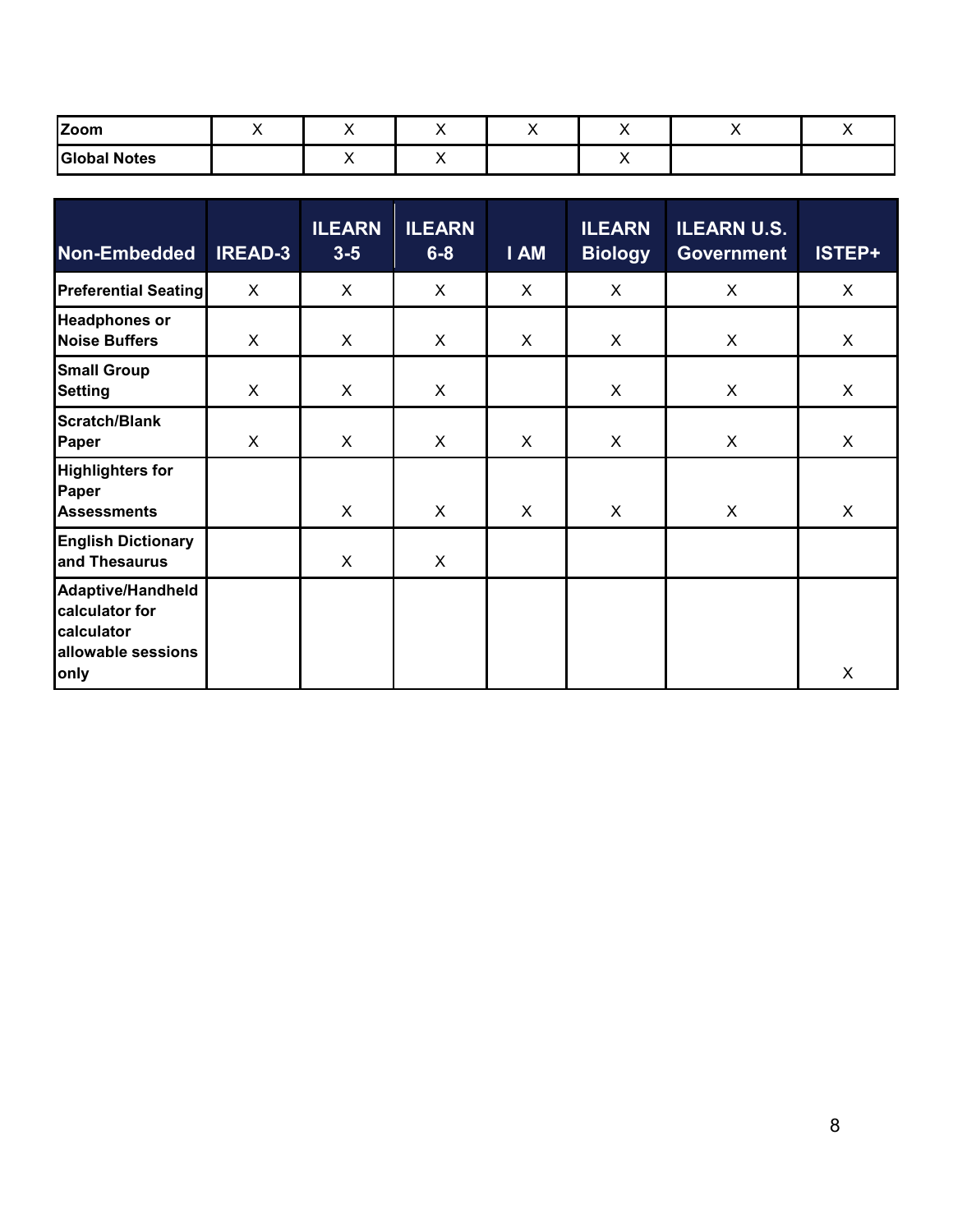The following chart gives descriptions of the Universal Features available.

### **Embedded**

**Strikethrough**: Allows student to cross out response options on multiple-choice and multiple-select interactions.

**Calculator:** Desmos Four Function digital calculator for calculator allowed items (ILEARN Grade 6). Desmos Scientific on-screen digital calculator for calculator allowed items (ILEARN Grades 7-8). Desmos Four Function on-screen digital calculator for all items (I AM Grades 3-8 and 10).

Refer to the [Calculator Policy.](https://www.doe.in.gov/sites/default/files/assessment/calculator-policy2019-2020-final.pdf) No online calculator available for 2019 ISTEP+ Summer retest due to paper administration. An embedded calculator will be available in ISTEP+ Grade 10 beginning with the Winter 2019 administration online. *(Note: Calculator flexibility exists for applicable sections.)*

**English Dictionary, Thesaurus:** On-screen access to the Merriam-Webster English language dictionary and thesaurus. A thesaurus contains synonyms of terms while a student interacts with text included in the assessment.

**Expandable Passages:** each passage or stimulus can be expanded so that it takes up a larger portion of the screen.

**Highlighter:** A digital highlighting tool for marking desired text, item questions, item answers with color.

**Glossary (English):** Allows students the ability to click on pre-selected construct-irrelevant terms with the definition.

**Notepad:** Allows student to enter notes as they are taking a test for test items only. Information typed into Notepad is not saved. Only available on the CAT and fixed form tests.

**Line Reader:** Allows one line at a time to be underlined during reading to guide reading of a lengthy passage.

**Tutorials:** Item-specific animation that instructs the student how to use the item.

**Writing Tools:** Selected writing tools (i.e., bold, italic, undo/redo, spell check) available for student-generated responses.

**Mark for Review:** Allows student to flag an item for future review during the assessment.

**Formulas:** Allows access to a Mathematics Reference Sheet via the Tools window. This button was formerly the Exhibits button. Once clicked it pulls up the mathematics reference sheet with formulas on it.

**Zoom:** A tool for making text or other graphics in a window or frame appear larger on the screen.

**Global Notes:** It is a notepad that allows students to take notes while they're taking a test. Only available on the PTs.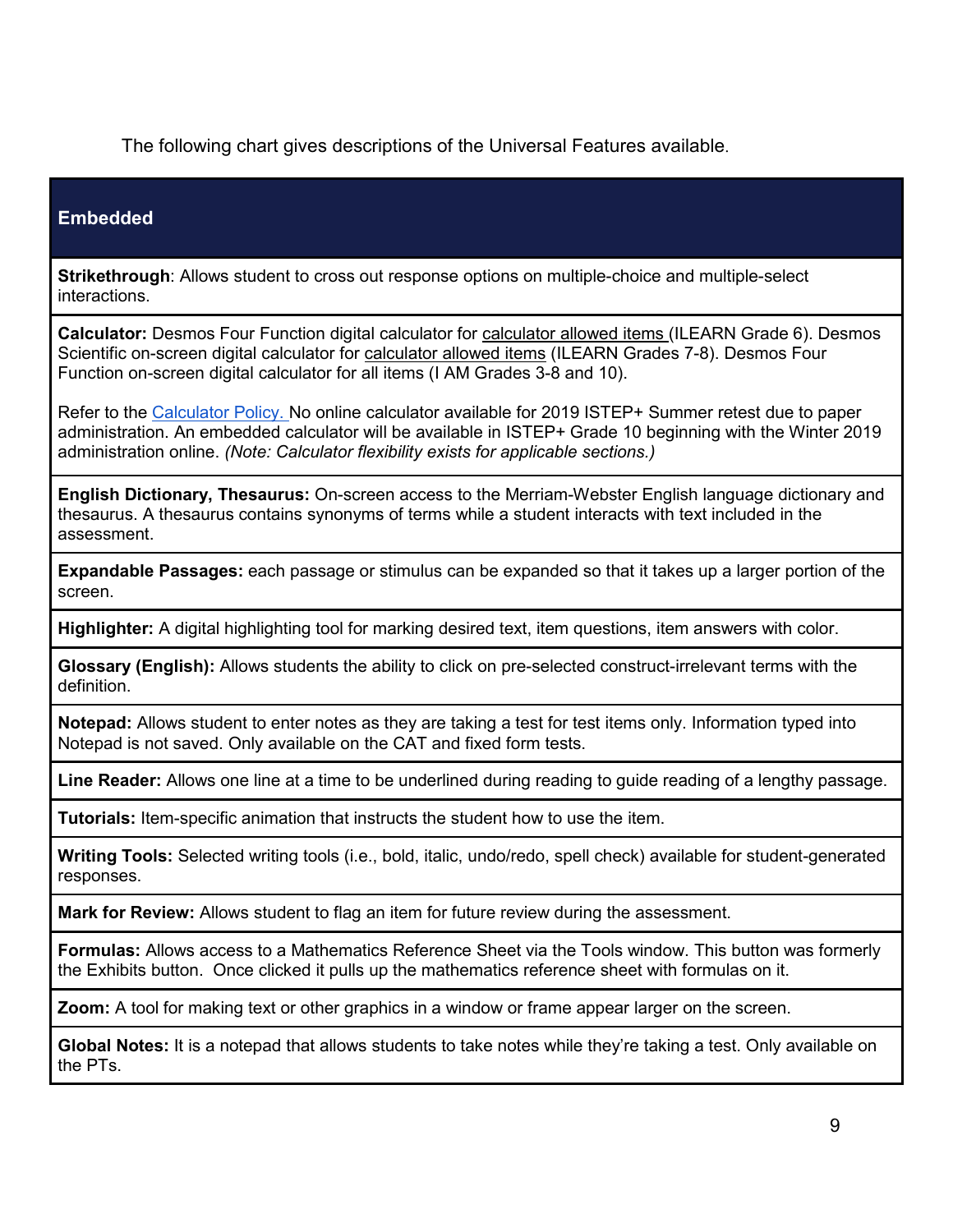#### **Non-Embedded**

**Preferential Seating:** Determined by the Test Administrator (TA). (Can be due to lighting conditions, seat arrangement, behaviors, etc.) The student can sit where the TA determines is the best seating arrangement for the student.

**Headphones or Noise Buffers**: Used to block out distractions. (No music is allowed to be playing or plugged in. This is for sound dampening only.) No Bluetooth features are allowed unless requested to IDOE in advance with a fidelity assurance form.

**Small Group Setting:** Available for students to be assessed in smaller groups. The size of the small groups are determined locally.

**Scratch/Blank Paper (including lined or graph)**: Available for students that prefer to write out their responses on paper before typing out their answers or to solve mathematics problems. No sticky notes allowed as scratch paper.

**Highlighters for Paper Assessments:** Highlighters for marking desired text, item questions, item answers, or parts of these with a color.

**English Dictionary, Thesaurus**: Available for writing items to be used with paper testing.

<span id="page-9-0"></span>**Adaptive and/or Handheld Calculator:** Refer to the calculator policy. ALL students taking ISTEP+ can use a handheld calculator. <https://www.doe.in.gov/sites/default/files/assessment/calculator-policy2019-2020-final.pdf>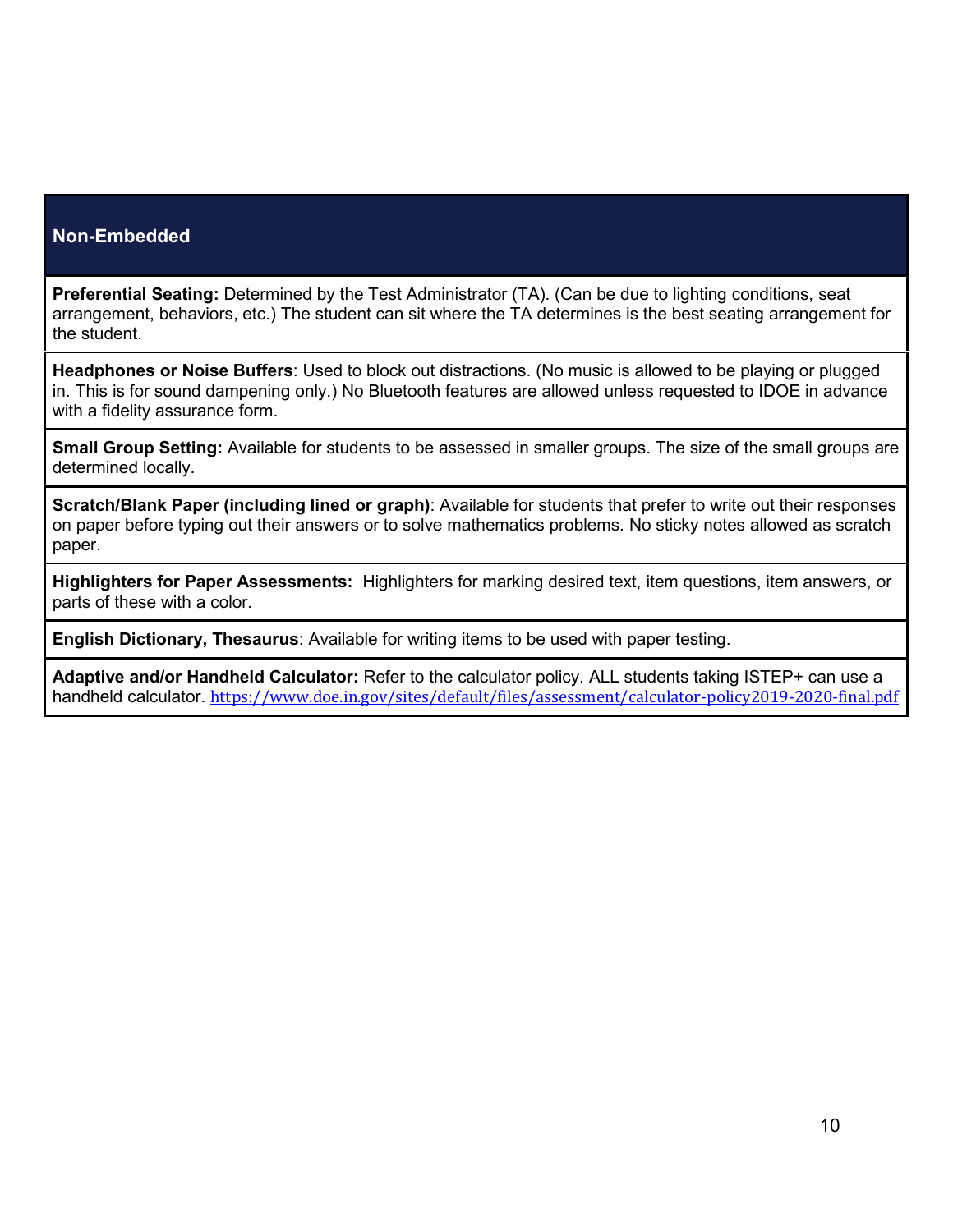### **Section 2: Designated Features**

Designated features are available for use by **any student** for whom the need has been indicated by an educator (or team of educators), parents/guardians or the student (if appropriate) who is familiar with the student's characteristics and needs.

Decisions must reflect those supports that the student requires and uses during instruction and assessments. Student input into the decision, particularly for older students, is recommended. No formal plan is required to access Designated Features.

Designated features need to be identified and assigned in the American Institutes for Research's (AIR) Test Information Distribution Engine (TIDE) prior to assessment administration. Students should be familiar with using the designated features assigned to them prior to accessing the test.

Designated features are grouped into two broad categories based upon how they are provided to the student. They are:

- **Embedded**: Available through the online computer platform
- **Non-Embedded**: Provided to the student by the school

The following chart notes Designated Features and assessment assignments for each designated feature. The X indicates the Feature available for each specific assessment.

| <b>Embedded</b>                                                            | <b>IREAD-3</b> | <b>ILEARN</b><br>$3-5$ | <b>ILEARN</b><br>$6 - 8$ | <b>I AM</b> | <b>Biology</b> | <b>ILEARN ILEARN U.S.</b><br><b>Government</b> | ISTEP+ |
|----------------------------------------------------------------------------|----------------|------------------------|--------------------------|-------------|----------------|------------------------------------------------|--------|
| <b>Color Contrast</b>                                                      | X              | X                      | X                        | X           | X              | X                                              | X      |
| <b>Glossaries</b>                                                          |                | X                      | X                        |             | X              | X                                              |        |
| <b>Masking</b>                                                             | X              | X                      | X                        | X           | X              | X                                              | x      |
| <b>Print Size</b>                                                          | X              | X                      | X                        | X           | X              | X                                              | X      |
| <b>Mouse Pointer</b>                                                       | X              | X                      | X                        | X           | X              | X                                              | X      |
| <b>Translation</b><br><b>Stacked Spanish</b><br>(NOT available for<br>ELA) |                | X                      | X                        | X           | X              | X                                              |        |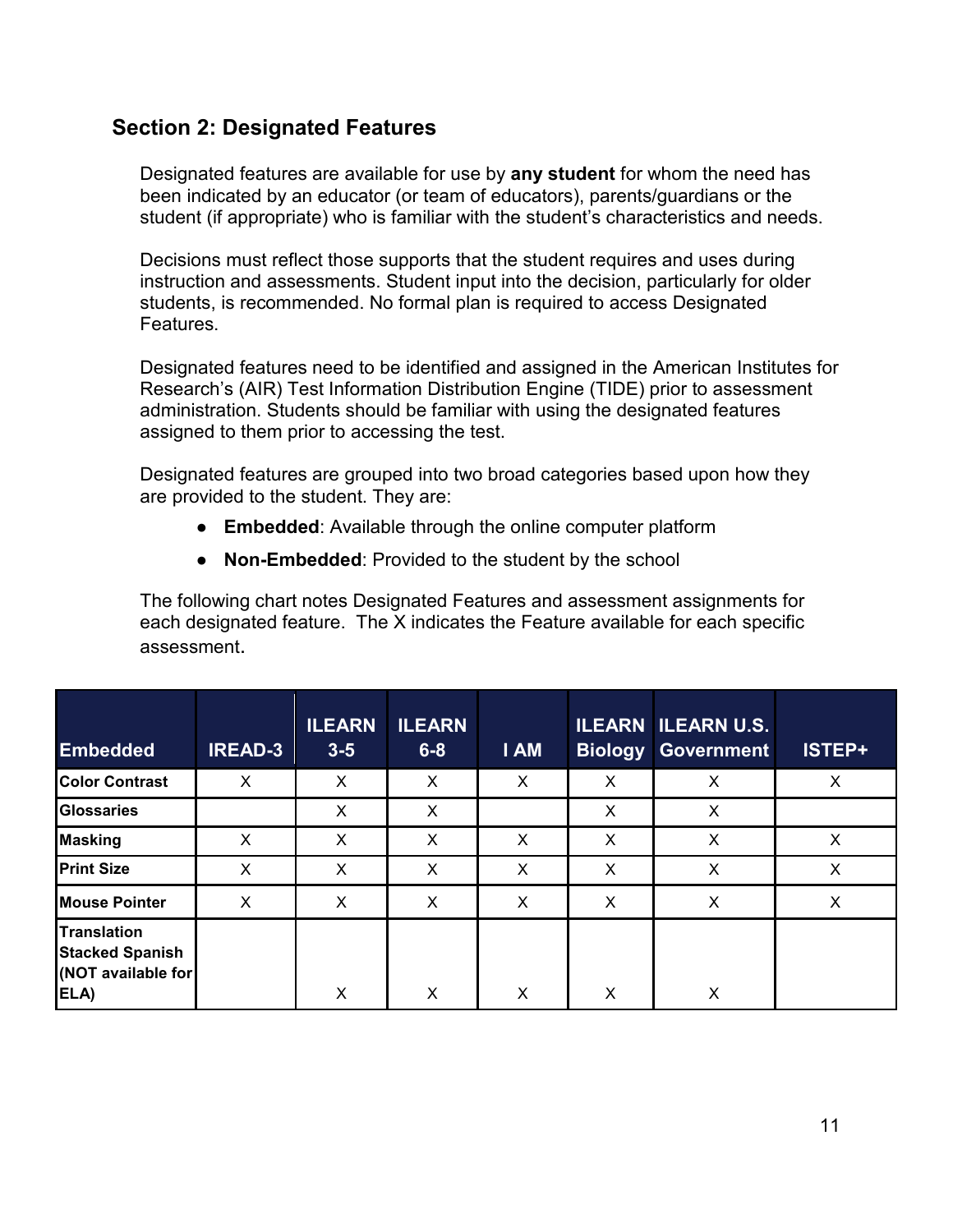| Non-Embedded                                                 | <b>IREAD-3</b> | <b>ILEARN</b><br>$3 - 5$ | <b>ILEARN</b><br>$6 - 8$ | <b>I AM</b> | <b>Biology</b> | <b>ILEARN ILEARN U.S.</b><br><b>Government</b> | ISTEP+  |
|--------------------------------------------------------------|----------------|--------------------------|--------------------------|-------------|----------------|------------------------------------------------|---------|
| <b>Access to sound</b><br>amplification<br>system            | $\mathsf{X}$   | X                        | X                        | X           | X              | X                                              | X       |
| <b>Assistive</b><br>technology to<br>magnify/enlarge         | $\sf X$        | X                        | X                        | X           | X              | X                                              | X       |
| <b>Special furniture</b><br>or equipment for<br>viewing test | $\mathsf{x}$   | $\sf X$                  | $\sf X$                  | X           | X              | X                                              | X       |
| Time of day for<br>testing altered                           | $\mathsf{X}$   | X                        | X                        | X           | X              | X                                              | $\sf X$ |
| <b>Special lighting</b><br>conditions                        | $\mathsf{X}$   | X                        | X                        | X           | X              | X                                              | X       |
| Color acetate film<br>for paper<br>assessment                | X              | X                        | X                        | X           | X              | X                                              | X       |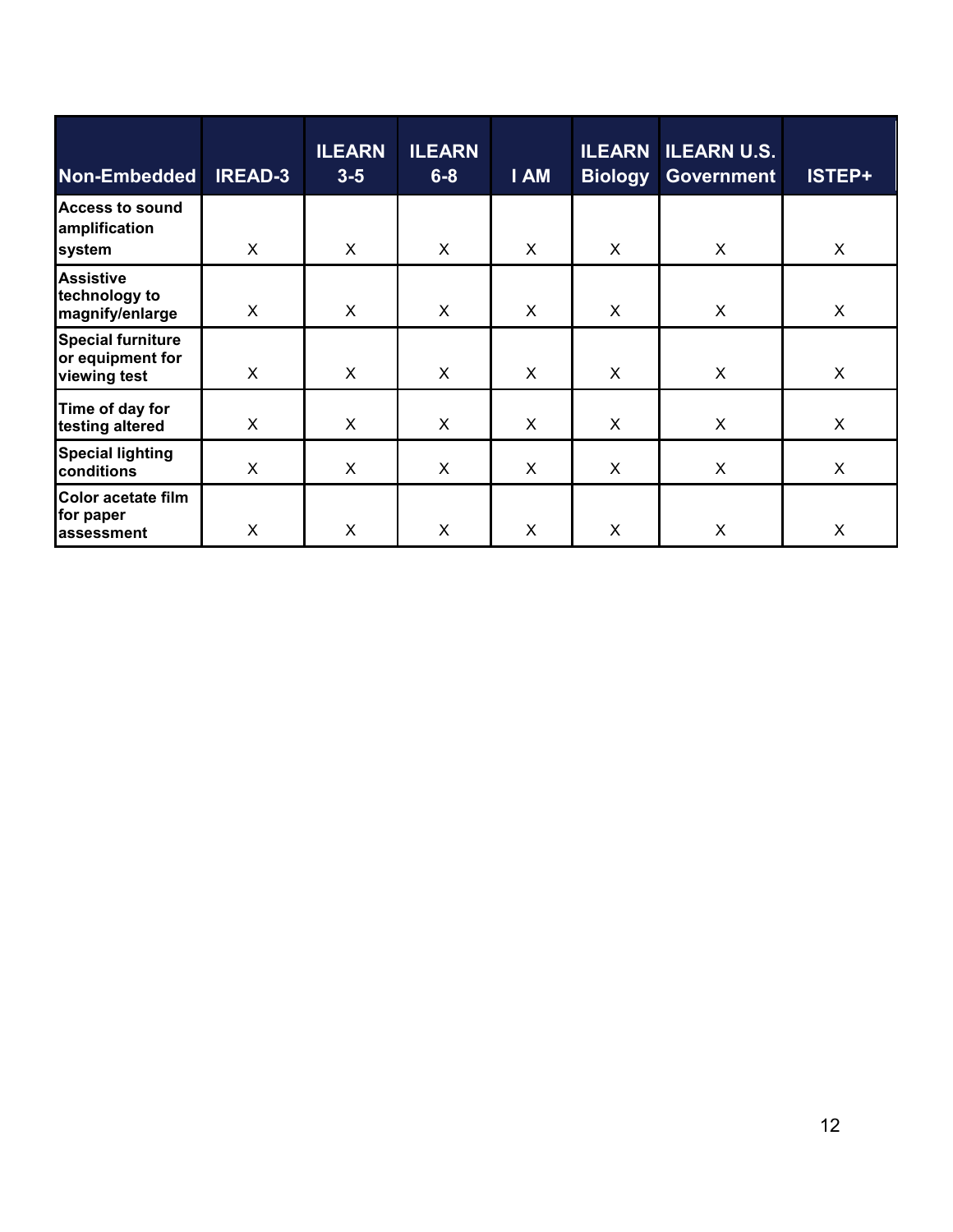The following chart gives descriptions of the Designated Features available.

#### **Embedded**

**Color Contrast:** Allows student to change background and foreground colors. TA selects color choices prior to test.

Available choices are:

- **Black on White (default)**
- Yellow (dark and light)
- Blue (dark and light)
- Magenta (dark and light)
- Gray (dark and light)
- Green (dark and light)
- Yellow on Blue
- Reverse Contrast
- Medium Gray on Light Gray

**Glossary (Languages):** Translated glossaries provided for selected construct-irrelevant terms for Mathematics, Science, and Social Studies.

Available languages are:

- Spanish
- Burmese
- Mandarin
- Arabic
- Vietnamese

**Masking:** Involves blocking off content that is not of immediate need or that may be distracting to the student.

**Mouse Pointer:** Allows changes to size (large and extra-large) and color (black, green, red, yellow, and white) of mouse pointer. TA selects color choices prior to test.

**Print size:** The online print size can be changed to 24 pt., 31 pt., 41 pt., and 51 pt. with higher options available with streamline mode and may be more appropriate than a paper version.

**Translation Stacked Spanish:** Allows student to view the full Spanish translation of each test item above the original item in English for the content areas of Mathematics, Science, and Social Studies.

*Note:* Guidance for making the determination to utilize stacked Spanish translations is located later in **[Section 7.](#page-38-0)**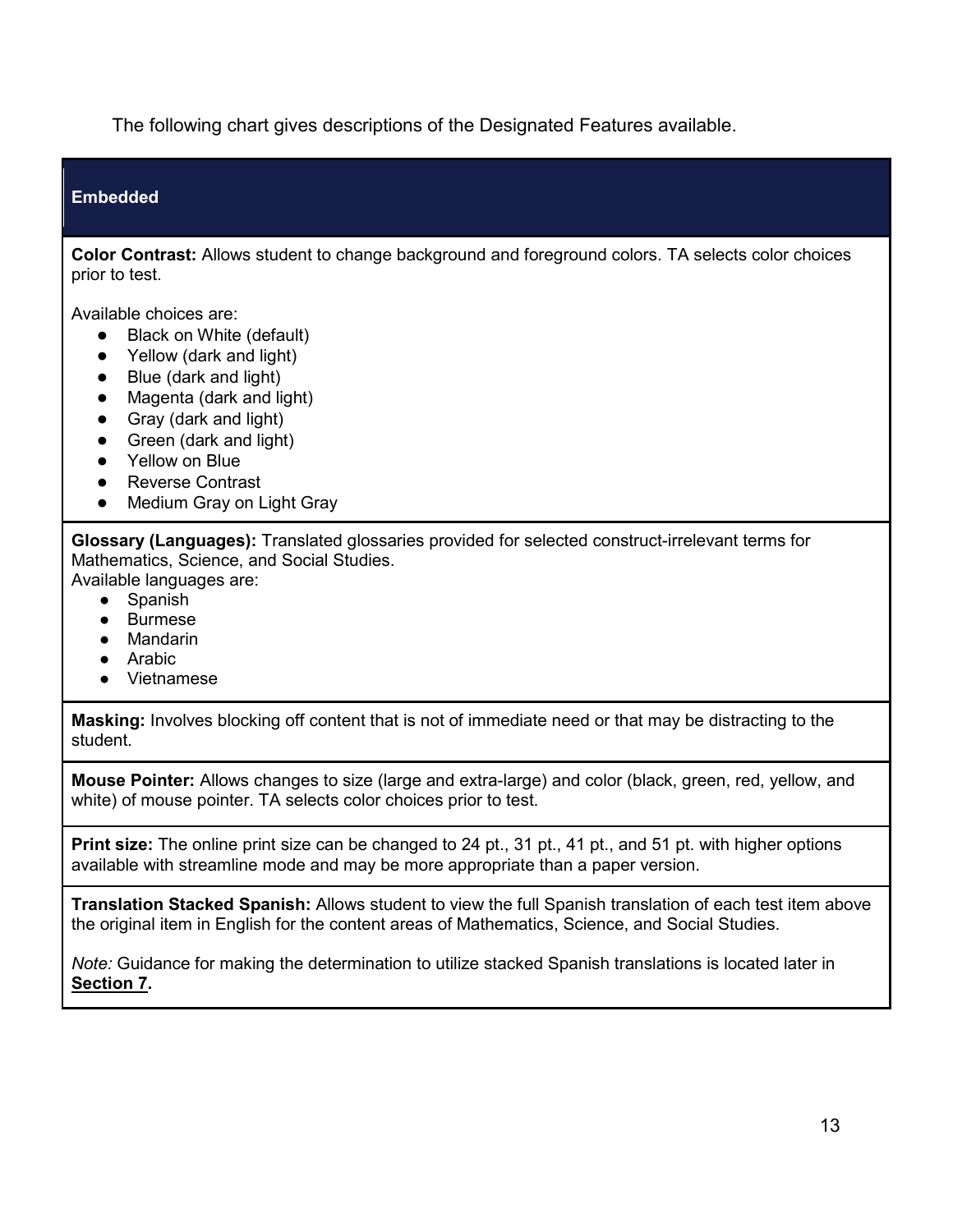### **Non-embedded**

**Access to sound amplification system:** The student adjusts the volume control beyond the computers built in settings using headphones or other non-embedded devices.

**Assistive technology to magnify/enlarge:** The size of specific areas of the screen may be adjusted by the student with an assistive technology device or software. Magnification allows increasing the size to a level not provided for by the zoom universal tool.

**Special furniture or equipment for viewing test:** Allows the student special furniture or equipment to view the test better.

**Time of day for testing altered:** Student is tested during a specific time of day based on individual needs.

**Special lighting conditions:** Allows the student to view their test with lighting conditions that they use on a daily basis.

<span id="page-13-0"></span>**Color acetate film for paper assessment:** Color transparencies that are placed over paper-based assessments.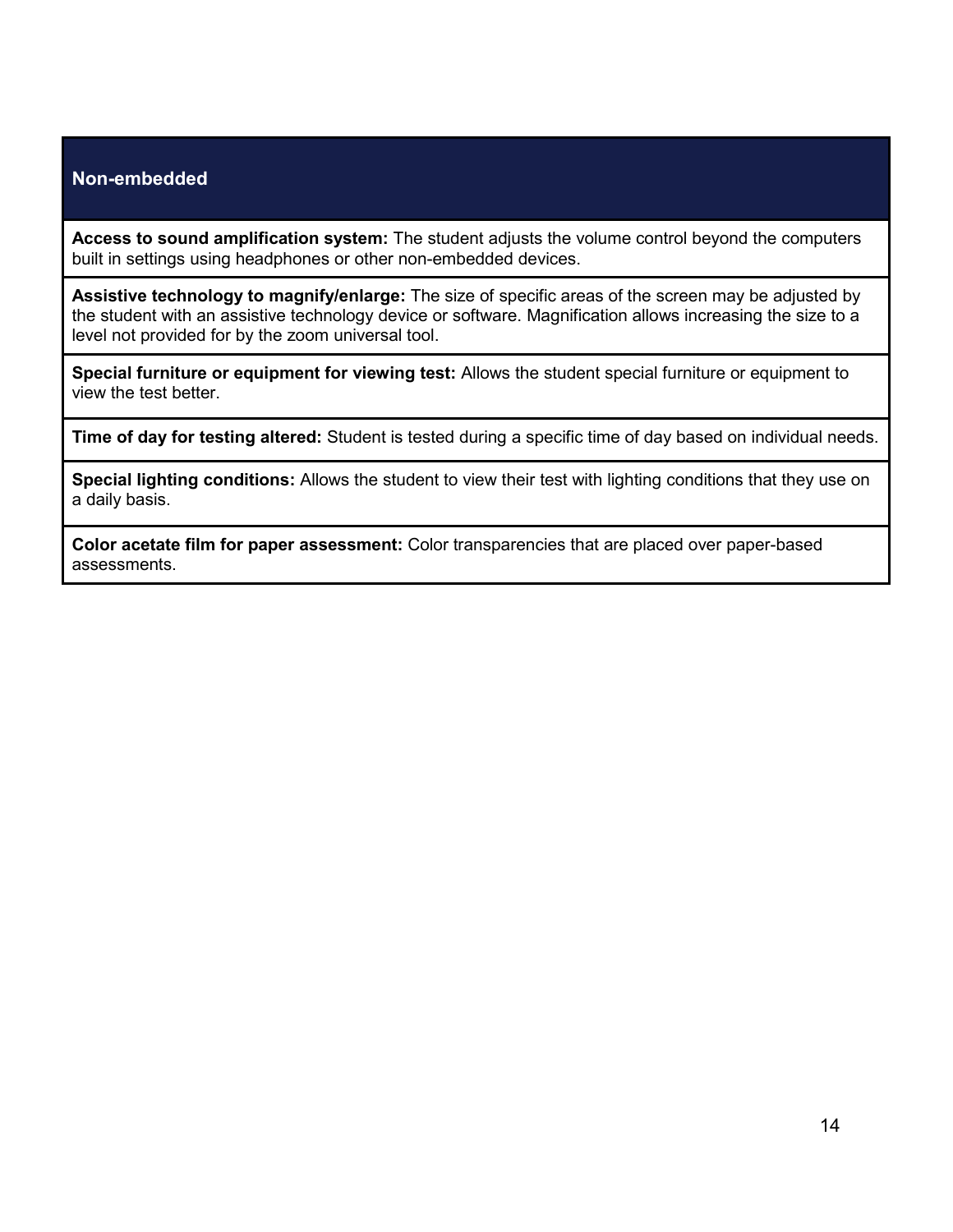### **Section 3: Accommodations**

An accommodation alters standardized testing materials or procedures to support students with an IEP, SP, CSEP, 504, and ILP. It allows them to participate in an assessment in a way that measures the student's abilities while assessing the intended construct.

### **These accommodations must be documented formally in the student's educational record in one of the following ways**:

*Students with Disabilities* who are eligible to receive services identified through the Individuals with Disabilities Education Act (IDEA) of 1973 or Section 504 of the Rehabilitation Act.

### ● **Public Schools**

*Individualized Education Program (IEP)* – For students with disabilities served under IDEA receiving special education services.

*Section 504 Plan* – Section 504 of the Rehabilitation Act of 1973 requires public schools to provide accommodations to students with disabilities even if they do not qualify for special education services under IDEA.

### ● **Nonpublic Schools**

*Service Plan*– A nonpublic school student with a disability receives special education and related services from the public school in accordance with a Service Plan. A Service Plan is similar to an IEP but does not contain all of the components of an IEP and does not ensure a Free Appropriate Public Education.

*Nonpublic Schools Section 504 Accommodation Plan* - If the student does not have a Service Plan, the nonpublic school may develop a Section 504 Accommodation Plan *if the student qualifies as a student with a disability under Section 504.* 

*Choice Special Education Plan (CSEP)* – Students whose choice scholarships include special education funds have a CSEP that is developed by the nonpublic school per the current rules.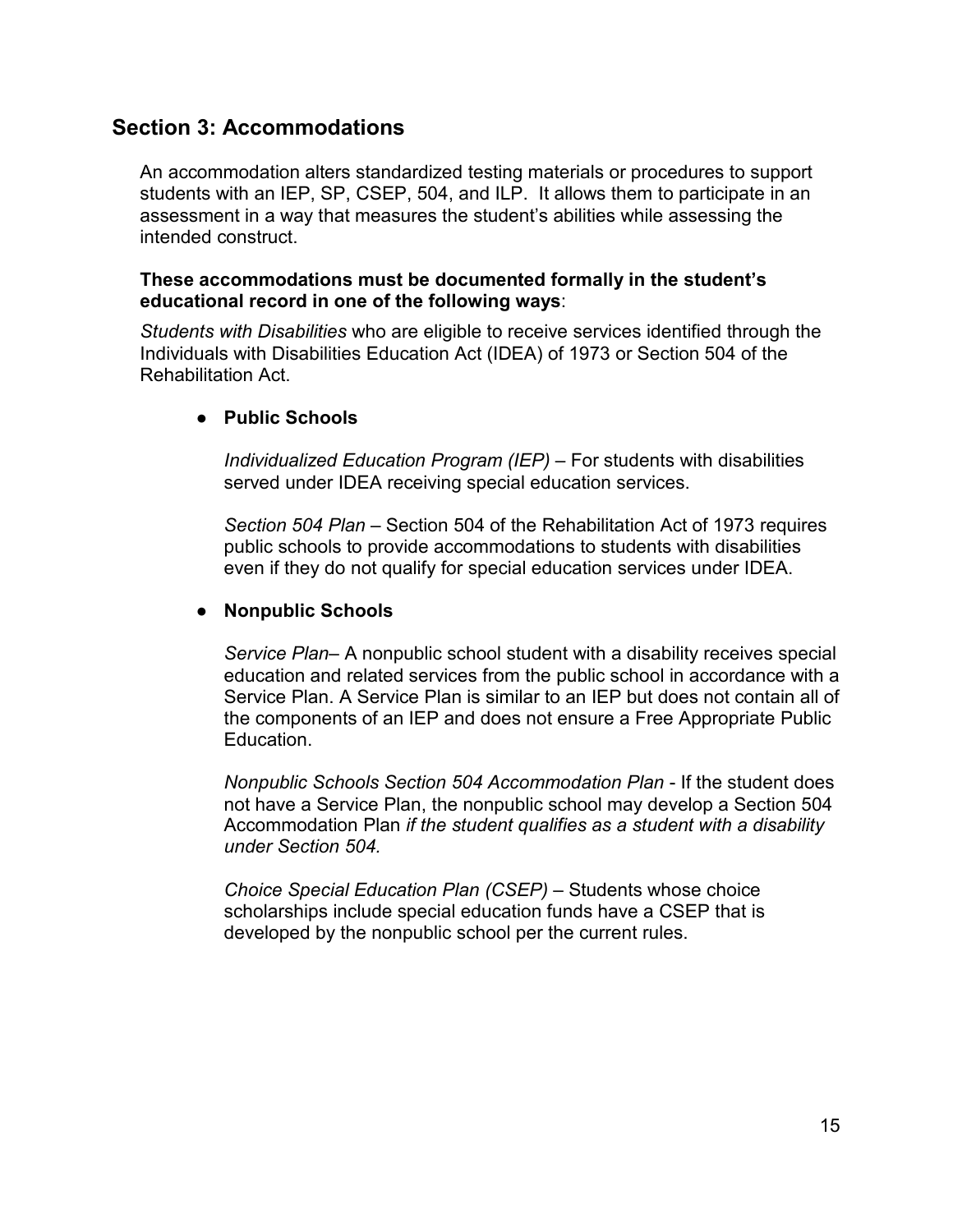- **English Learners are identified as students who**:
	- o Are enrolled in Indiana schools with a non-English language indicated on the Home Language Survey;
	- o Have been assessed with WIDA English language proficiency screener (WIDA Screener or W-APT) and demonstrate an overall English proficiency level between  $1.0 - 4.9$  but have not yet achieved proficiency on ACCESS for ELLs; and
	- o Have an ILP.
- EL students with an IEP may receive all accommodations listed below, as determined by their case conference committees.
- EL students with an ILP for language needs only may receive the following accommodation as part of their program:

|                            | <b>IREAD-3</b> | <b>ILEARN</b> | ISTEP+ |
|----------------------------|----------------|---------------|--------|
| Text to Speech             | Х              |               |        |
| Bilingual Word-to-word     |                |               |        |
| dictionary                 |                |               |        |
| Read aloud to self         |                |               |        |
| <b>Tested individually</b> |                |               |        |
| Student provided with      |                |               |        |
| additional breaks          |                |               |        |
| Extra time                 |                |               |        |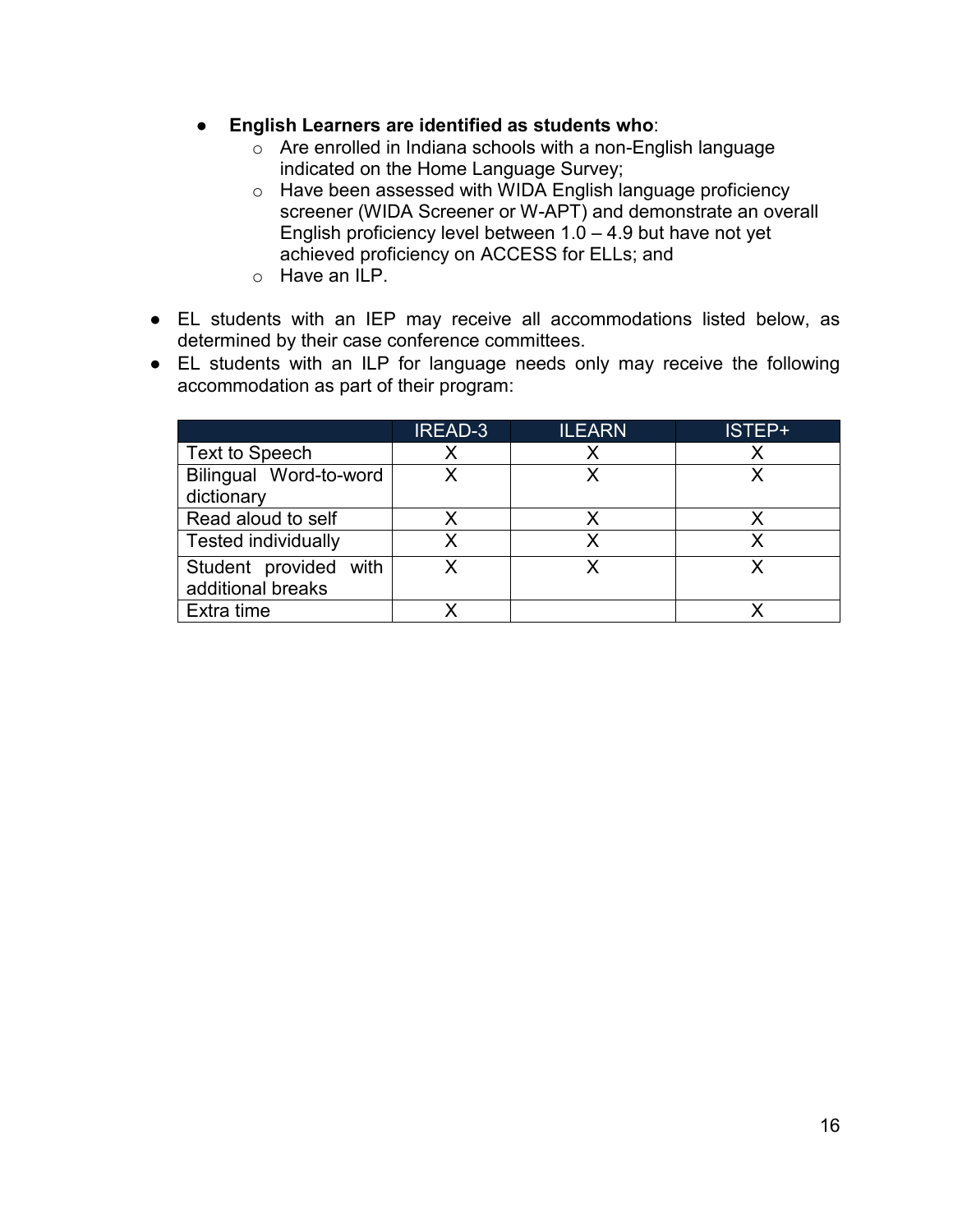### **Accommodations**

- **Embedded**: Available through the online computer platform
- **Non-Embedded**: Provided to the student by the school

The following chart notes Accommodations, specifically associated features and assessment assignments. The X indicates the accommodation available for each specific assessment.

| <b>Embedded</b>                                                                          | <b>IREAD-3</b> | <b>ILEARN</b><br>$3 - 5$ | <b>ILEARN</b><br>$6 - 8$ | I AM         | <b>ILEARN</b><br><b>Biology</b> | <b>ILEARN U.S.</b><br><b>Government</b> | ISTEP+       |
|------------------------------------------------------------------------------------------|----------------|--------------------------|--------------------------|--------------|---------------------------------|-----------------------------------------|--------------|
| <b>Online ASL</b><br>videos for<br>listening items                                       |                | X                        | $\mathsf{X}$             |              |                                 |                                         |              |
| <b>Refreshable</b><br><b>Braille and</b><br><b>Embosser for</b><br><b>Online testing</b> |                | $\mathsf{X}$             | $\sf X$                  |              | X                               | $\mathsf{X}$                            |              |
| <b>Closed</b><br><b>Captioning for</b><br>online Audio<br><b>items</b>                   |                | X                        | X                        |              |                                 |                                         |              |
| <b>Permissive</b><br>mode to access<br>assistive<br>technology (AT)<br>device(s)         |                | $\mathsf{X}$             | $\mathsf{X}$             | X            | X                               | $\mathsf{X}$                            |              |
| <b>Print on Demand</b><br>for online test                                                |                | $\mathsf{X}$             | $\mathsf{X}$             |              | $\mathsf{X}$                    | $\mathsf{X}$                            |              |
| <b>Streamline</b><br>format for online<br>test                                           | $\mathsf{X}$   | X                        | $\mathsf{X}$             | $\mathsf{X}$ | X                               | $\mathsf{X}$                            |              |
| <b>Student has use</b><br>of an online<br>calculator during<br>all sessions              |                |                          |                          | X            |                                 |                                         |              |
| <b>Text-to-Speech</b><br>for online test                                                 | $\sf X$        | $\sf X$                  | X                        | X            | X                               | $\mathsf{X}$                            | $\mathsf{X}$ |
| Accommodated<br><b>Fixed Form</b>                                                        |                | X                        | X                        |              | X                               | X                                       |              |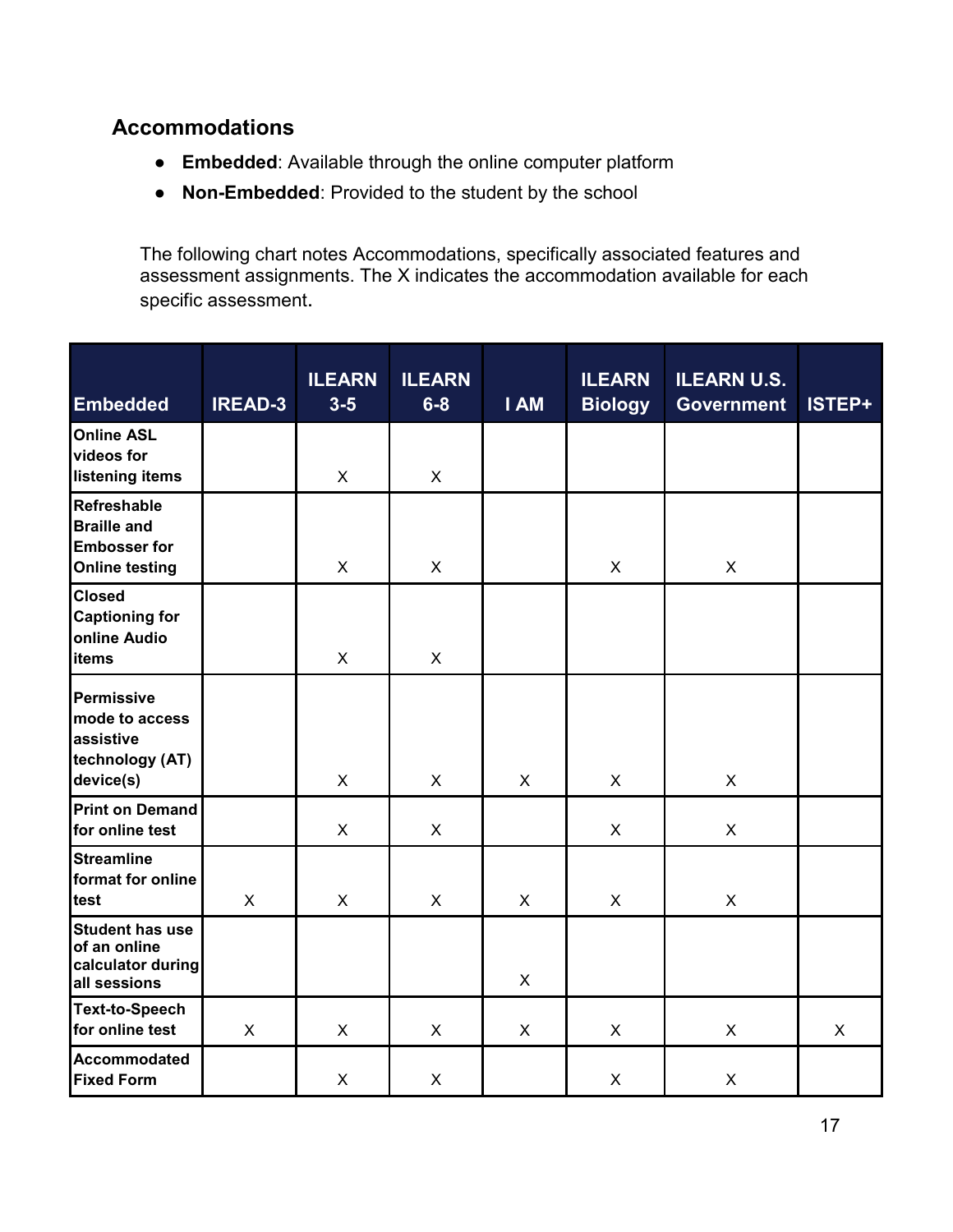| <b>Audio</b> |  |  |  |  |
|--------------|--|--|--|--|
| Transcripts  |  |  |  |  |

| Non-Embedded                                                | <b>IREAD-3</b> | <b>ILEARN</b><br>$3 - 5$ | <b>ILEARN</b><br>$6 - 8$ | I AM | <b>ILEARN</b><br><b>Biology</b> | <b>ILEARN U.S.</b><br><b>Government</b> | ISTEP+       |
|-------------------------------------------------------------|----------------|--------------------------|--------------------------|------|---------------------------------|-----------------------------------------|--------------|
| <b>Read aloud to Self</b>                                   | X              | X                        | X                        | X    | X                               | X                                       | X            |
| <b>Large-Print Booklet</b>                                  | X              | X                        | X                        | X    | X                               | X                                       | X            |
| <b>Braille Booklet</b>                                      | X              | X                        | X                        | X    | X                               | X                                       | $\mathsf{X}$ |
| <b>Print Booklet</b>                                        | X              | X                        | X                        | X    | X                               | X                                       | $\mathsf{X}$ |
| <b>Interpreter for Sign</b><br>Language                     | X              | X                        | $\pmb{\times}$           | X    | X                               | X                                       | $\mathsf{X}$ |
| <b>Spanish Booklets</b>                                     |                | X                        | X                        |      | X                               |                                         |              |
| <b>Read Aloud Script</b><br>for Paper Booklet               | X              | X                        | X                        | X    | X                               | X                                       | $\mathsf{X}$ |
| <b>Human Reader</b>                                         | X              | X                        | X                        | X    | X                               | X                                       | $\mathsf{X}$ |
| <b>Tested Individually</b>                                  | X              | X                        | X                        | X    | X                               | X                                       | $\mathsf{X}$ |
| <b>Alternate Indication</b><br>of Response                  | X              | X                        | X                        | X    | X                               | X                                       | $\mathsf{X}$ |
| <b>Scribe</b>                                               |                | X                        | X                        |      | X                               | X                                       | $\mathsf{X}$ |
| <b>Extra Time</b>                                           | X              |                          |                          |      |                                 |                                         | X            |
| <b>Multiplication Table</b>                                 |                | $\mathsf{X}$             | X                        | X    | X                               |                                         |              |
| <b>Hundreds Chart</b>                                       |                | $\mathsf{X}$             | X                        | X    |                                 |                                         |              |
| <b>Braille Transcript</b><br>for Audio Items                |                | X                        | X                        |      |                                 |                                         |              |
| <b>Student Provided</b><br>with Additional<br><b>Breaks</b> | $\mathsf{X}$   | $\mathsf{X}$             | X                        | X    | $\mathsf{X}$                    | $\mathsf{X}$                            | $\mathsf{X}$ |
| <b>Bilingual Word-to-</b><br><b>Word Dictionary</b>         | X.             | $\mathsf{X}$             | X                        | X.   | $\mathsf{X}$                    | X                                       | X            |
| <b>Low Assistive</b><br><b>Writing Instrument</b>           |                |                          |                          |      |                                 |                                         | X            |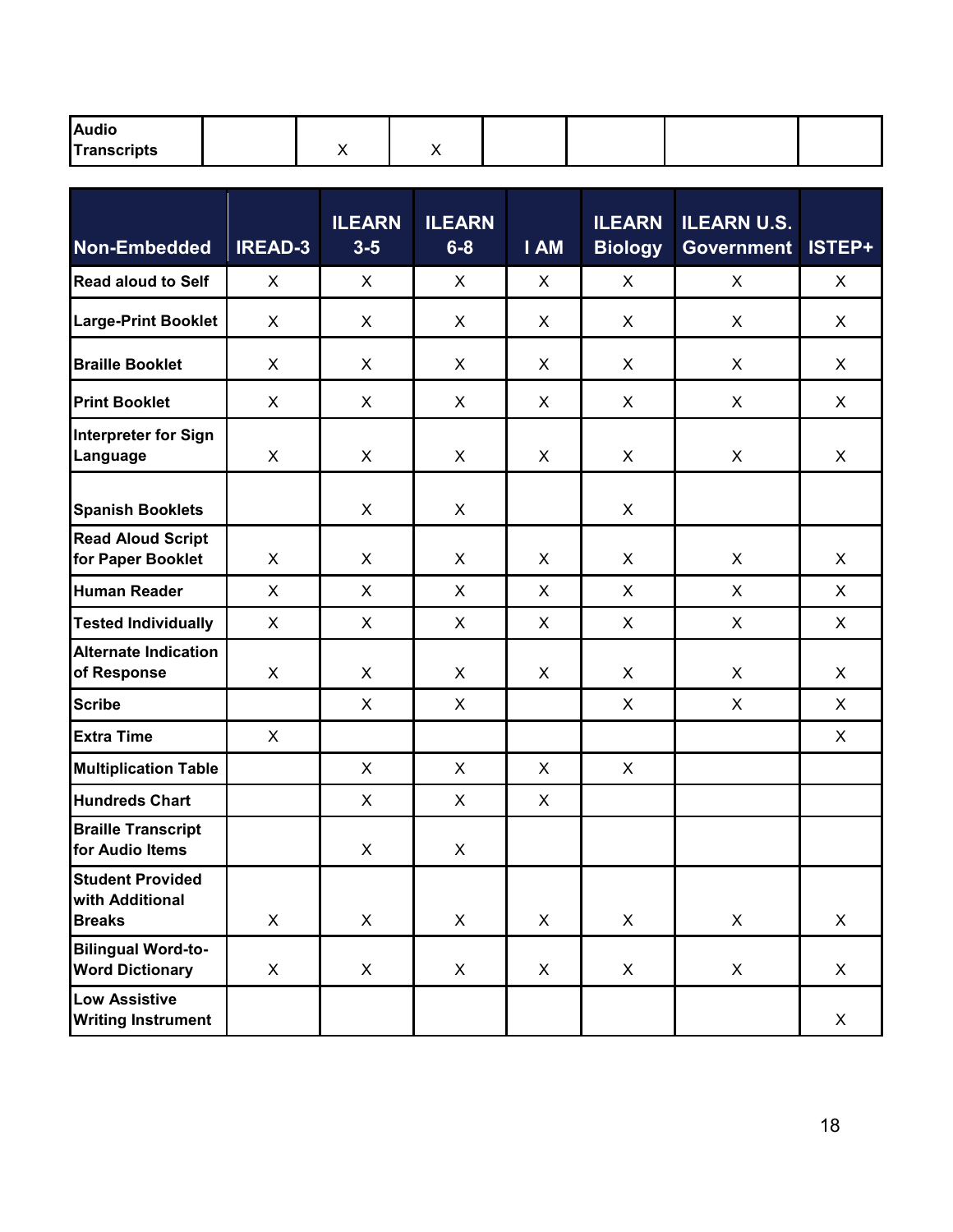| <b>Student Provided</b><br><b>Access to Own</b><br><b>Resources (tactile</b><br>symbols, raised<br>lined graph paper) |  |   | X |   | X |
|-----------------------------------------------------------------------------------------------------------------------|--|---|---|---|---|
| <b>Student has use of</b><br>an adaptive and /or<br>handheld calculator<br>for calculator<br>allowed items            |  | X |   | X |   |
| Student has use of<br>an adaptive and /or<br>handheld calculator<br>during all sessions                               |  |   | X |   |   |
| <b>Student has use of</b><br>an adaptive and /or<br>handheld calculator<br>during non-<br>calculator sessions         |  |   |   |   | X |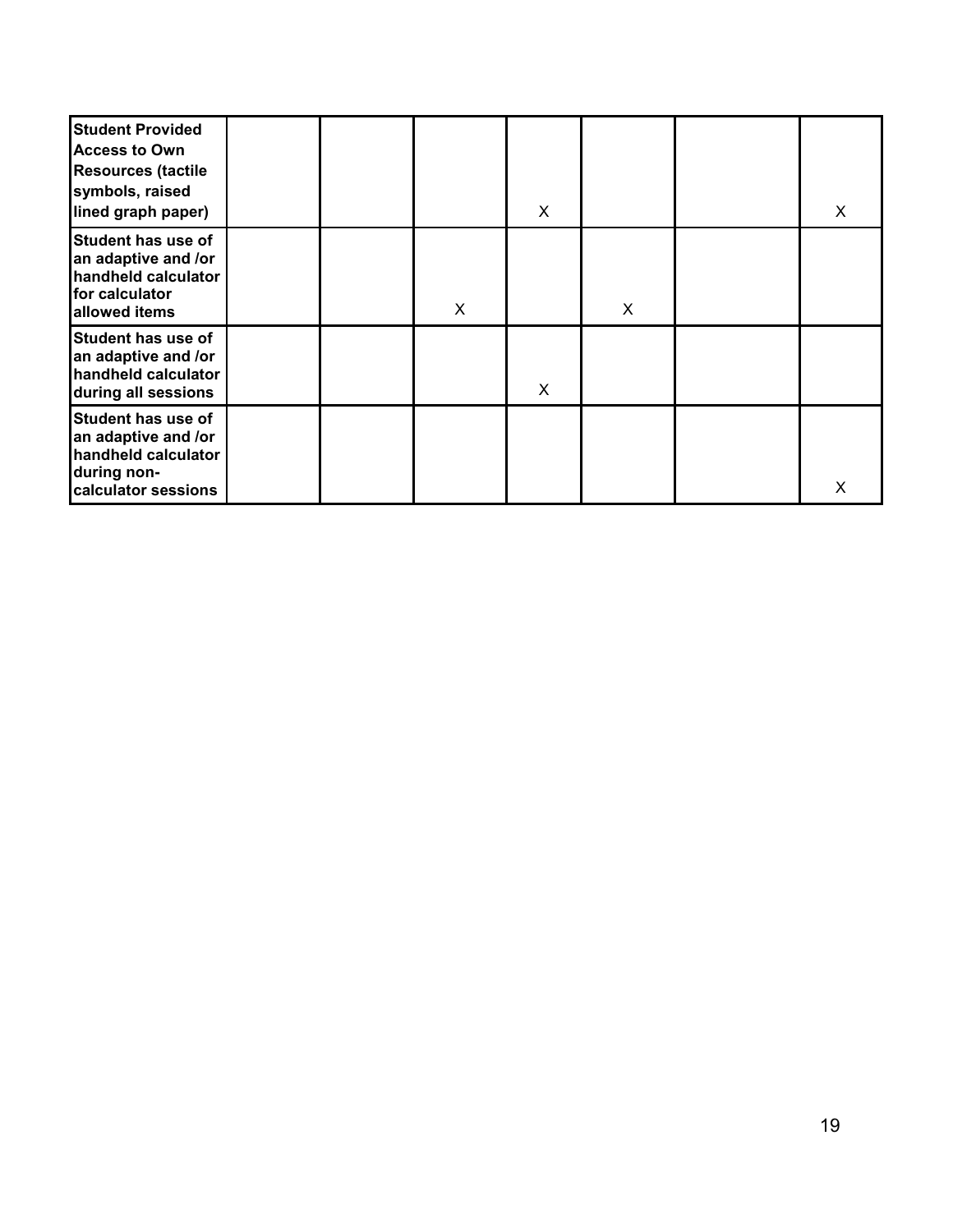The following chart gives descriptions of the Accommodations available.

### **Embedded**

**Online American Sign Language (ASL) Video:** ASL videos will be available for any ELA item that has a listening component. ASL human signer and the signed test content are viewed on the same screen.

**Refreshable Braille:** Students who are blind or have low vision may use refreshable braille to read text output. Permissive mode must be indicated as an accommodation.

**Braille Embosser:** Braille embosser provides the graphic material (e.g., maps, charts, graphs, diagrams, and illustrations) in a raised format (paper or thermoform). Permissive mode must be indicated as an accommodation.

**Permissive Mode to Use Assistive Technology Devices:** Permissive mode must be selected if accommodations requiring additional software is to be used or a specific assistive technology device needs to be used. A Fidelity Assurance Form must be completed and the guidelines followed.

**Closed caption for Online Audio Items:** Printed text that appears on the computer screen as audio materials are presented. The closed Captioning text will cover some of the items due to space allocated on the platform.

**Print on Demand:** Paper copies of either passages/stimuli and/or items are printed for students. Student may request one or more test questions to be printed electronically from the online system for students to review on paper.

**All printed test material must be securely destroyed according to IDOE protocols at the end of the test session.**

Permissive mode must be indicated as an accommodation.

**Streamline Format:** Streamlined interface of the test in an alternate, simplified format in which the items are displayed below the stimuli. Two-column scrolling or tables used for layouts are not present in the streamline format.

**Text-to-Speech** (except for reading comprehension) Text is read aloud to the student via embedded textto-speech technology.

The student is able to control the speed as well as raise or lower the volume of the voice via a volume control. Students who use text-to-speech will need headphones unless tested individually in a separate setting.

**Accommodated Fixed Form:** An online fixed form assessment with a human reader script is intended for students who are deaf or hard-of-hearing that cannot access ASL via the online platform. The accommodated fixed form is not adaptive and will not alter items present to students based on their performance during the assessment.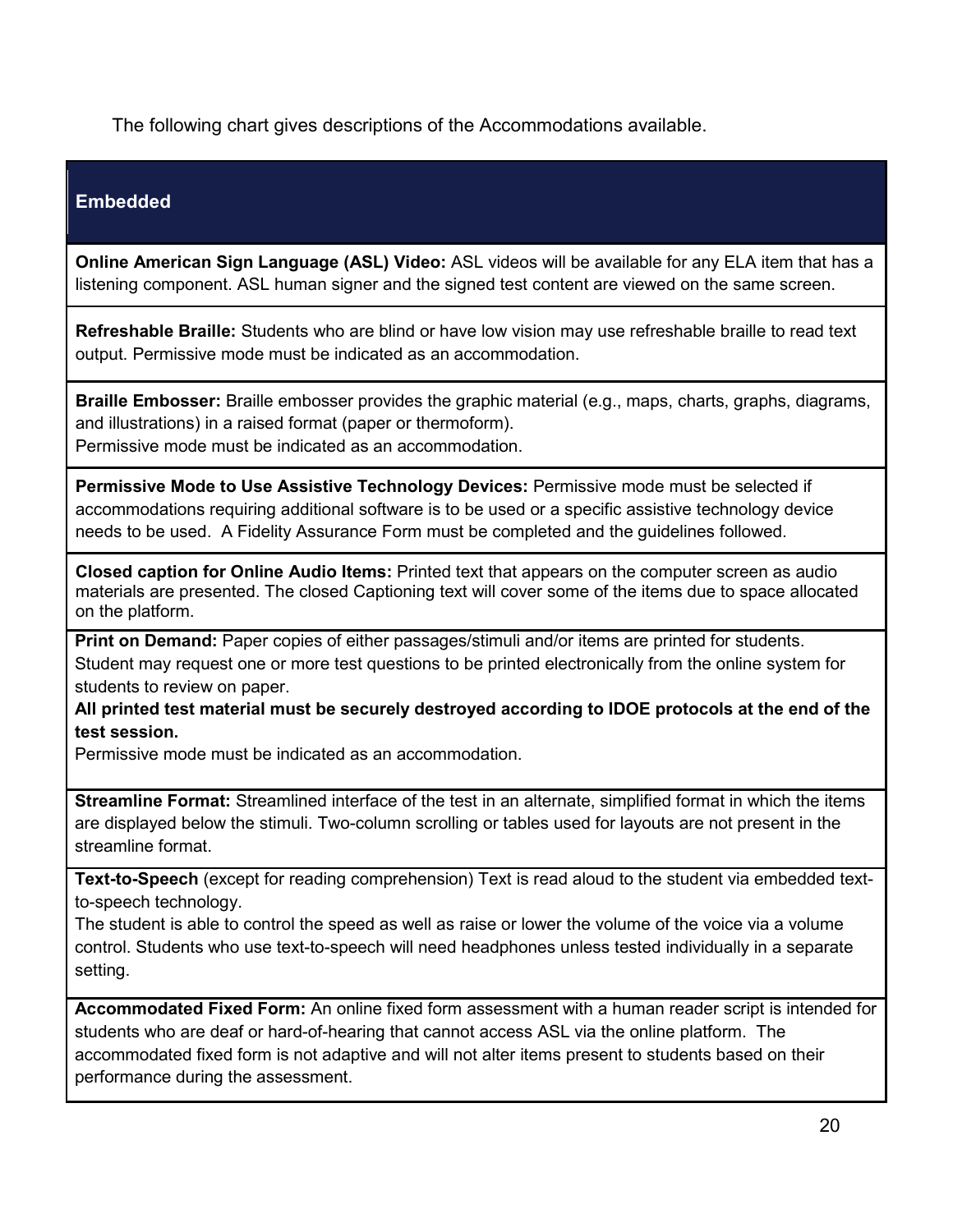**Audio Transcriptions:** allow students to view a transcript of the audio content for the current test page. All text in a test item's audio content will display in a separate window. The text in transcripts can be read by screen readers, such as JAWS. This is useful for visually impaired students who are accustomed to accessing information presented via audio in the form of braille.

**Please note this is a different accommodation from closed captioning, which is intended to assist hearing-impaired students. Additionally, please note that Audio Transcripts are available only on ILEARN English/Language Arts assessments.**

### **Non-Embedded**

**Read Aloud to Self:** Student may read aloud to self so they can listen to themselves as they answer the questions, using devices such as a whisper phone. This accommodation requires the student be tested individually.

**Large-Print Booklet:** Large-print assessment booklets are printed in 18-point font.

*NOTE: The online print size can be changed to 24 pt., 31 pt., 41 pt., and 51 pt. with higher options available with streamline mode and may be more appropriate than a paper version.*

**Braille Booklet:** A raised-dot code that individuals read with the fingertips. Graphic material (e.g., maps, charts, graphs, diagrams, and illustrations) is presented in a raised format (paper or thermoform). IDOE provides these assessments in Unified English Braille (UEB) and/or UEB with Nemeth for all grades.

**Print Booklet:** A paper form of the assessment can be provided to a student as long as it is formally documented in the student's educational record that the student cannot participate in online testing. The paper form is a fixed form and not adaptive\*.

\*Fixed form assessments may not have the same level of reporting as the computer adaptive assessments.

**Spanish Booklets** Test content (e.g., stimuli, items, charts, graphs, diagrams) is translated and printed in Spanish, and stacked on top of the corresponding English content. This non-embedded accommodation is available only for the ILEARN Mathematics, Science, and Social Studies content areas.

**Interpreter for Sign Language:** Students can access their school-employed certified Interpreter and a script must be used by interpreter. The TA must oversee the Interpreter.

*NOTE: Parents/guardians are not allowed to serve as an interpreter during state testing.*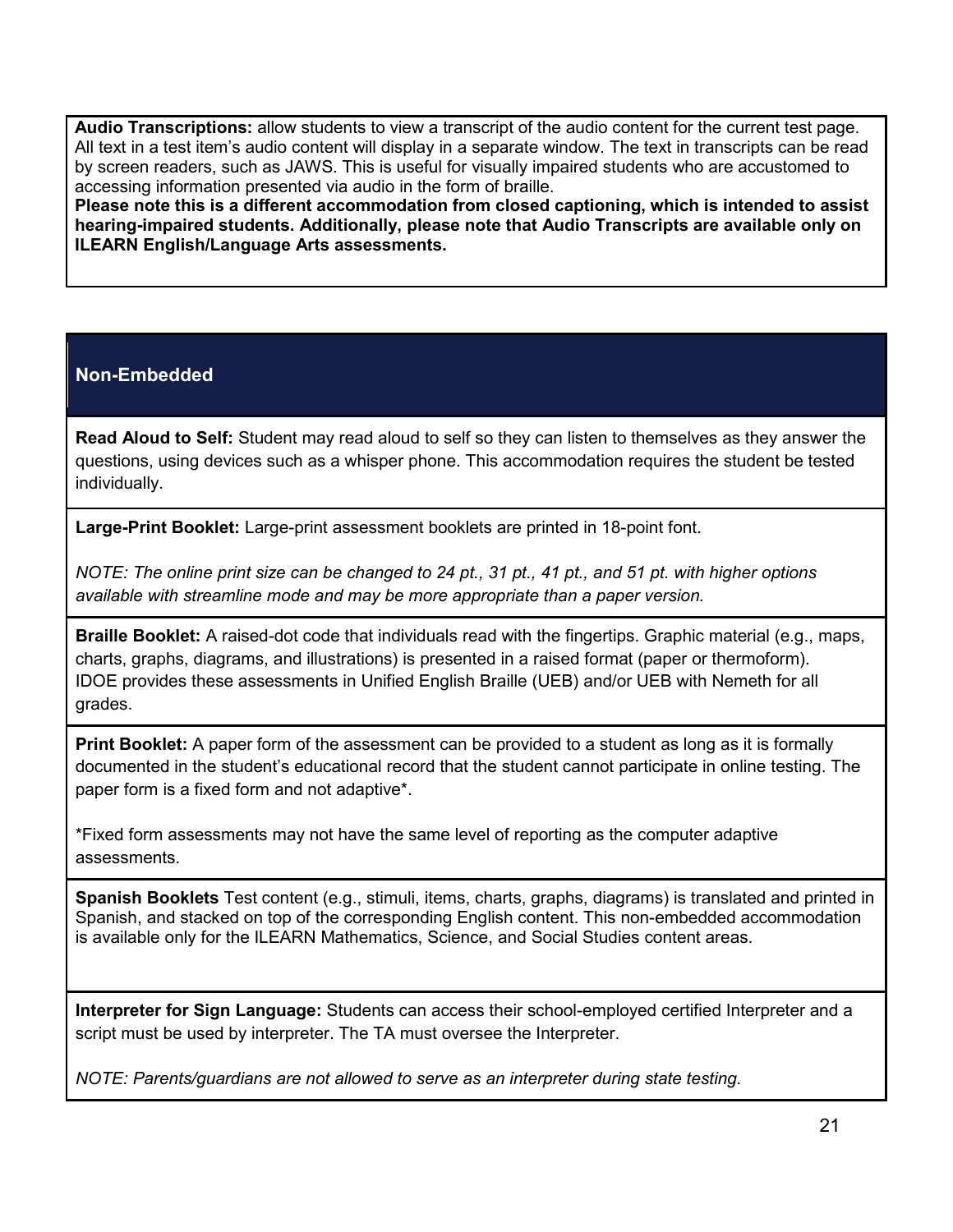**Read Aloud Script for Paper Booklet:** Scripts are required when a human reader is providing the readaloud accommodation. A script must be ordered ahead of time and the human reader must follow the script verbatim. Reading comprehension questions are not presented orally, except for I AM assessments. In addition, any question cannot be read aloud where oral presentation is noted as being prohibited.

**Human Reader:** Text is read aloud to the student (except items testing reading comprehension) by a human reader using a reader's script for paper fixed forms. For I AM, students may utilize a human reader with a reader's script during online testing if noted in their IEP.

**Tested Individually:** The location for testing should be planned prior to the administration of the assessment.

**Alternative Indication of Response:** Alternate response options include, but are not limited to: circling, pointing to, stating or adapted keyboards, large keyboards, StickyKeys, MouseKeys, FilterKeys, adapted mouse, touch screen, head wand, and switches.

Some alternate response options are external devices that must be plugged in and be compatible with the assessment delivery platform.

**Scribe:** Students dictate their responses to a human who records verbatim what they dictate. The scribe must be trained and qualified, and must follow the administration guidelines provided under **Scribing Protocol in [Section 6](#page-34-0)**[.](#page-34-0)

**Adaptive/ Handheld Calculator:** A non-embedded calculator for students needing a handheld or adaptive calculator such as a braille calculator or a talking calculator, for calculator-allowed items. (ILEARN 6-8 Mathematics and ILEARN grades 4&6 Science). This calculator can be Adaptive or handheld or both adaptive and handheld.

**Extra Time:** Student is given extra/extended time to complete assessment with a time limit that is set based on identified testing times. The TA needs to utilize the guidance given in the IEP. Unlimited time is not allowed. Because ILEARN tests are not timed, TAs need to use their best professional judgment when allowing students extra time. Students should be actively engaged in responding productively to test questions.

ISTEP+ and IREAD-3 must have a time limit for Extra Time.

**Multiplication Table:** For students with a documented and persistent calculation disability (i.e., dyscalculia), a paper-based 9x9 multiplication table may be used. (ILEARN Mathematics 3-8, ILEARN Science grades 4&6, and ILEARN Biology)

**Hundreds Chart:** For students with a documented and persistent calculation disability (i.e., dyscalculia), a paper-based 1-100 chart may be used. (ILEARN Mathematics 3-8 and ILEARN Science grades 4&6)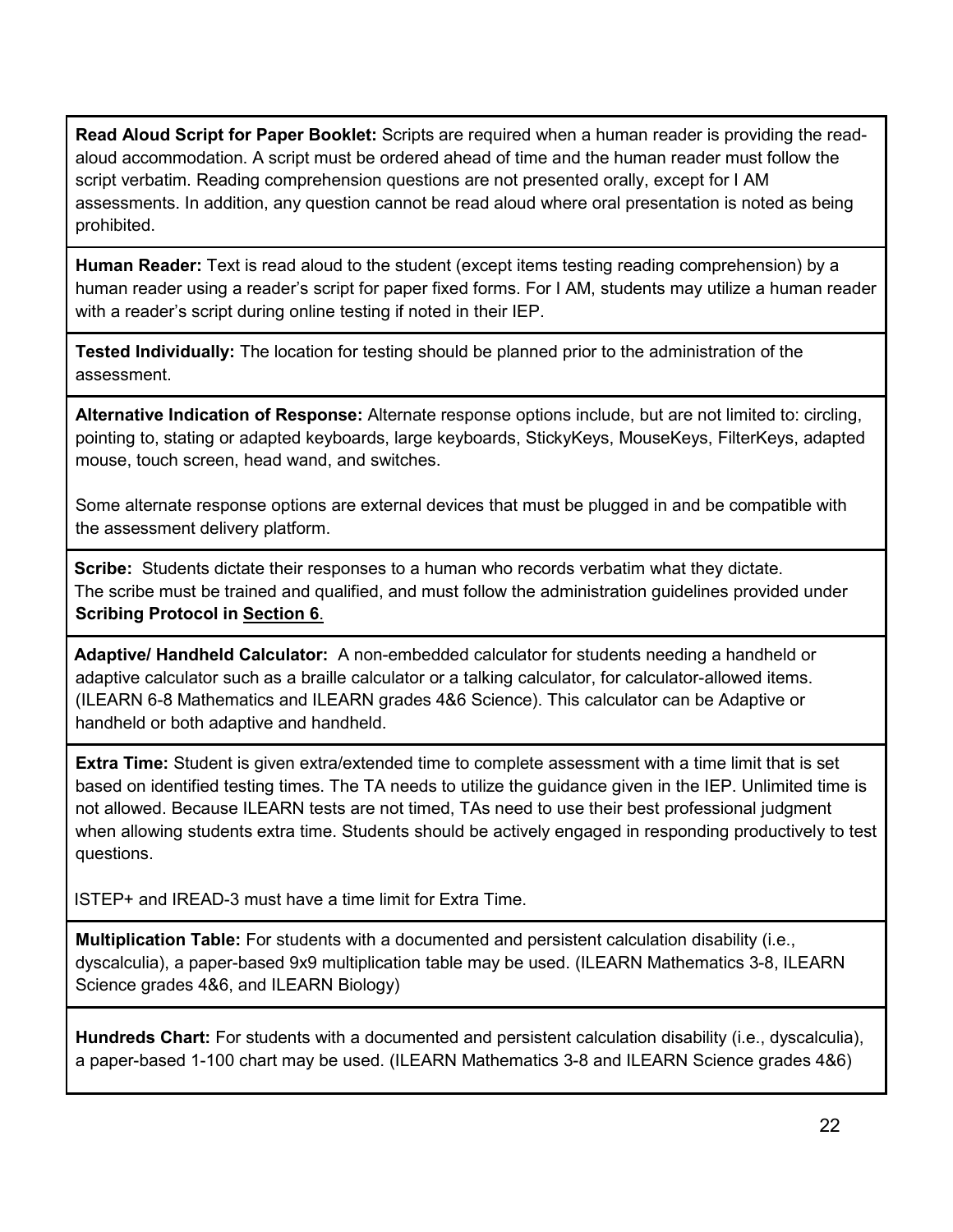**Braille transcript for audio items:** A braille transcript of the closed captioning is available for the listening passages.

**Student provided with additional breaks:** Student is allowed additional breaks during testing. Some students may need to take a break due to the existence or sudden onset of a temporary or long-term medical condition, or to re-focus due to attention concerns. If this occurs, the student's testing time is suspended during the break and is resumed upon the student's return.

**Bilingual word-to-word dictionary:** A bilingual word-to word dictionary can be provided for students who are English Learners.

*NOTE:* Guidance for *Use of Bilingual Dictionaries* is located in **[Section 7.](#page-38-0)**

**Low-Tech Assistive Writing Instrument:** Students may use pencil grips or other low-tech assistive writing instruments (slant boards) when testing on paper. **(ISTEP+ only)**

**Student Provided Access to Own Resources:** Student is allowed to use their own resources, such as tactile symbols, raised lined graph paper.

**Student has use of an adaptive/handheld calculator for calculator allowed items:** Student is allowed to use an adaptive/handheld calculator during sessions in which a calculator is allowed (ILEARN Grades 6-8, Biology, and Grade 4 Science)

**Student has use of an adaptive/handheld calculator for all sessions:** Student is allowed to use an adaptive/handheld calculator for all sessions during the assessment. (Only available for I AM assessment)

**Student has use of an adaptive handheld calculator identified as non-calculator sessions:** Student is allowed to use an adaptive/handheld calculator during sessions identified as non-calculator. (Only available on ISTEP+ Mathematics)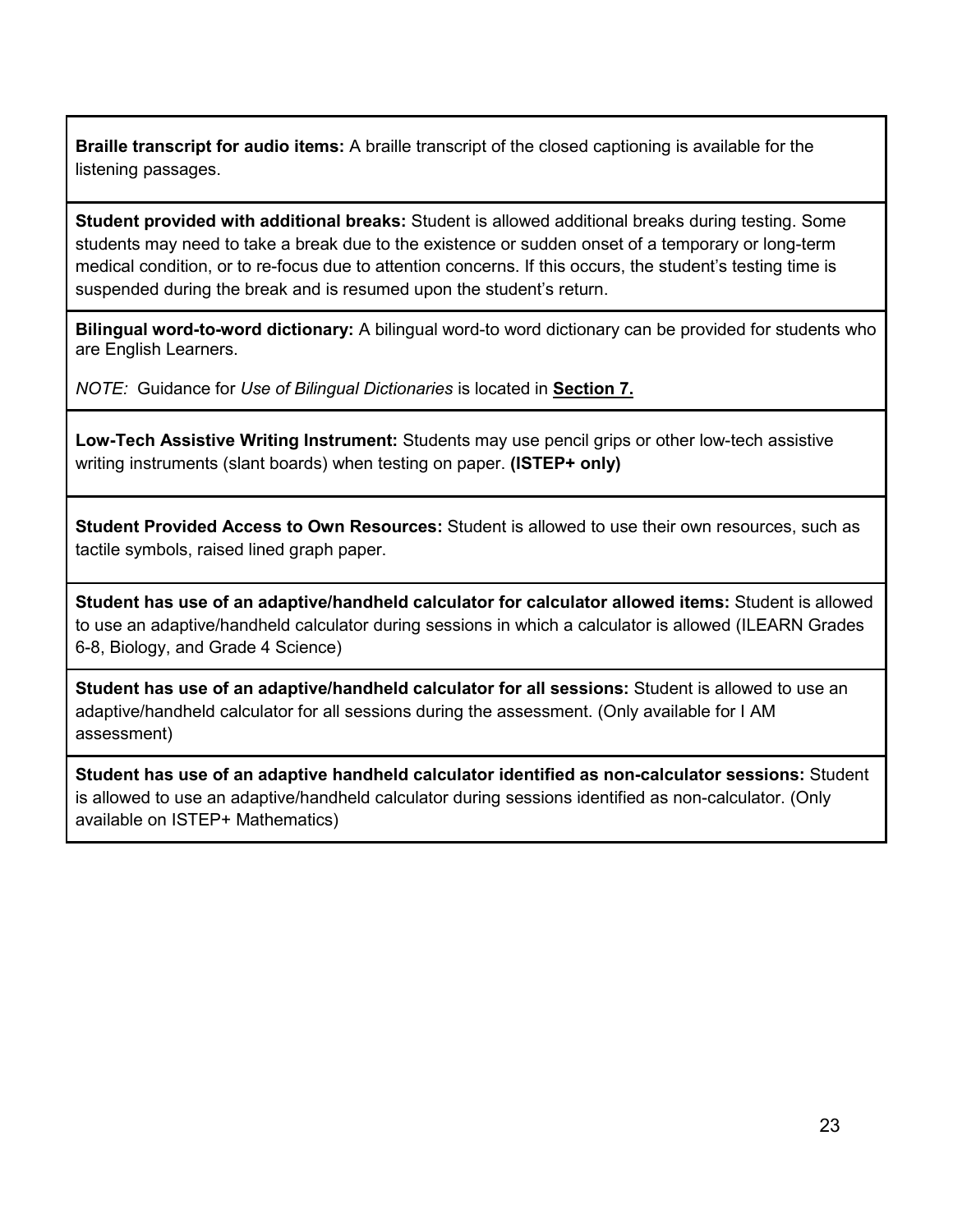### <span id="page-23-0"></span>**Section 4: WIDA ACCESS and Alternate ACCESS (English Language Proficiency Assessments)**

The WIDA Consortium shared extensive guidance regarding accessibility and accommodations for use on WIDA ACCESS. However, to ensure compliance with Indiana guidance, please refer to this Indiana-specific list of approved accommodations.

The following list of test accessibility tools are allowed for *all* English Learners during the online and paper test administration of ACCESS and Alternate ACCESS for whom the need has been indicated by an educator (or team of educators) who are familiar with the student's characteristics and needs, provided that all standardized testing and security requirements are met. All embedded tools are automatically given on the WIDA ACCESS and Alternate ACCESS.

*NOTE: As a reminder, clarifying test directions in the student's home language is not considered a valid accommodation in Indiana*.

Additional information and guidance is available at [https://wida.wisc.edu/assess/accessibility.](https://wida.wisc.edu/assess/accessibility)

### **Administrative Considerations for WIDA Assessments**

The following individualized administration procedures provide flexibility to corporations and schools in determining the conditions under which WIDA assessments can be administered most effectively for all English Learners.

| <b>Administrative</b><br><b>Consideration</b>                    | <b>Description</b>                                                                                                                                                                                                                                 |
|------------------------------------------------------------------|----------------------------------------------------------------------------------------------------------------------------------------------------------------------------------------------------------------------------------------------------|
| <b>Adaptive and Specialized</b><br><b>Equipment of Furniture</b> | Students who routinely use adaptive and specialized equipment or<br>furniture should have access to those during testing. Some examples<br>include special seating, weighted vests, fidget tools, specialized<br>lighting, and adaptive keyboards. |
| <b>Alternative Microphone</b>                                    | If students are uncomfortable using a microphone attached to a<br>headset, an external microphone or the microphones built into the<br>testing device may be used instead.                                                                         |
| <b>Frequent or Additional</b><br><b>Supervised Breaks</b>        | Students may take breaks, as needed. Frequent breaks refer to<br>multiple, planned, short breaks during testing based upon a student's<br>specific needs (e.g. test anxiety, test fatigue).                                                        |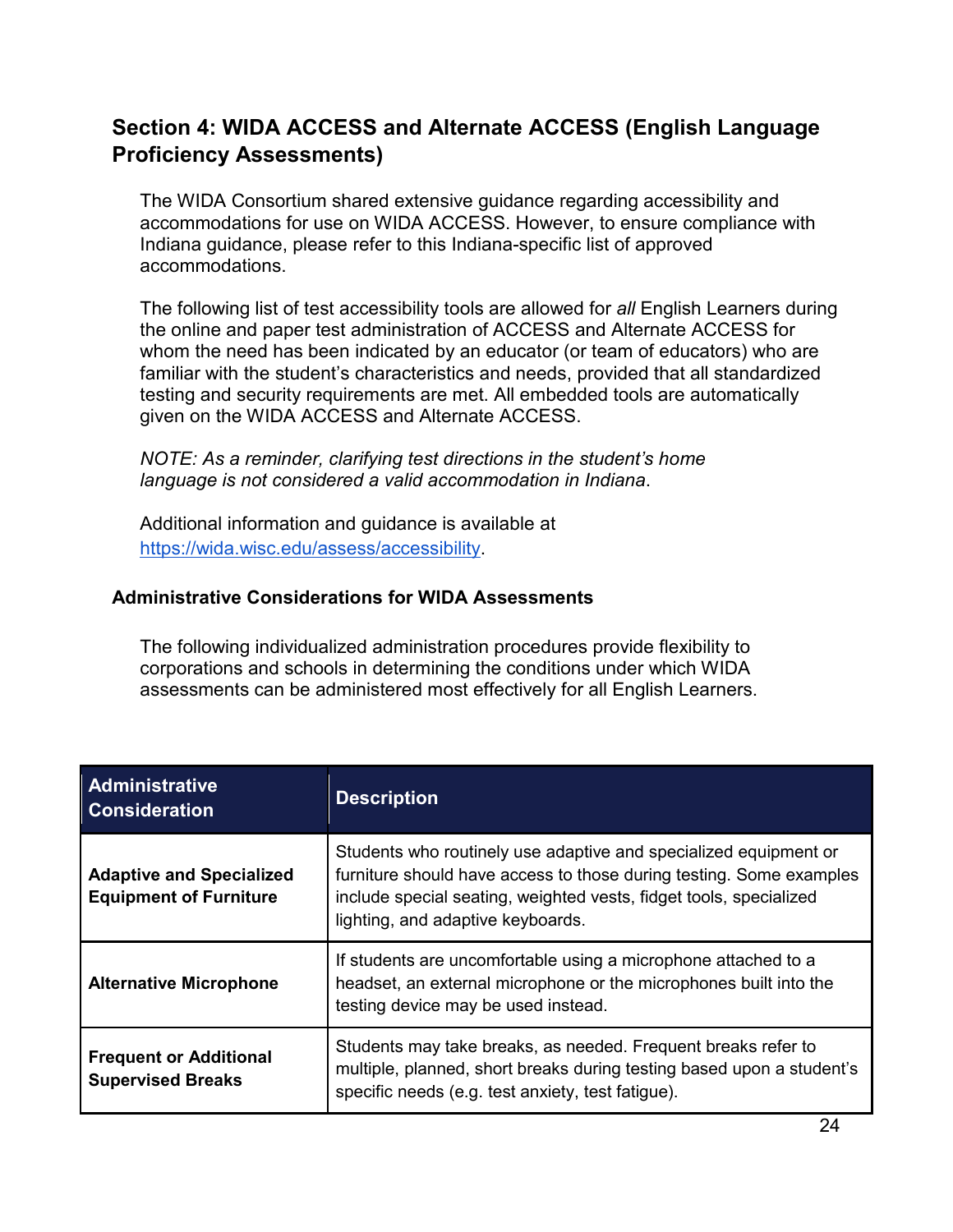| <b>Small Group Setting</b>                                         | Students may be tested in a small group setting. A formal plan<br>(accommodation) is not required.                                                                                                                                       |  |
|--------------------------------------------------------------------|------------------------------------------------------------------------------------------------------------------------------------------------------------------------------------------------------------------------------------------|--|
| <b>Monitor Placement of</b><br><b>Responses</b>                    | TAs may monitor response placement to ensure the student is<br>marking responses in the correct location of the paper test booklet or<br>onscreen.                                                                                       |  |
| <b>Read Aloud to Self</b>                                          | A student may read the test aloud to self. Devices, such as "whisper"<br>phones," should be used in group settings. If not using a device such<br>as a whisper phone, student should be tested individually.                             |  |
| <b>Specific Seating</b>                                            | Students may be seated in a specific location in the testing room.                                                                                                                                                                       |  |
| <b>Short Segments</b>                                              | Students may need longer breaks during administration of a single<br>test domain. In these cases, the assessment may be administered in<br>short segments.<br>Note: A language domain should be completed within a single school<br>day. |  |
| <b>Verbally Redirect Student's</b><br><b>Attention to the Test</b> | TAs may verbally redirect a student's attention to the test, if the<br>student is demonstrating off-task behavior. Verbal redirection can be<br>given in English or the student's native language.                                       |  |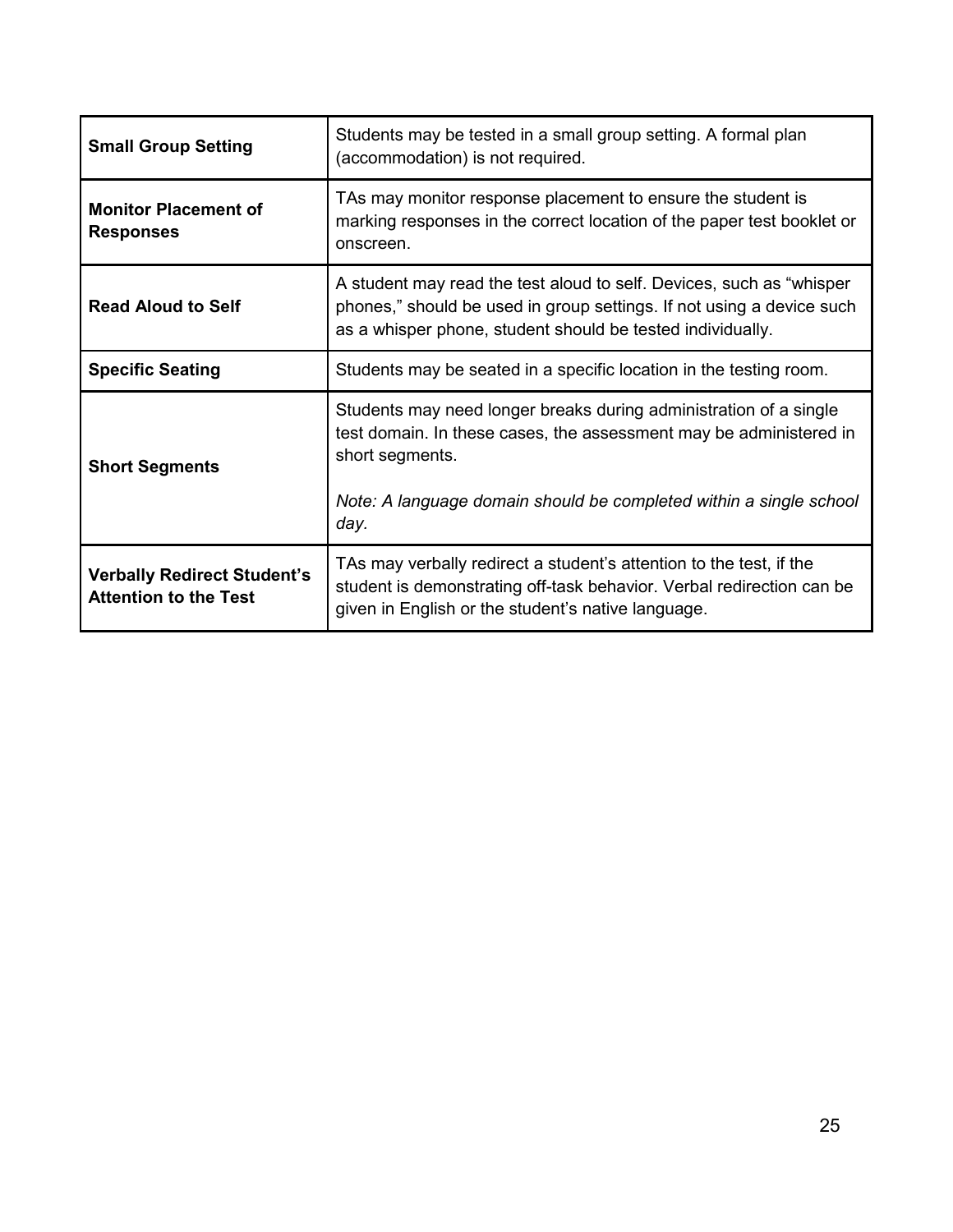### **Embedded**

**Highlighter:** Allows student to highlight text.

**Line Guide:** Allows student to focus on limited sections of text.

**Screen Magnifier:** Increases the screen size by 1.5x or 2.0x to allow student a closer look at a visual image, such as a picture or graphic.

**Sticky Notes:** Allows student to take notes to assist in responding to writing items.

**Color contrast:** Allows change to background and text color.

Available choices are:

- White with black text
- Pink with green text
- Yellow with blue text
- Light grey with brown text
- Orange with blue text
- Dark grey with green text
- Light green with purple text
- Dark green with red text

**Color Overlay:** Used to change the background color that appears behind text, graphics, and response areas for paper tests only.

Available choices are:

- Pink
- Yellow
- Blue
- Green
- Orange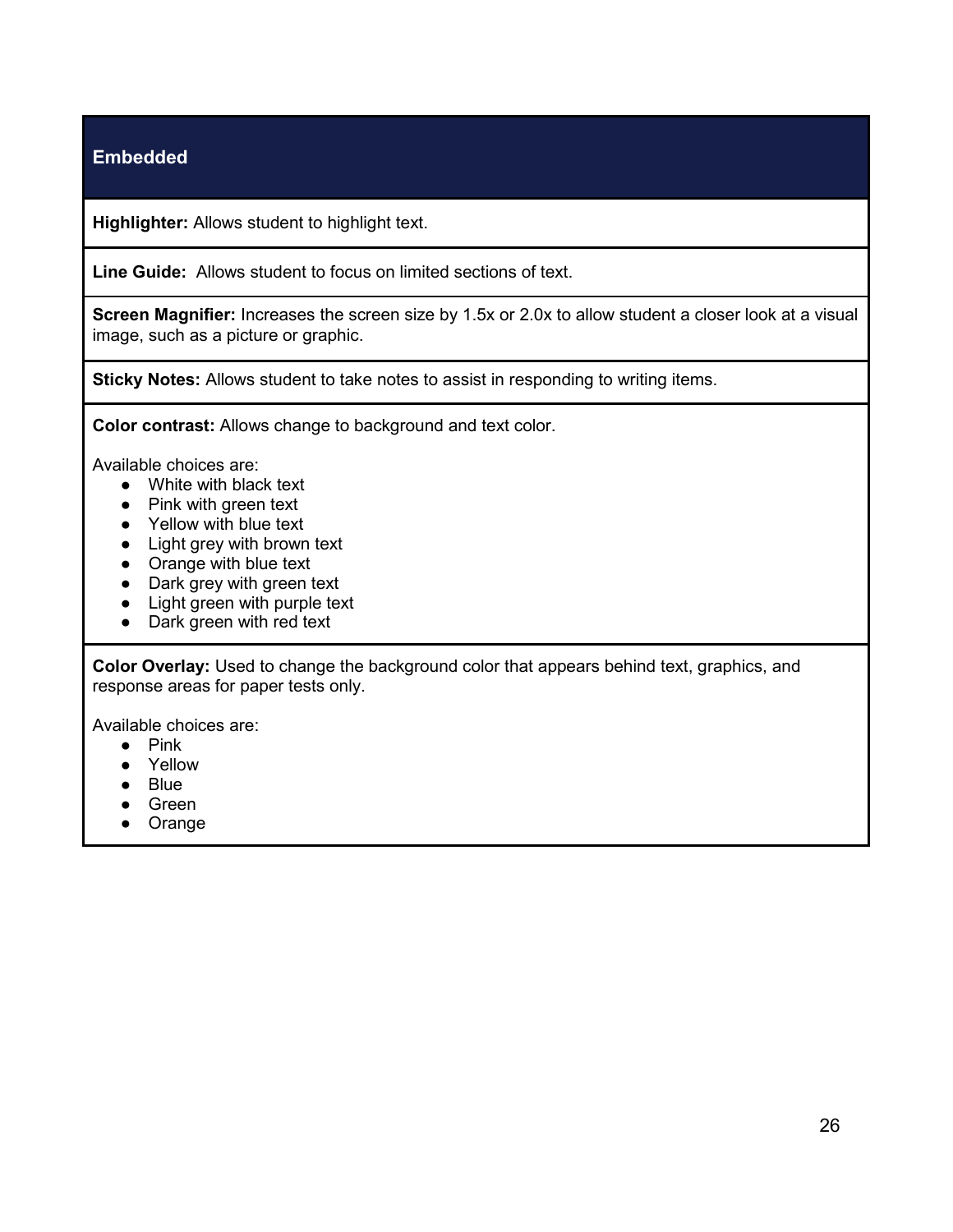### **Non-embedded**

**Read test directions by TA:** Provided to students who have a documented need for an in-person human reader. A script must be ordered from DRC.

**Repeat test directions by TA:** Test directions read aloud and repeated by in-person human.

**Scratch/blank paper (including lined or graph paper):** Available for students that prefer to write out their responses on paper before typing out their answers or to solve mathematics problems.

**Explain/clarify test directions in English by TA:** Test directions are explained/clarified in English.

**Verbally redirect student's attention to test in English:** Redirect student to focus their attention on their test in English.

**TA monitors placement of responses on-screen or in test booklet:** TA monitors that responses on the screen or in the test booklet are in the correct location so that the student doesn't get on the wrong test question/item.

#### **Test administered:**

- In a small group
- In a separate room
- With preferential or adaptive seating
- In a space with special lighting
- In a space with special acoustics
- With adaptive or specialized furniture or equipment
- Using tools to minimize distractions or maintain focus (e.g., use noise-reducing headphones or instrumental music played through an individual student's headphones or earbuds)
- Frequent or additional supervised breaks
- Test administered in short segments (i.e., administer brief sections of the test, one at a time)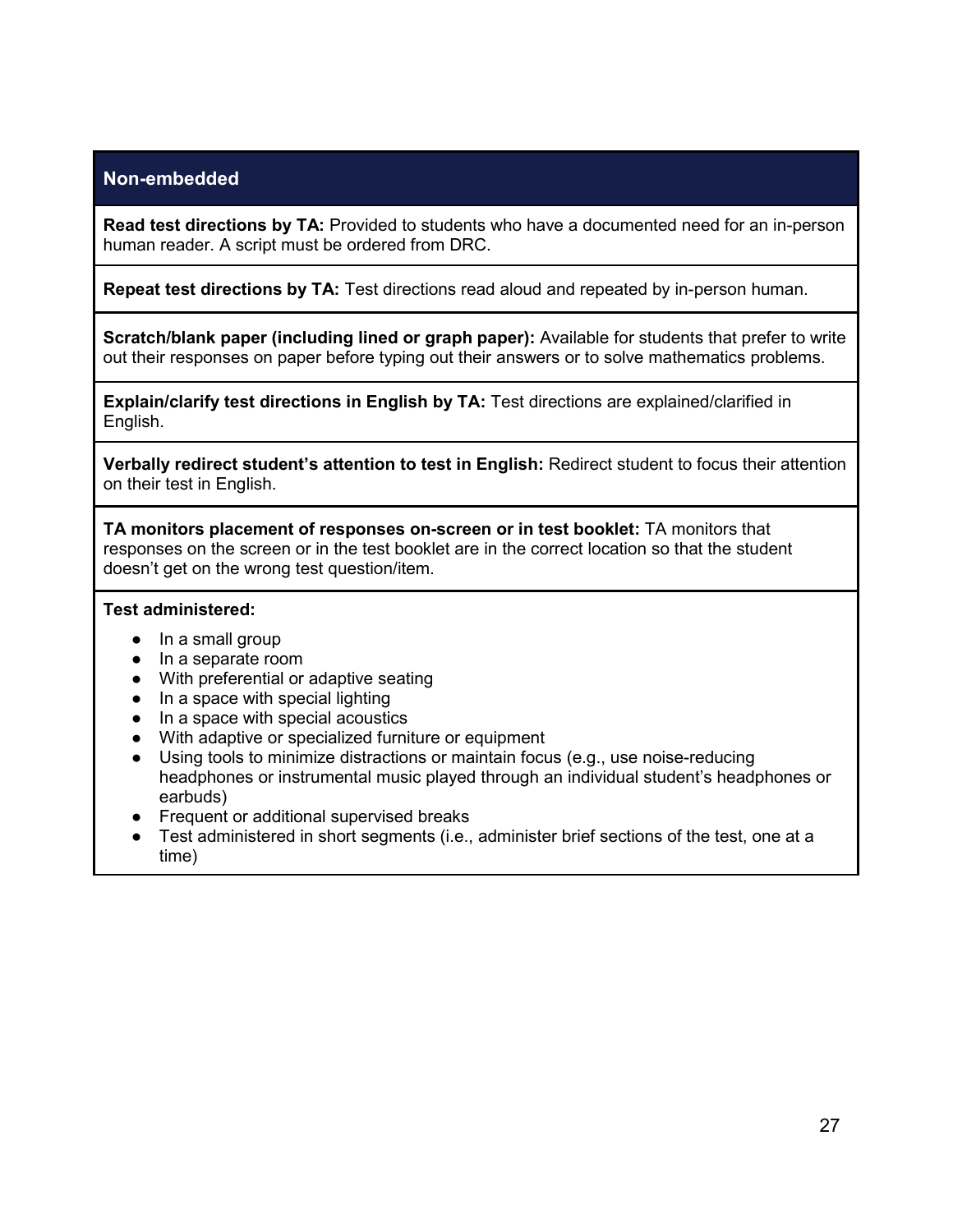### **Universal Tools for WIDA Assessments**

Universal tools are available to all students participating in WIDA assessments to address individual accessibility needs. Universal tools may be embedded in the online test system or provided by the TA during testing.

| <b>Universal Tool</b>                  | <b>Description and Test Mode</b>                                                                                                                                   |  |  |
|----------------------------------------|--------------------------------------------------------------------------------------------------------------------------------------------------------------------|--|--|
| <b>Audio Aids</b>                      | A tool the student can use to amplify or diminish sound.                                                                                                           |  |  |
|                                        | <b>Online and Paper</b>                                                                                                                                            |  |  |
| <b>Color Contrast</b>                  | A tool the student can use to change the text and background color.                                                                                                |  |  |
|                                        | Online                                                                                                                                                             |  |  |
| <b>Color Overlay</b>                   | A tool the student can use that changes the contrast between the text and<br>the background color.                                                                 |  |  |
|                                        | Paper                                                                                                                                                              |  |  |
|                                        | A tool the student can use to mark specific text.                                                                                                                  |  |  |
| <b>Highlighters</b>                    | Online (embedded tool) and Paper (highlighter marker)                                                                                                              |  |  |
| <b>Keyboard Navigation</b>             | A tool the student can use to change to different areas of the online test<br>screen or move from screen to screen by using the keyboard in place of the<br>mouse. |  |  |
|                                        | Online                                                                                                                                                             |  |  |
| <b>Line Guide or</b>                   | A tool the student can use to guide his/her eyes while reading text.                                                                                               |  |  |
| <b>Tracking Tool</b>                   | Online (embedded tool) and Paper (tracking tool, such as a blank note card)                                                                                        |  |  |
| <b>Low-Vision Aids or</b>              | A tool the student can use to increase the size of graphics and text.                                                                                              |  |  |
| <b>Magnification</b><br><b>Devices</b> | Online (embedded magnification tool of 1.5x or 2.0x) and Paper (low vision<br>device)                                                                              |  |  |
| <b>Sticky Notes</b>                    | A tool the student can use to make notes in preparing for responses on the<br>Writing test.                                                                        |  |  |
|                                        | Online (embedded sticky notes tools)                                                                                                                               |  |  |
|                                        | A tool the student can use for notes, drafts, and diagrams.                                                                                                        |  |  |
| <b>Scratch paper</b>                   | <b>Online and Paper</b>                                                                                                                                            |  |  |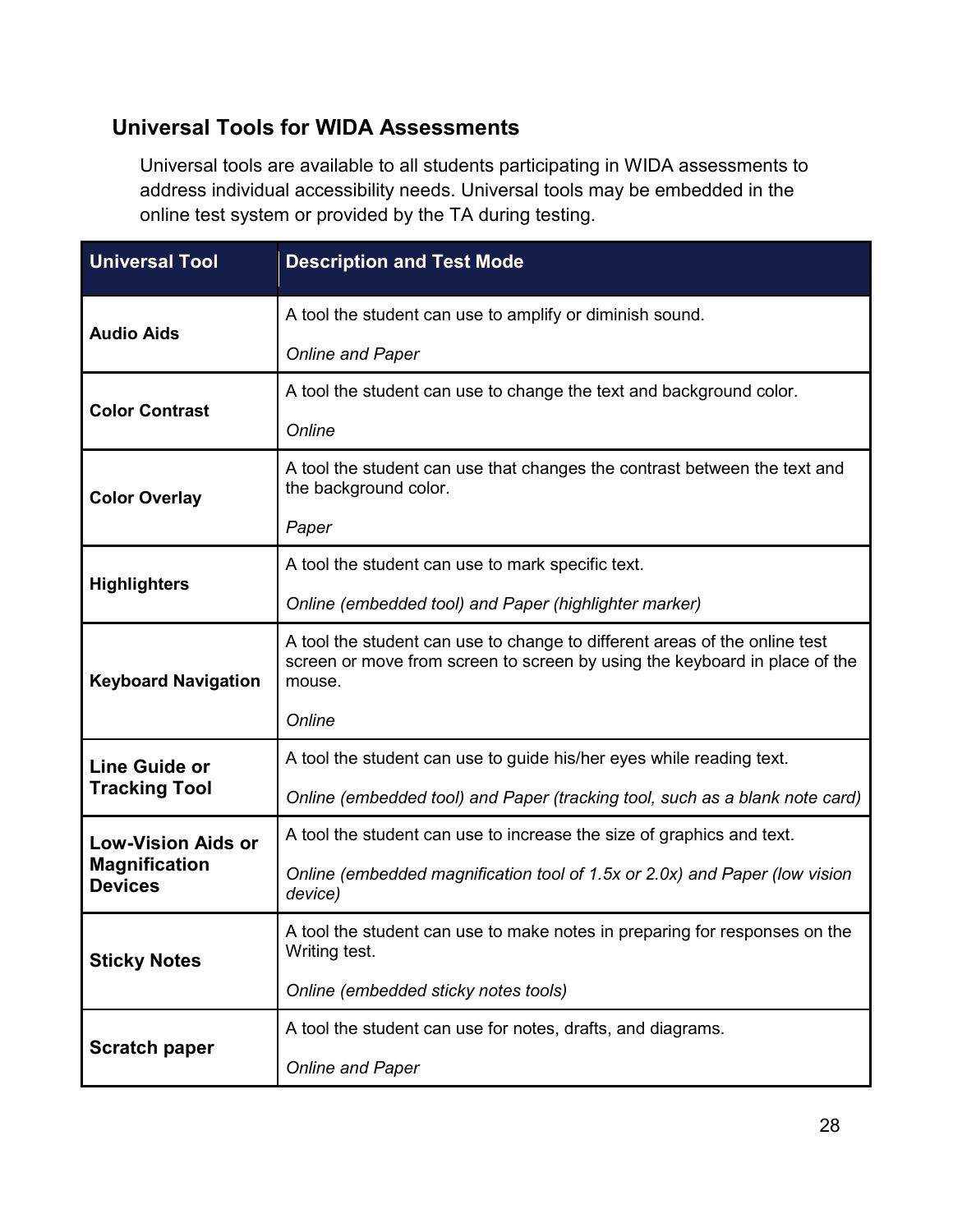### **Accommodations for WIDA Assessments**

Accommodations on WIDA assessments are intended *only* for English Learners with disabilities, as specified in an IEP, CSEP, or Section 504 Plan. Accommodations may be embedded within the online test platform or delivered locally by the TA. Paper-based test forms, including standard print, large-print, and braille, are available if the accommodation is documented in the student's formal plan (excludes ILP).

| <b>Accommodation</b><br><b>Code and Name</b>                            | <b>Description</b>                                                                                                                                                                                                        | <b>Test</b><br><b>Domains</b>                                | <b>WIDA Assessment</b>                                               |
|-------------------------------------------------------------------------|---------------------------------------------------------------------------------------------------------------------------------------------------------------------------------------------------------------------------|--------------------------------------------------------------|----------------------------------------------------------------------|
| <b>BR:</b> Braille with<br><b>Tactile Graphics</b>                      | Used to provide access to<br>the assessment for a<br>braille-proficient English<br>Learner who is blind.                                                                                                                  | Listening<br>Reading<br>Writing                              | Screener (Paper)<br><b>ACCESS (Paper)</b>                            |
| <b>EM:</b> Extended time<br>of a test domain over<br>multiple days      | In rare cases, student may<br>complete a test domain<br>over multiple days. A<br><b>Non-Standard</b><br>accommodation request<br>must be submitted.<br><b>Extended Time must be</b><br>approved and monitored<br>by IDOE. | Listening<br>Reading<br>Speaking<br>Writing                  | <b>ACCESS</b><br><b>KG ACCESS</b><br><b>Alternate ACCESS</b>         |
| <b>ES: Extended</b><br>Speaking test<br>response time                   | Student is provided up to<br>twice the allowable time to<br>respond to items.                                                                                                                                             | Speaking                                                     | All                                                                  |
| <b>ET:</b> Extended testing<br>time within the school<br>day            | Student is allowed<br>extended test time within<br>the same school day.                                                                                                                                                   | Listening<br>Reading<br>Writing                              | All                                                                  |
| <b>HI: Human Reader</b><br>for items (stimuli and<br>prompts)           | Provided to students who<br>have a documented need<br>for an in-person human<br>reader. A script must be<br>ordered from DRC.                                                                                             | Listening<br>Speaking<br><b>Writing (4-12,</b><br>Tiers B/C) | Screener (Paper)<br><b>ACCESS (Paper)</b><br><b>Alternate ACCESS</b> |
| <b>HR: Human Reader</b><br>for response options                         | Read aloud of text-based<br>response options by an in-<br>person human reader.                                                                                                                                            | Listening                                                    | Screener<br><b>ACCESS</b>                                            |
| <b>RI: Human Reader</b><br>for repeat of items<br>(stimuli and prompts) | Read aloud and repeat<br>test items by in-person<br>human.                                                                                                                                                                | Listening (1x)<br>Speaking<br>Writing                        | Screener (Paper)<br><b>ACCESS (Paper)</b>                            |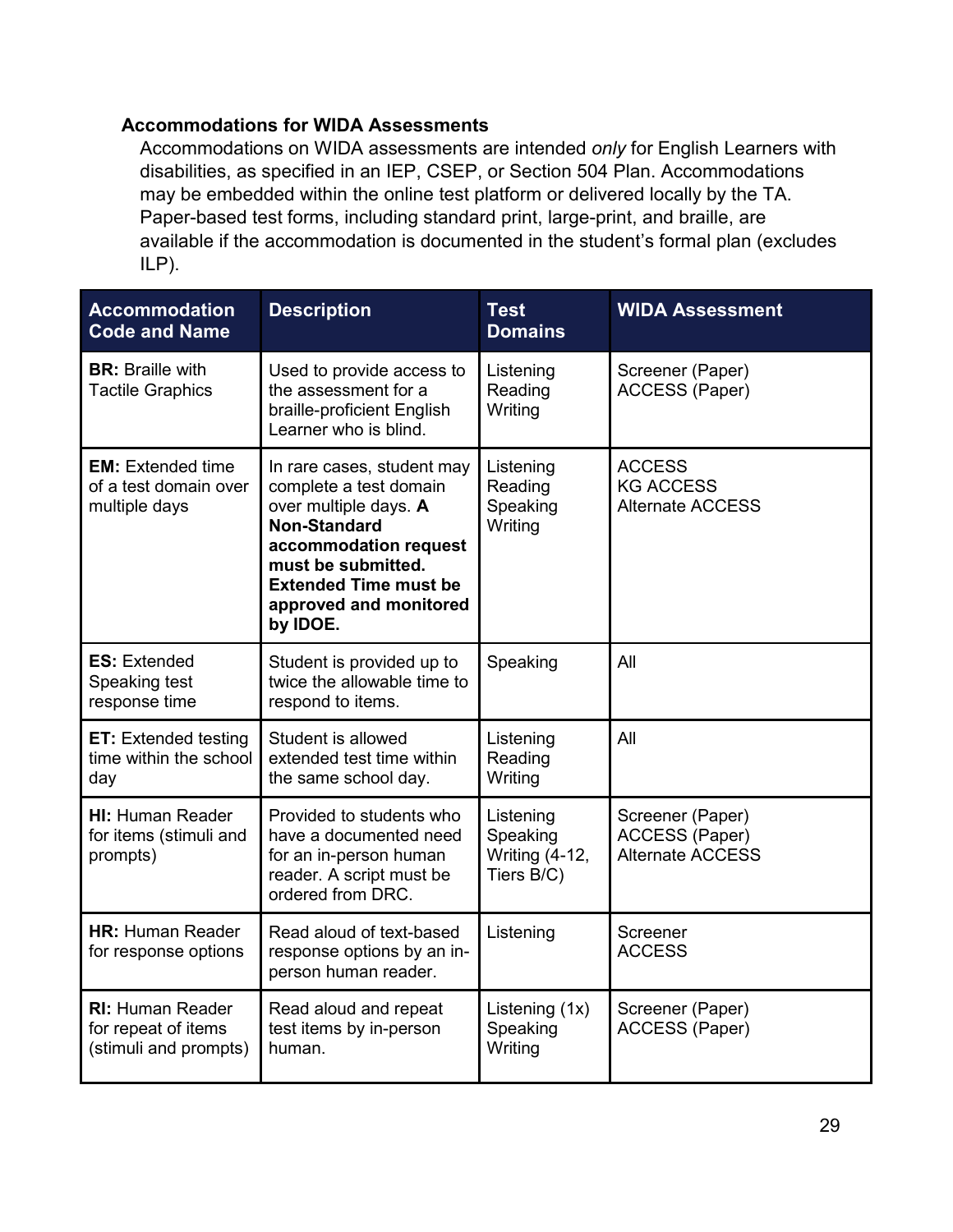| <b>RR:</b> Human reader<br>for repeat of<br>response options one<br>time        | Read aloud of text-based<br>response options and<br>repeat (one time) by an in-<br>person human reader.                                                                        | Listening (1x)                                      | Screener<br><b>ACCESS</b>          |
|---------------------------------------------------------------------------------|--------------------------------------------------------------------------------------------------------------------------------------------------------------------------------|-----------------------------------------------------|------------------------------------|
| <b>SD:</b> Interpreter signs<br>test directions in ASL                          | Interpreter uses ASL or<br>another sign system to<br>sign test directions to the<br>student.                                                                                   | Listening<br>Reading<br>Speaking<br>Writing         | All                                |
| LP: Large-Print                                                                 | Large-print version of the<br>test; student responses<br>must be transcribed<br>verbatim into a scannable<br>test book and returned to<br>DRC for scoring.                     | Listening<br>Reading<br>Speaking<br>Writing         | ACCESS (Paper)<br><b>KG ACCESS</b> |
| <b>MC:</b> Manual control<br>of item audio                                      | Used to support students<br>who need additional time<br>for language processing or<br>focusing                                                                                 | Listening<br>Speaking<br>Writing (N/A<br>for paper) | Screener<br><b>ACCESS</b>          |
| RA: Repeat item<br>audio                                                        | Used to support students<br>who need repetition based<br>on language processing or<br>focus needs.                                                                             | Listening (1x)<br>Speaking<br>Writing               | Screener<br><b>ACCESS</b>          |
| <b>SR: Scribed</b><br>response                                                  | For students who are<br>unable to write due to a<br>disability or temporary<br>medical condition (e.g.,<br>broken arm).                                                        | Listening<br>Reading<br>Writing                     | All                                |
| <b>RD: Student</b><br>responds using a<br>recording device                      | Student uses a recording<br>device to respond, and<br>then transcribes the<br>response into the test.                                                                          | Writing                                             | Screener<br><b>ACCESS</b>          |
| NS: Test may be<br>administered by<br>school personnel in<br>non-school setting | For students who are<br>enrolled but unable to<br>attend school due to<br>hospitalization or other<br>extended absence during<br>the test window. Must be<br>approved by IDOE. | Listening<br>Reading<br>Speaking<br>Writing         | All                                |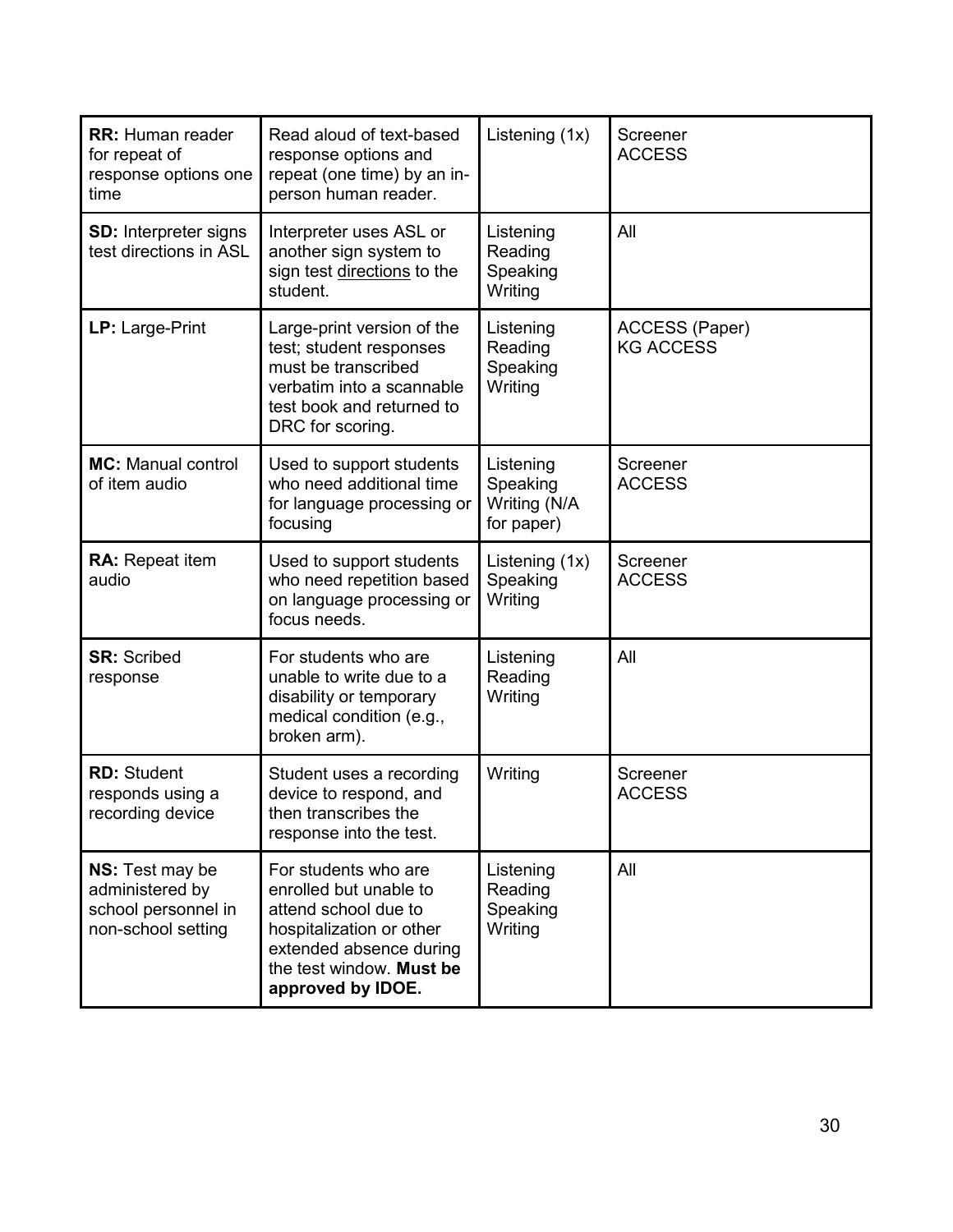| <b>WD:</b> Word processor<br>or similar<br>keyboarding device<br>used to respond to<br>test items | Student responds using<br>standalone word<br>processing or similar<br>keyboarding device.<br><b>Transcription must occur</b><br>immediately following the<br>completion of the tested<br>domain. | Listening<br>Reading<br>Writing | All |
|---------------------------------------------------------------------------------------------------|--------------------------------------------------------------------------------------------------------------------------------------------------------------------------------------------------|---------------------------------|-----|
|---------------------------------------------------------------------------------------------------|--------------------------------------------------------------------------------------------------------------------------------------------------------------------------------------------------|---------------------------------|-----|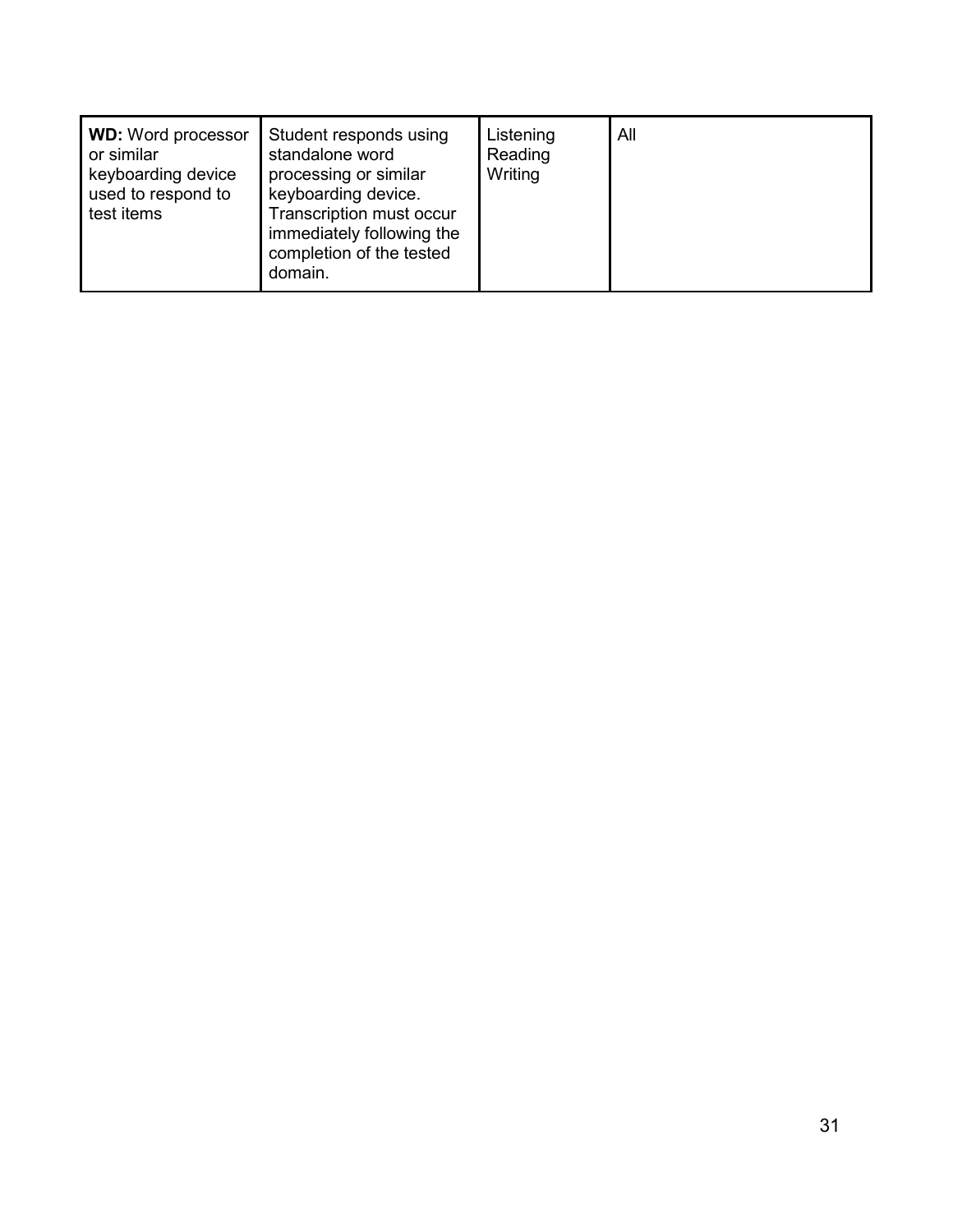### **Accommodation Exclusions for Kindergarten ACCESS and Alternate ACCESS:**

Administrative procedures of Kindergarten ACCESS and Alternate ACCESS incorporate the following accommodations; therefore, they do not need to be recorded in WIDA AMS or on the student test booklet.

- **EM:** Extended testing of a test domain over multiple days
- **ES:** Extended Speaking test response time
- **ET:** Extended testing time within the school day
- **HI:** Human Reader for items
- **HR:** Human Reader for response options
- **RI:** Human Reader for Repeat of paper-based test items
- **RR:** Human Reader for report of response options one time
- **MC:** Manual control of item audio
- **RA:** Repeat of test item audio

### **Unallowable Accommodations and Supports:**

- The following actions are not permitted for WIDA assessments:
- The TA reading aloud test items or passages in the Reading domain;
- The TA translating test items into a language other than English;
- $\bullet$  The TA reading test items in a language other than English;
- The student using a bilingual word-to-word dictionary; and
- The student responding to test questions in a language other than English.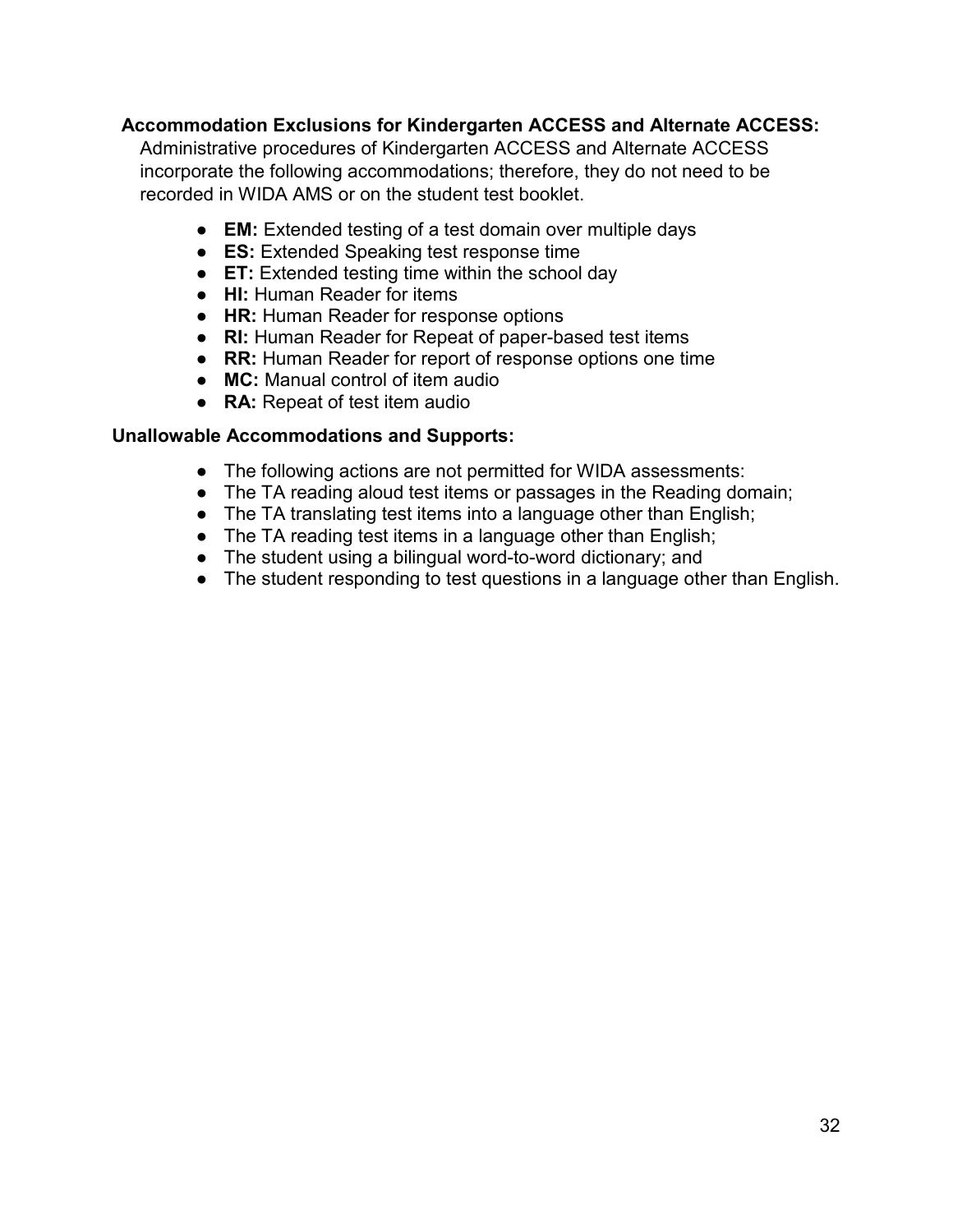### <span id="page-32-0"></span>**Section 5: Special Circumstances and Non-Standard Accommodations**

### <span id="page-32-1"></span>**Temporary Accommodations**

School corporations may provide testing accommodations to a student with a temporary condition, such as a broken arm or concussion, when that condition prevents the student from participating in a state-required assessment in the manner in which the student would normally participate. If such an instance occurs, the school must develop an Emergency/Temporary Accommodation Plan under 511 IAC 5-2-4(b) or Individual Health Plan that describes the accommodation(s) the student will utilize during testing. These recommendations must come from the student's health care provider.

An Emergency/Temporary Accommodation Plan under 511 IAC 5-2-4(b) is a written plan that includes a description of what took place and describes the accommodation(s) the student will utilize during testing.

For students with concussions, IDOE has developed several guidance documents that can be used by both providers and schools regarding academic accommodations. These documents can be found under the *Return to Learn Protocol* section at [http://www.doe.in.gov/student-services/health/concussion-and](http://www.doe.in.gov/student-services/health/concussion-and-sudden-cardiac-arrest)[sudden-cardiac-arrest.](http://www.doe.in.gov/student-services/health/concussion-and-sudden-cardiac-arrest)

The school is required to notify the student's parents of the planned accommodation(s). This document must be included as part of the student's permanent record kept on file at the local level and **does not** need to be submitted to the Office of Student Assessment (OSA).

Temporary accommodations may include using assistive technology, such as speech-to-text software or a scribe, if the student is taking the assessment in a paper booklet. The CTC can order a paper booklet of an assessment by submitting a *Non-Standard Assessment Accommodation Request.* If a scribe is needed, follow the instructions for scribing below and in the *Test Coordinator's Manual* for the specific assessment*.* 

### <span id="page-32-2"></span>**[Non-Standard Assessment Accommodation Request](https://form.jotform.com/91536185269971)**

A non-standard assessment Accommodation is one that is not listed in this document and is used on a regular basis by the student. It must be approved by IDOE. A Non-Standard Accommodation can be requested for:

- Students with an IEP, Section 504 Plan, ILP, or Service Plan. The accommodation must be part of the student's IEP, Section 504 Plan, ILP, or Service Plan
- Students without a formal plan, including:
	- Religious reason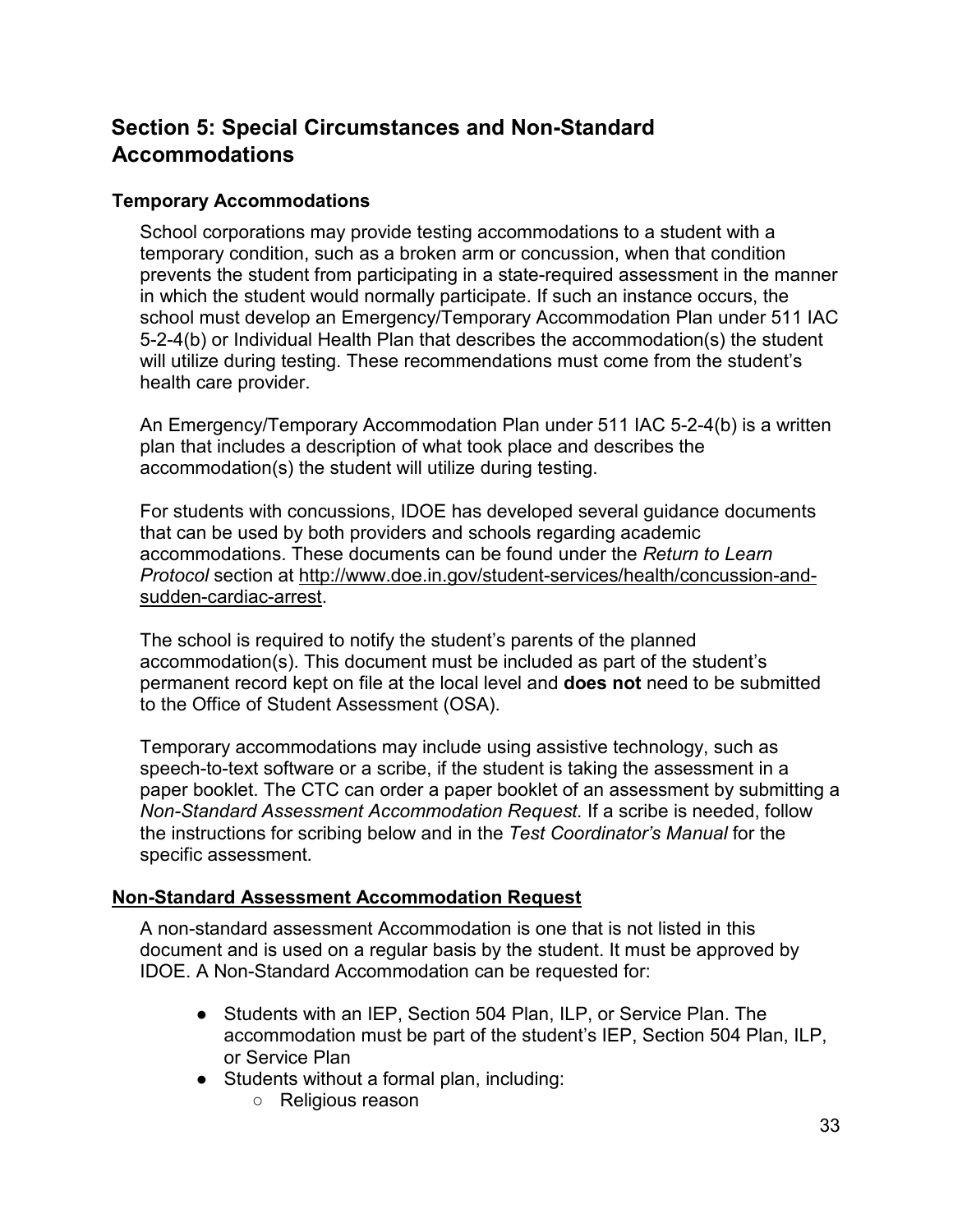- Students in a facility without access to computers
- Students on homebound
- Students with an *Emergency/Temporary Accommodation Plan*

The accommodation:

- must not invalidate the construct of the assessment;
- must align with instructional practices; and
- must be individualized for the student who needs the accommodation

Requests must be made to IDOE by the CTC.

#### <span id="page-33-0"></span>**Prohibited Accommodations**

The following accommodations are **not allowed for any students at any time:**

- Reduce the complexity of the language in the directions or test items.
- Use of visual cues or color-coded prompts.
- Administer the entire assessment in a language other than English with the exception of ILEARN Mathematics, Science, and Social Studies assessments utilizing Spanish Translation.
- Sessions extended beyond the instructional day. Extended time must be added to the current test session (not applicable to ILEARN or I AM).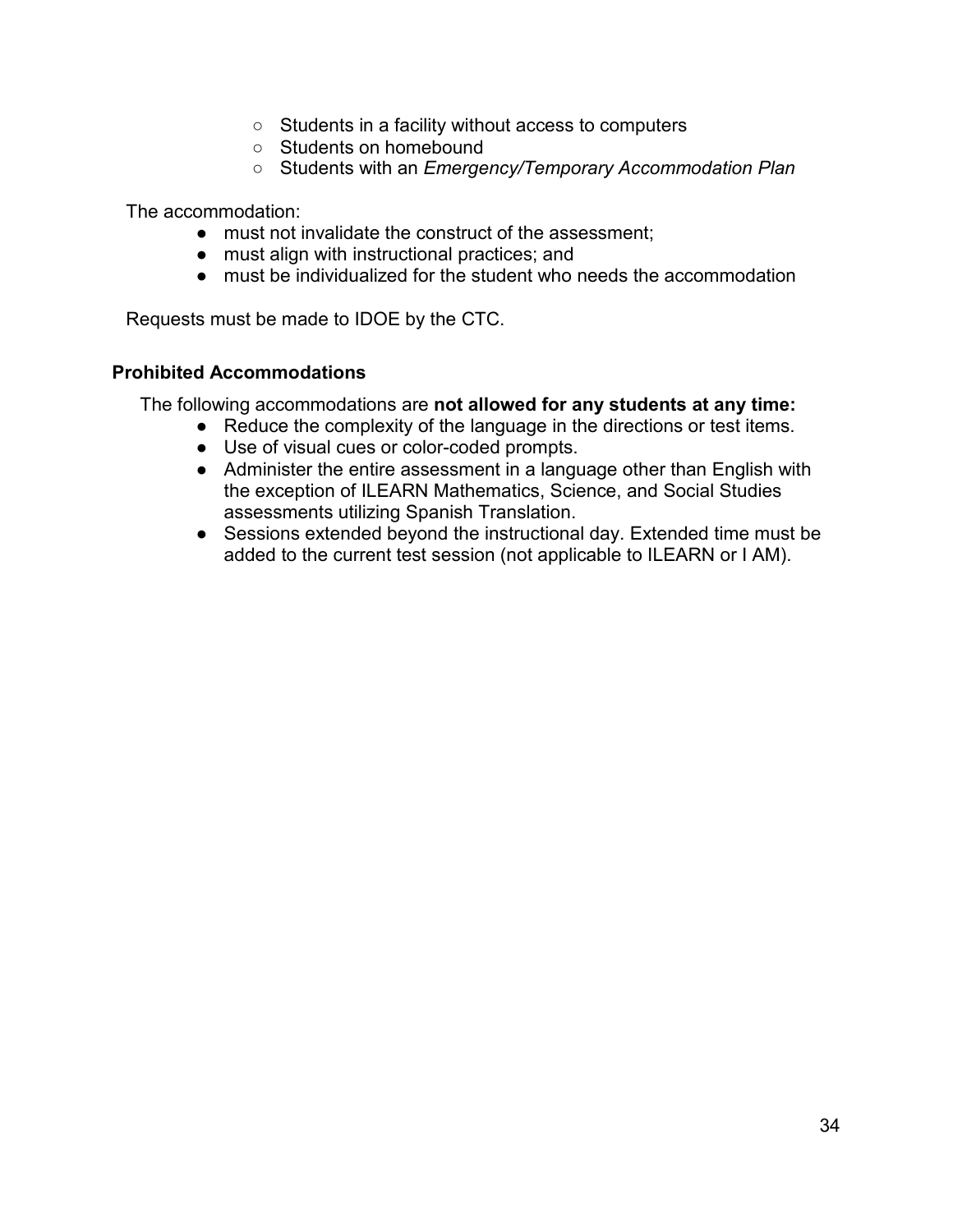### <span id="page-34-0"></span>**Section 6: Specific Protocol for Scribe and Human Reader**

### <span id="page-34-1"></span>**Scribing Protocol**

Scribing is an accommodation used with students who are unable to provide written answers for class work and, therefore, for state testing. When a student's educational plan indicates that a response is to be scribed, the test administration must be conducted **one-on-one** so as not to interfere with the standardized testing of other students.

In lieu of using a human scribe, several speech-to-text software programs exist that could be used to record the student's response. A student should use assistive technology (AT) devices in a testing situation only if the student uses the device(s) in the classroom and is able to independently use the accommodation. If the AT device is not conducive to an individual student's needs, a human scribe can be used.

A scribe is an adult who writes down what a student dictates in a variety of ways (e.g., speech, ASL, braille, assistive communication device, etc.). The guiding principle in scribing is to ensure that the student has access to and is able to respond to test content. The scribe should be familiar with the student's vocabulary, spelling, and grammar skills. Unless the student is also eligible to have the assessments read, the student must read the test directions, questions, and response options on his or her own.

### **Before Testing:**

- Scribes must complete Test Security Training and read and sign the *Testing Security and Integrity Agreement* prior to test administration which is located in the Indiana Assessments Policy Manual.
- Scribes are expected to familiarize themselves with the test format in advance of the scribing session. Scribes should practice the scribing process with the student at least once prior to the scribing session.

### **The directions below outline the procedure for using a scribe:**

- For multiple-choice or technology-enhanced items, the student must point to (or otherwise indicate) the desired response option (i.e., eye gaze, head pointer, etc.).
- Once the student makes his/her selection, the scribe will mark the indicated answer choice and have the student check for accuracy.
	- For constructed-response, extended-response, or essay items, the student may dictate the answer to the scribe. The scribe, in return, records the response one of two ways:
		- Writing the answer while prompting for spelling when uncertain as to whether a word is within the student's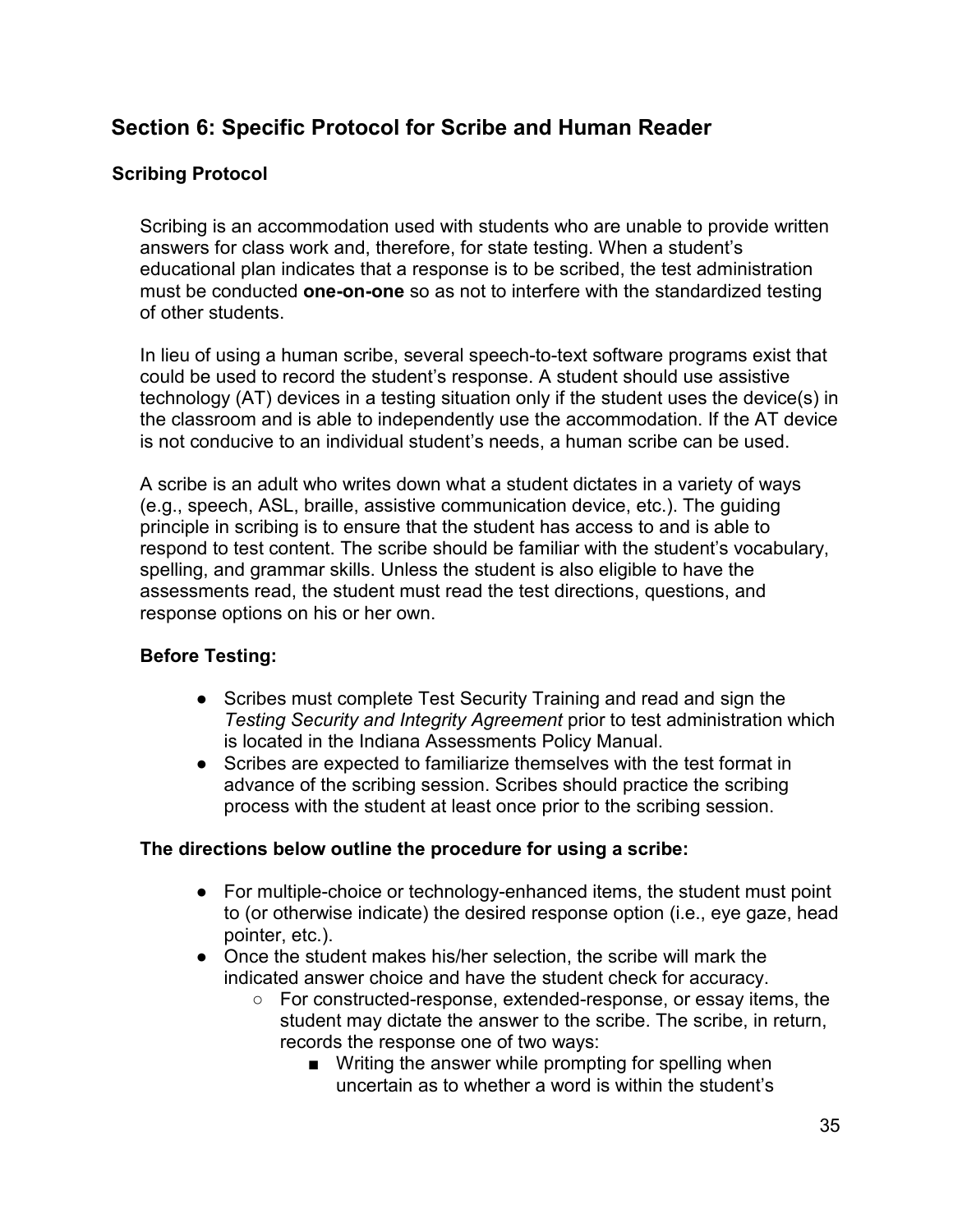vocabulary or spelling skill level (i.e. ask the student to spell the word as they desire the scribe to write it); or

■ Typing the student's response onto a computer while the student watches on the screen.

In either scenario, the student must review what the scribe has written to ensure accuracy and approval before advancing to the next question.

- The scribe may not coach or correct the student on:
	- $\circ$  the meaning of a word,
	- $\circ$  the spelling of a word, or
	- $\circ$  the punctuation of a sentence.
		- Capitalization or punctuation should not be included in the written responses unless instructed to do so by the student.
		- No presumption should be made as to whether the pause is indicative of a comma or other mark of punctuation unless so instructed by the student.
		- When the student has finished dictating, the written text is presented to the student for review. The student can indicate any necessary punctuation or capitalization.
		- The student may instruct the scribe to make other changes or additions (such as moving a sentence into another paragraph, adding an additional word or phrase, or correcting a spelling error).
		- Each scribed response should begin with the word "Scribe" in the response field.

#### **Considerations for students also using ASL or other sign system:**

- The scribe should be proficient in the sign system utilized (e.g., ASL) or the scribe should be working with an interpreter proficient in the sign system. The interpreter must complete Test Security Training and read and sign the *Testing Security and Integrity Agreement* prior to test administration which is located in the Indiana Assessments Policy Manual. **Interpreters must be school employed and certified.**
- When a constructed response is required, the interpreter should convey the meaning behind the student's indicated response, such as stating out loud to the TA the student's response.
- The interpreter/scribe should show the student the written response, but NOT sign the response to the student.
	- Probing or clarifying is allowed in the case of classifiers for students using ASL or other sign systems.
- Students may review the written or typed response on paper or on the computer screen and indicate any changes or revisions to the scribe.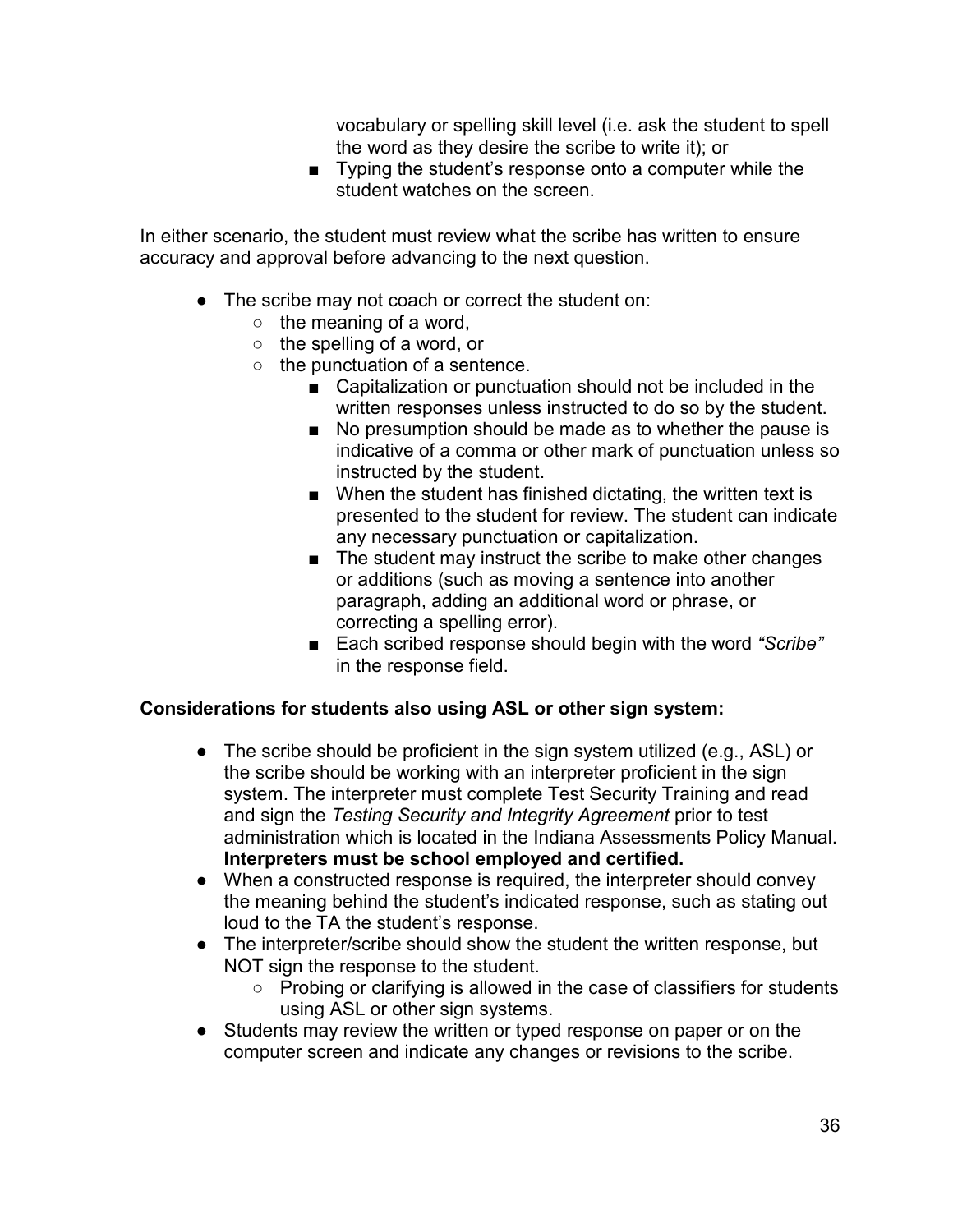### **Considerations for students using Braille:**

- The scribe should be proficient in reading (visually or tactually) braille in all braille codes used by the student.
- The scribe should enter the responses on paper or online exactly as the student has brailled. In addition to following the content specific guidelines above, errors in braille code should not be corrected.
- The scribe may ask for the student to read back brailled responses for clarification if the brailled response is difficult to read due to student corrections.
- Students may review the written or typed response on paper or on the computer screen by either using the scribe to read back the entered response or using assistive technology. Students may indicate any changes or revisions to the scribe.

### **After Testing:**

The scribe will submit online or paper-based student responses and collect scratch paper, rough drafts, and login information immediately at the end of the testing session and deliver it to the STC.

### <span id="page-36-0"></span>**Human Reader Protocol**

Scripts are required when a human reader is providing the read-aloud accommodation. A script must be ordered ahead of time and the human reader must follow the script verbatim. Reading comprehension questions are not presented orally, except for I AM assessments. Students taking the I AM assessment can utilize a Human Reader for a paper based assessment or online, but this accommodation must be in their IEP. The Human Reader accommodation for all other assessment is for a paper assessment only. A Human Reader CANNOT read aloud an online assessment unless it is for I Am and it is in the student's IEP. In addition, any question cannot be read aloud where oral presentation is noted as being prohibited.

### **All Subject Areas**

- This accommodation can be administered one-on-one or to a small group of students, provided that each student has this accommodation listed in the IEP or one of the other plans listed previously in this appendix. Ideally, the TA/Proctor will have worked with the student previously.
- The TA/Proctor must read the script word for word, exactly as written, using a neutral tone and no detectable changes in inflection.
- The TA/Proctor administering the read aloud accommodation should be attentive when reading the script so students are not inadvertently clued to a correct response or a response option is eliminated.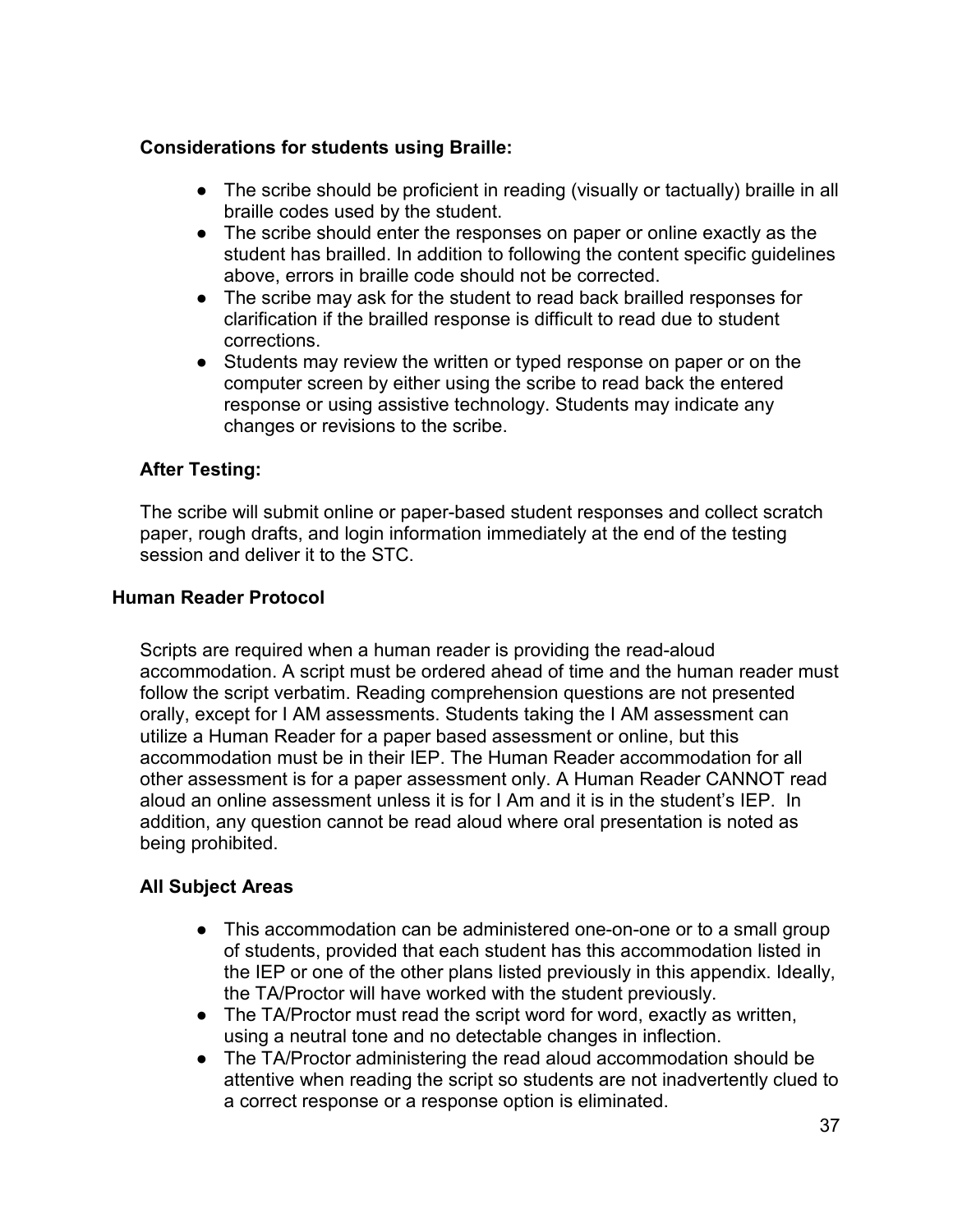- The TA/Proctor may reread the directions, questions, and response options at the student's request only.
- The TA/Proctor may review the script no more than the day before administering the read-aloud accommodation to ensure proper administration.

For statewide testing, schools are *expected* to utilize resource(s) that are provided for the test administration in order to maintain standardization and adhere to uniform administration procedures and conditions during an assessment*.* 

The read aloud accommodation for statewide testing should only be available to students who require it per their education plan. This accommodation is not intended to be provided to every student with poor reading skills, including those who can decode but have poor comprehension skills or those who simply have not been taught decoding skills.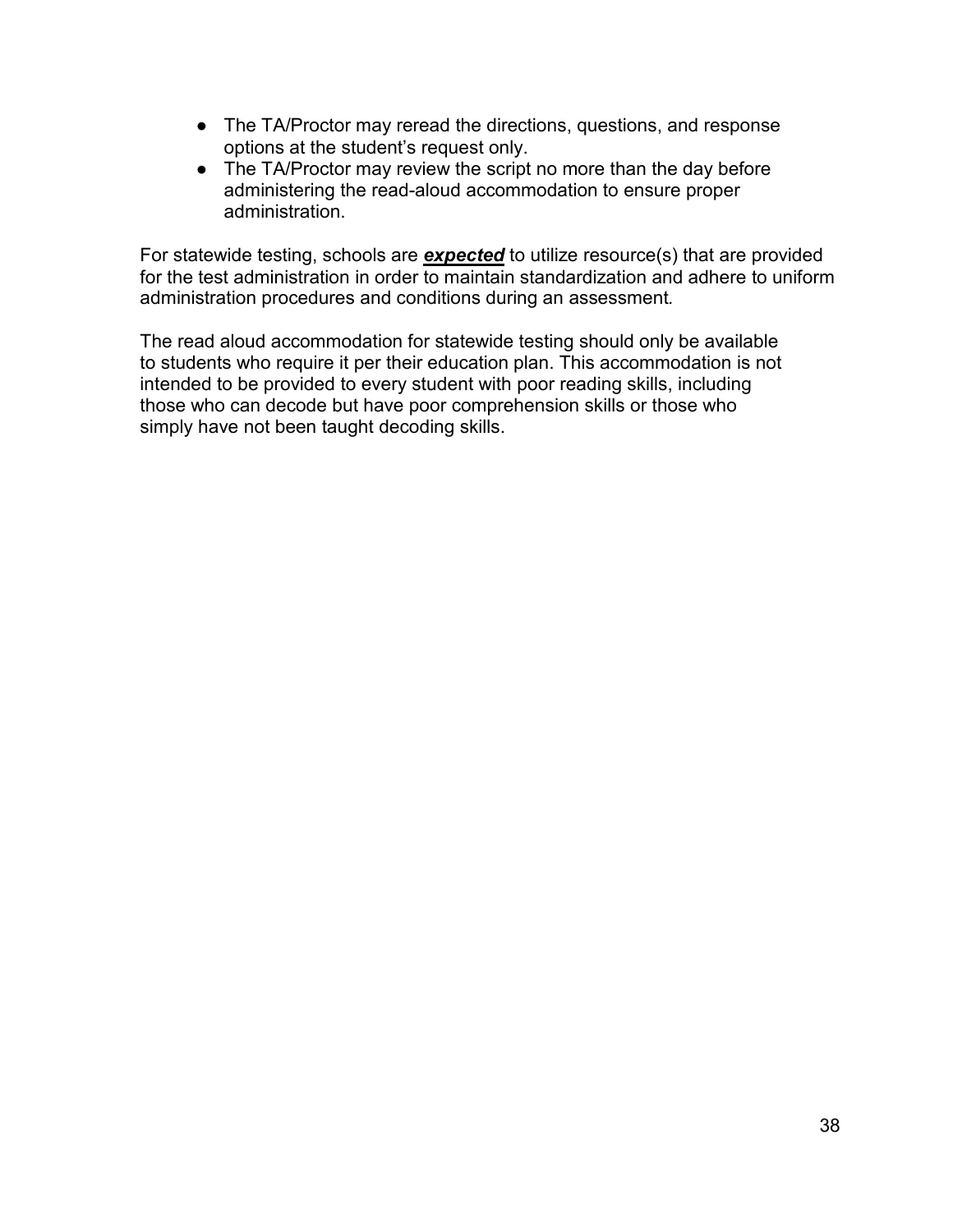### <span id="page-38-0"></span>**Section 7: Specific Guidance**

### <span id="page-38-1"></span>**Guidance on Spanish Translation and Glossaries**

The ILEARN Assessments for grades 3-8 have Spanish Translation (Stacked Spanish) and Glossaries available. The I AM Assessments for grades 3-8 and 10 have Spanish Translations available.

### **Spanish Translation:**

Eligible students literate in Spanish (see below) may benefit from stacked Spanish translations for Mathematics, Science, and Social Studies. This feature provides the student the full Spanish translation of directions and each test item above the original item in English. Students using the stacked Spanish translation are expected to respond in English. If a student also has Text-to-Speech (TTS) as an accommodation, only English will deploy for the TTS accommodation.

### **Language Glossaries:**

Eligible students (see below) may benefit from a glossary of translated terms for specific assessment items. Language glossaries in Spanish, Burmese, Arabic, Mandarin, and Vietnamese are provided for selected construct-irrelevant terms for Mathematics, Science, and Social Studies.

### **Eligible Students:**

Both stacked Spanish translation and translated language glossaries are designated features.

School staff familiar with the student's academic and linguistic background should determine appropriate language supports, taking the following student characteristics into account:

- WIDA ACCESS Oral Language proficiency level
- WIDA ACCESS Literacy proficiency level
- Formal education experiences
- Native language literacy skills
- Current language of instruction
- Presence of a disability

### **Eligible students include the following groups:**

- **English Learners –** Students who speak a language other than English but have not yet scored proficient on an English language proficiency assessment (placement or annual) and have an Individual Learning Plan  $(ILP)$ .
- **English Learners with Disabilities –** English Learners with disabilities have both an IEP and ILP. These students are eligible for accommodations through both plans to meet both their special education and language proficiency needs**.**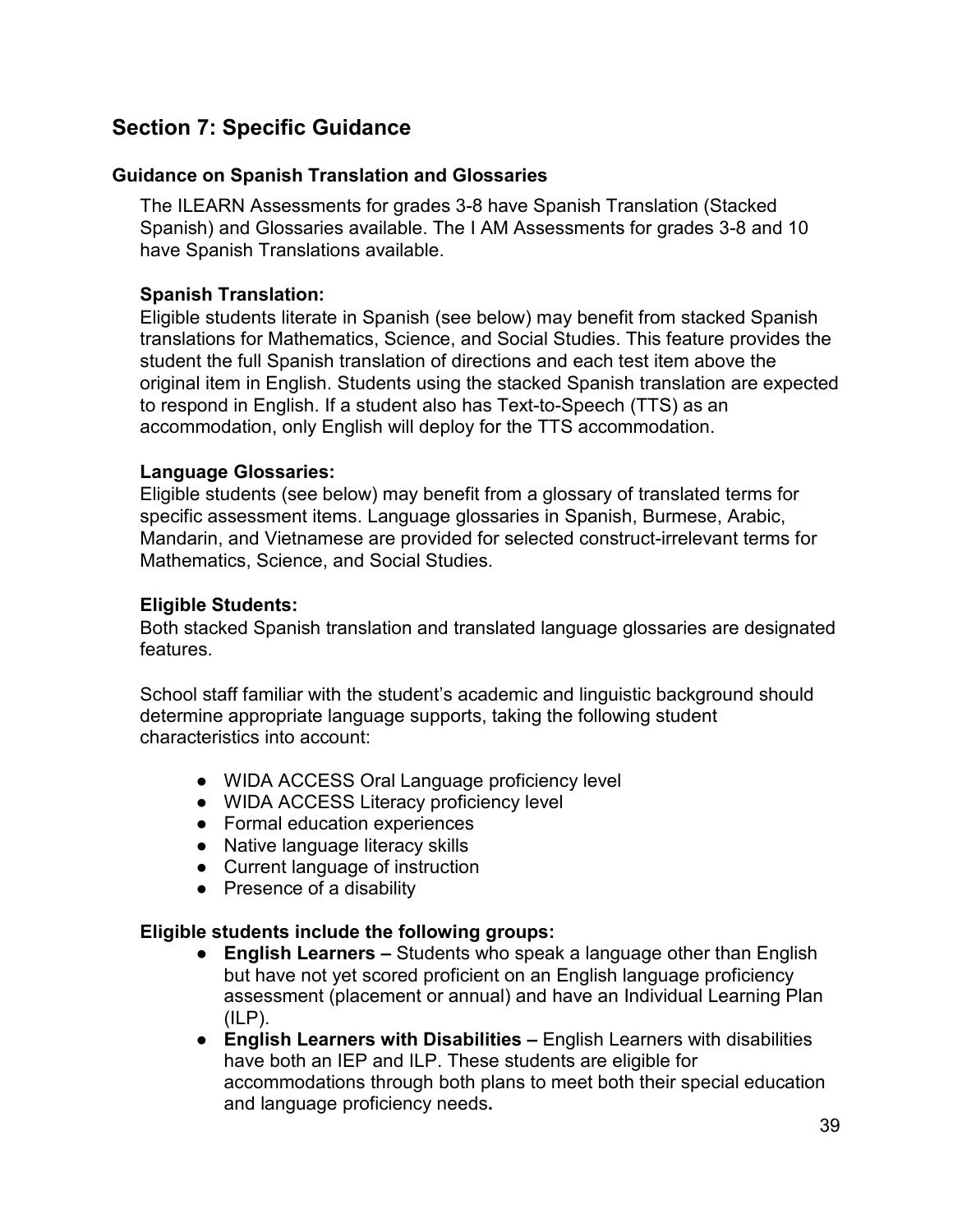- **Former English Learners –** Students who have exited English Learner status by scoring proficient on the annual English language proficiency assessment and no longer have an ILP**.**
- **Multilingual Students –** Multilingual students may be fluent in more than one language, regardless of home language or English Learner status.

Please note:

- Decisions to use a designated support should be made based on the individual's specific needs and not for particular student groups (e.g., providing Spanish glossaries to all Spanish-speaking students).
- Translation should not affect the construct being assessed and must reflect those supports that the student requires and uses when available during instruction and for assessments.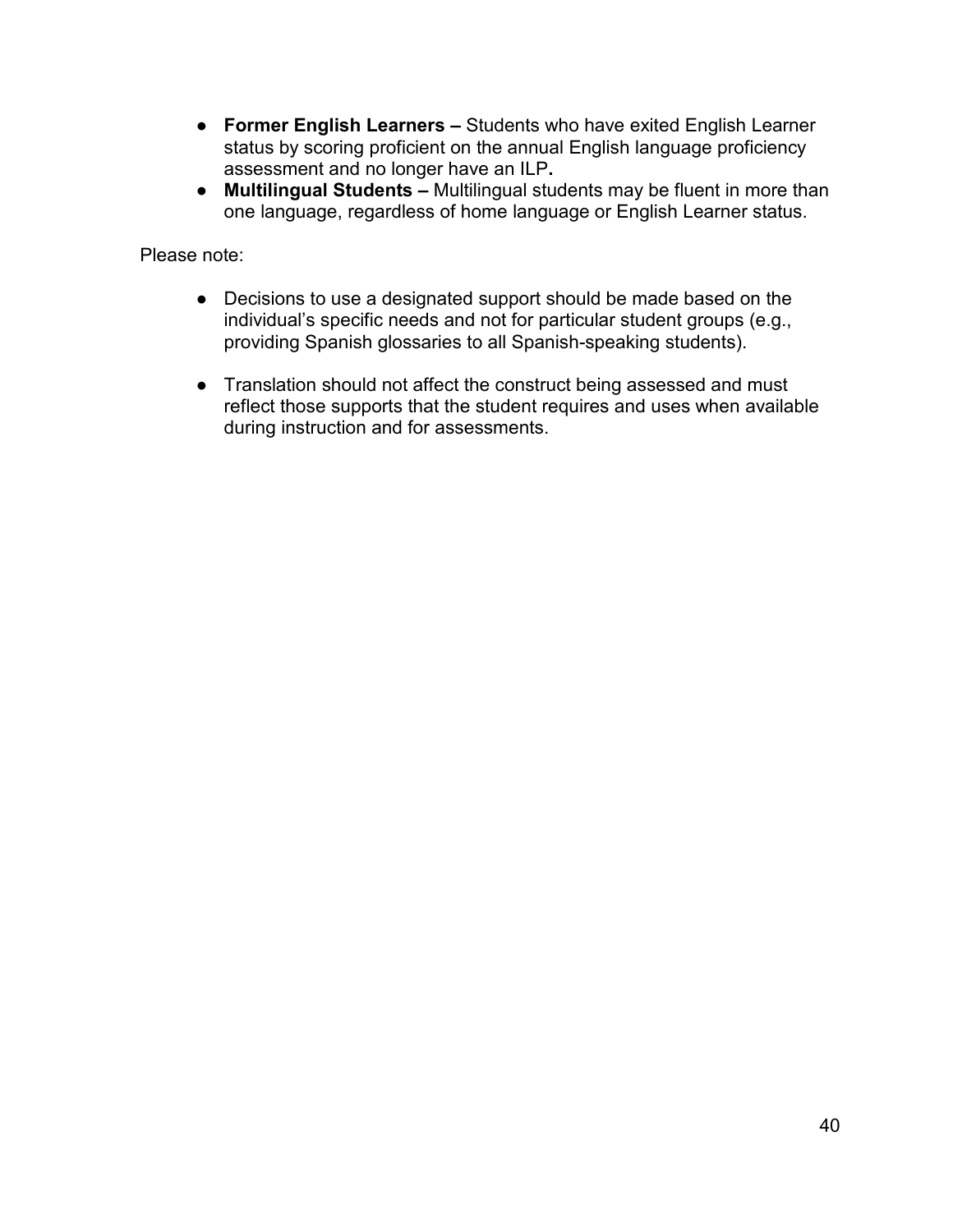### <span id="page-40-0"></span>**Use of Bilingual Dictionaries by English Learners on State Assessments**

IDOE permits word-to-word bilingual dictionaries for use on Indiana assessments as an accommodation for English Learners. However, use of a bilingual dictionary is not appropriate for all English Learner students. Students must meet the following requirements in order for a bilingual dictionary to be appropriate for use on state assessments:

- The student must be capable of reading in their native language;
- The student must be capable of reading words in English; and
- The student's ILP must document use of a bilingual word-to-word dictionary as an accommodation.

Schools must assure locally that bilingual dictionaries used by English Learners on state standardized tests meet specific criteria. Schools are not required to seek formal approval from IDOE for use. The criteria includes:

- Contain word-to-word translations only;
- Do not contain definitions and/or examples of English phrases; and
- Do not contain any additional information (e.g., visuals grammar, list of irregular verbs).

All schools are subject to possible monitoring of appropriate assessment practices by IDOE. Therefore, schools must be prepared to provide evidence that appropriate bilingual dictionaries were utilized. For guidance on choosing appropriate dictionaries, the following are examples that meet the aforementioned criteria:

| <b>Language: Dutch</b>                                                                                                                                                                                                                                   | Language: French                                                                                                                                                              |
|----------------------------------------------------------------------------------------------------------------------------------------------------------------------------------------------------------------------------------------------------------|-------------------------------------------------------------------------------------------------------------------------------------------------------------------------------|
| Title: Dutch-English/English-Dutch                                                                                                                                                                                                                       | <b>Title: English-French &amp; French-English</b>                                                                                                                             |
| <b>Concise Dictionary</b>                                                                                                                                                                                                                                | <b>Word-to-Word Dictionary</b>                                                                                                                                                |
| <b>Publisher: Hippocrene</b>                                                                                                                                                                                                                             | <b>Publisher: Bilingual Dictionaries, Inc.</b>                                                                                                                                |
| ISBN-10: 0870529102                                                                                                                                                                                                                                      | ISBN-10: 0933146361                                                                                                                                                           |
| ISBN-13: 978-0870529108                                                                                                                                                                                                                                  | ISBN-13: 978-0933146365                                                                                                                                                       |
| Language: Kinyarwanda<br>Title: English-Kinyarwanda Dictionary:<br>Kinyarwanda-English (Kinyarwanda and<br>English Edition)<br><b>Publisher: CreateSpace Independent</b><br><b>Publishing Platform</b><br>ISBN-10: 1449527485<br>ISBN-13: 978-1449527488 | Language: Spanish<br>Title: Word-for-Word English-Spanish<br>Spanish-English Dictionary<br><b>Publisher: Harper Collins</b><br>ISBN 10: 0061774375<br>ISBN-13: 978-0061774379 |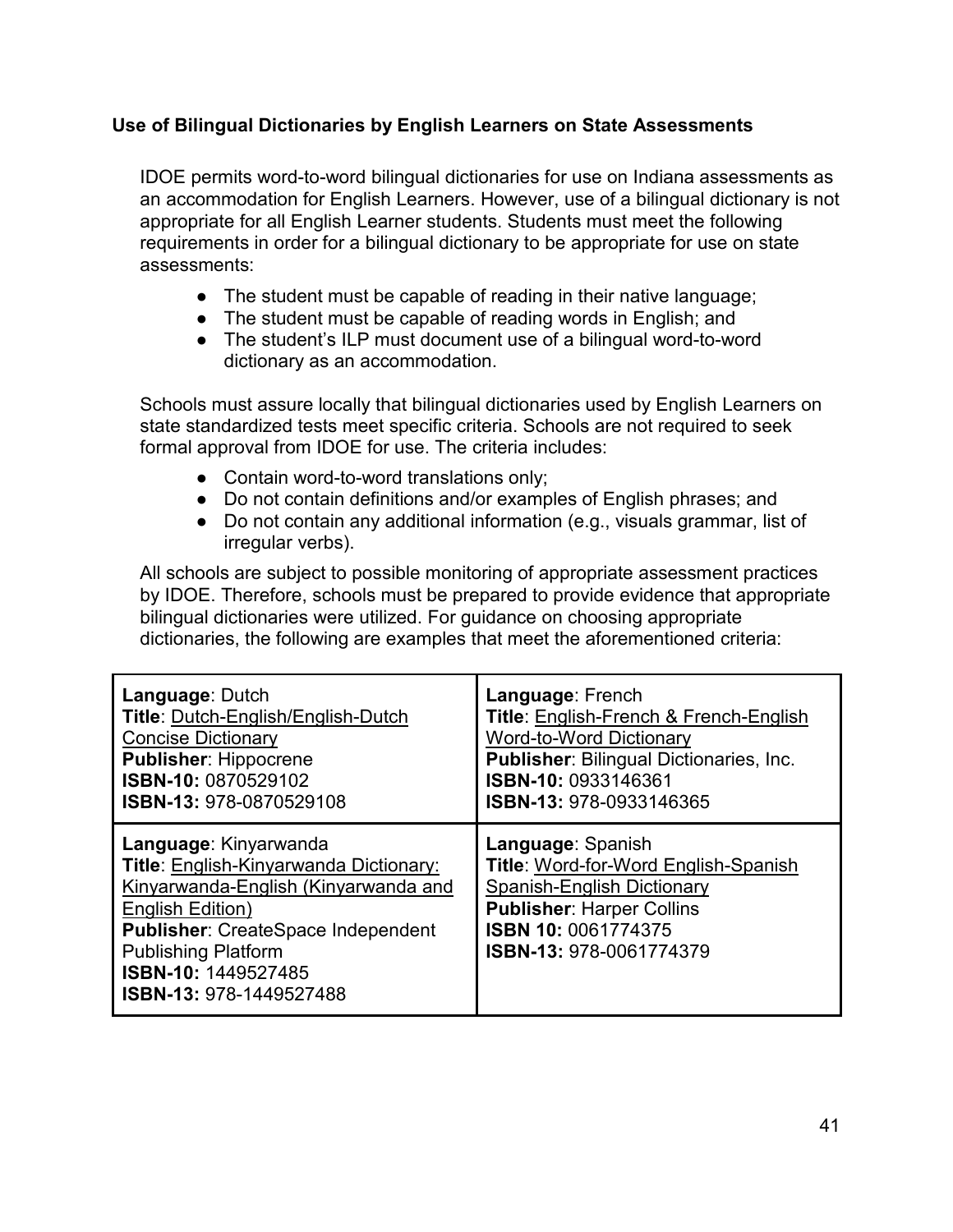The Chin language, commonly spoken by students from Burma, does not have a widely-published word-to-word bilingual dictionary. If you are in need of a Chin dictionary, please contact MSD Perry Township English Learner Department at 317- 789-3700. If you are in need of a dictionary and cannot locate an appropriate option, have questions or concerns, or need additional guidance, please contact OSA at [inassessments@doe.in.gov.](mailto:inassessments@doe.in.gov)

### **Print on Demand**

Print on demand is a tool that can be utilized for students with an identified need, and is typically used for students with low vision. The intent of the tool is to enable a student to request a paper copy of an individual online test item that might be difficult for the student to interpret in an online environment. For example, if a student who is unable to read a graph online (even with the Zoom features), they may need to print the singular item. Utilizing the print on demand functionality is not equivalent to a paper version due to its adaptive nature. A very small number of students may need this accommodation. Any student using this accommodation will need additional time to complete the assessment, must be tested individually, and must have permissive mode turned on. The student, TA, or Proctor must transcribe student responses for any items into the online system at the time of testing before the student may advance to the next item. This would include multiple-choice, performance task items and mathematics equation/numeric response items. Due to the increased security risks associated with this tool, this tool requires that two adults (one TA and one Proctor) to administer the assessment to the individual student. It is not possible to utilize this tool in a group setting due to the security risks involved.

If students require multiple items in a paper format, they should receive a paper form instead of the online assessment.

### **Identifying Eligible Students**

Print on demand is an accommodation available *only* for students with an IEP or Section 504 Plan who normally participate in online assessments. The decision to allow students to use the print on demand accommodation must be made on an individual basis. A corporation or school must report this accommodation for the student in the IIEP or DOE-TA.

### **Ensuring Proper Use**

OSA will contact CTCs at least 1 month prior to the test window with information relating to the required process and *Fidelity Assurance Agreement*. CTCs of schools reporting the print on demand accommodation for one or more students must sign a *Fidelity Assurance Agreement* acknowledging intent to follow the required procedures (outlined below) before, during and after testing.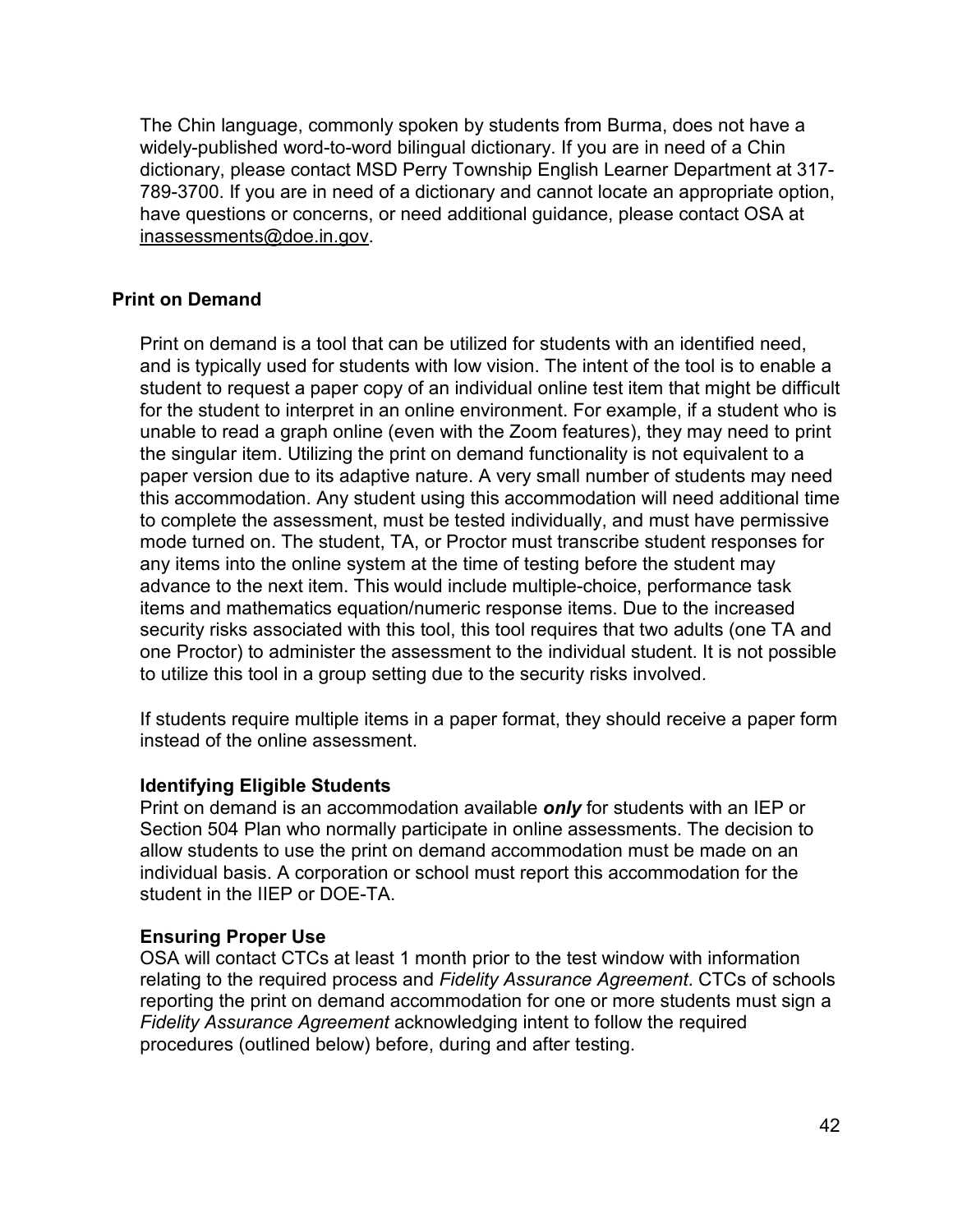### **Before Testing:**

The CTC and School Test Coordinator (STC) will develop test security management that includes:

- Setting up a secure location of the printer. This must be a dedicated printer or one that is password protected. It must be located in the testing room.
- Clarifying local testing staff roles and responsibilities. A proctor or second TA must be assigned to the testing area. **The TA must never leave the testing room.**
- The student and the TA must rehearse this process before the actual test window, and the CTC and STC will ensure this step takes place.

### **During Testing:**

Before the TA approves the student's request to print a test item (including stimulus or passage, if needed) the TA must ensure that the printer is on and is monitored by staff who have signed the *Indiana Testing Security and Integrity Agreement* and completed test security training.

- 1. The student sends a print request to the TA for an item.
- 2. The TA approves the student's print request and allows the item to print to a predetermined secure location.
- 3. Once printed, the Proctor retrieves the printed item from the secure printer and provides the printed page to the student.
- 4. The student responds to the item on the printed page.
- 5. The student or TA transcribes the student's response into the online system.
- 6. The student proceeds to the next item in the assessment.
- 7. This process repeats for each item, as directed by the student.
- 8. The TA must collect the printed item after the student enters his or her response online and securely retain the printed item to check in to the STC according to the test schedule for a given day.

### **After Testing:**

All printed materials resulting from the student's print on demand test administration must be provided to the STC for secure storage (until the end of the day) immediately following the completion of the student's test session. The STC must collect the TA's signature and document the date, time, test segment, and content area of the printed test items upon the TA's submission of the items. The STC must securely destroy the print on demand test items at the end of each testing day. Documentation of secure destruction must be kept on file (the signature of the STC and another school administrator serving as a witness confirming the date, time, and method of destruction will suffice). Printed test items, stimuli, and/or passages must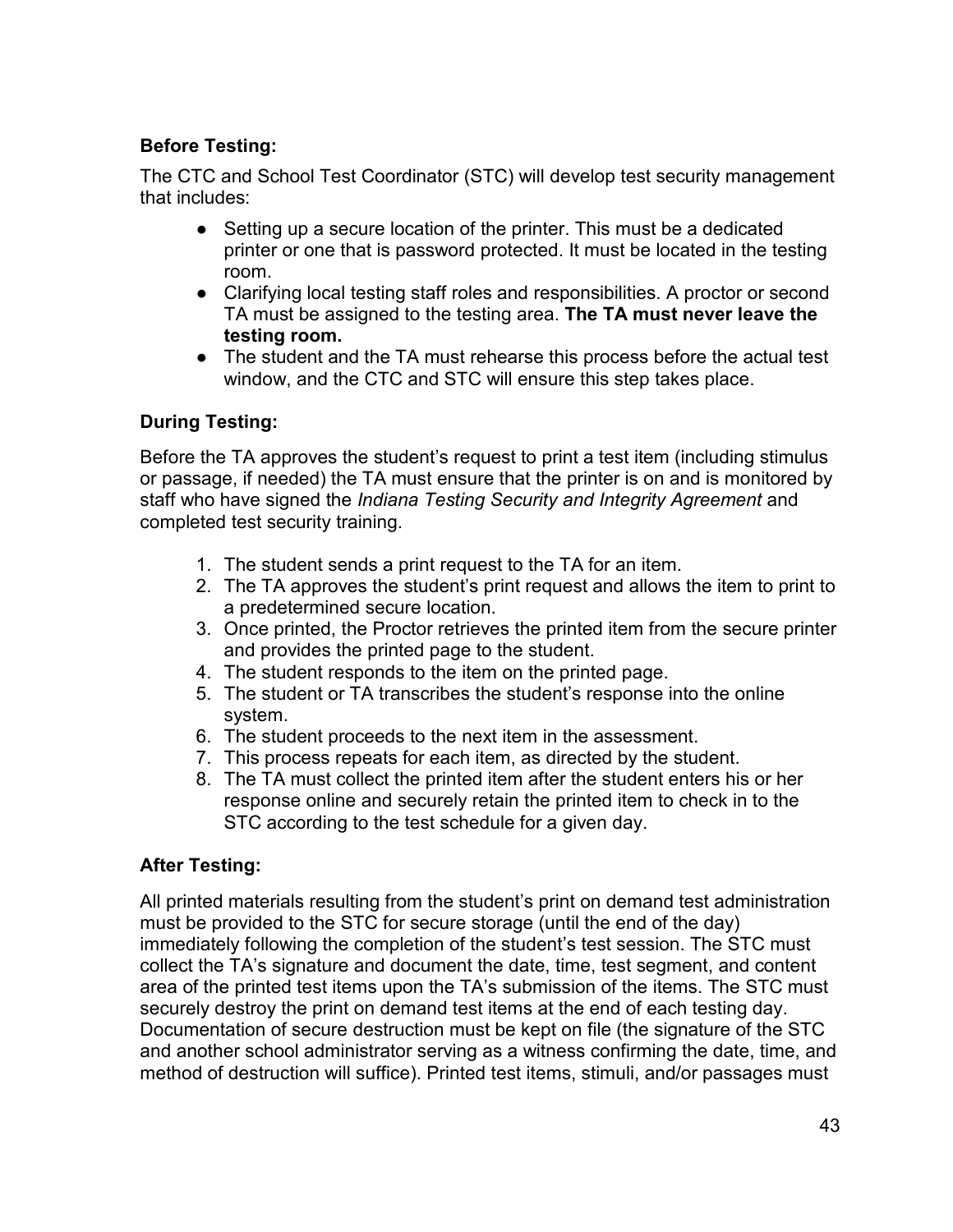not be kept for future test sessions. Any breach of this guidance will require submission of test security documentation to IDOE.

### **[Fidelity Assurance Form](https://form.jotform.com/91536578151967)**

If a student is using speech-to-text software that requires active connection to the internet and/or contains prohibited features that CANNOT be disabled, the CTC must submit a *Fidelity Assurance Form* to OSA. Questions regarding speech-to-text should be directed to the Office of Assessment at [INassessments@doe.in.gov](mailto:INassessments@doe.in.gov) or (317)232-9050.

**Protocol for the Presence of a Medical Support During Testing.** If a student has the need for a medical support during testing, the following protocol must be implemented.

- The need for a student to have a medical support (e.g., Glucose Monitor, cell phone, smart watch) for a medical purpose during testing must be documented in the student's formal plan (e.g., IEP, Section 504 plan, etc.) in advance of testing. In the event the school is monitored by IDOE, this documentation may be requested.
- The CTC must complete and submit a *Fidelity Assurance Form* to IDOE.
- The medical support cannot be visible during testing unless there is a medical need that requires this.
- A Proctor must be present in the testing room (along with a TA).
	- The Proctor must be next to/near the student and monitor the student to ensure the student is not accessing the support for anything unless there is a medical need (in this case, testing should be paused or stopped to allow the student to receive medical attention).
- Once testing is finished:
	- The student's support must be checked (parents may need to be contacted for assistance) to review email, text messages, or any other social media outlets that were accessible on the student's support to ensure the support was not used as a resource and testing information was not videoed, photographed, referenced, obtained, shared on social media, or sent to others.
	- The Proctor (or TA in a 1:1 testing situation) must develop a signed and dated written statement verifying the monitoring of the student during testing and confirming the student's support was checked after testing to confirm there were no test security concerns.
		- This statement must be provided to the STC and CTC and kept on file locally. In the event the school is monitored by IDOE, this documentation may be requested.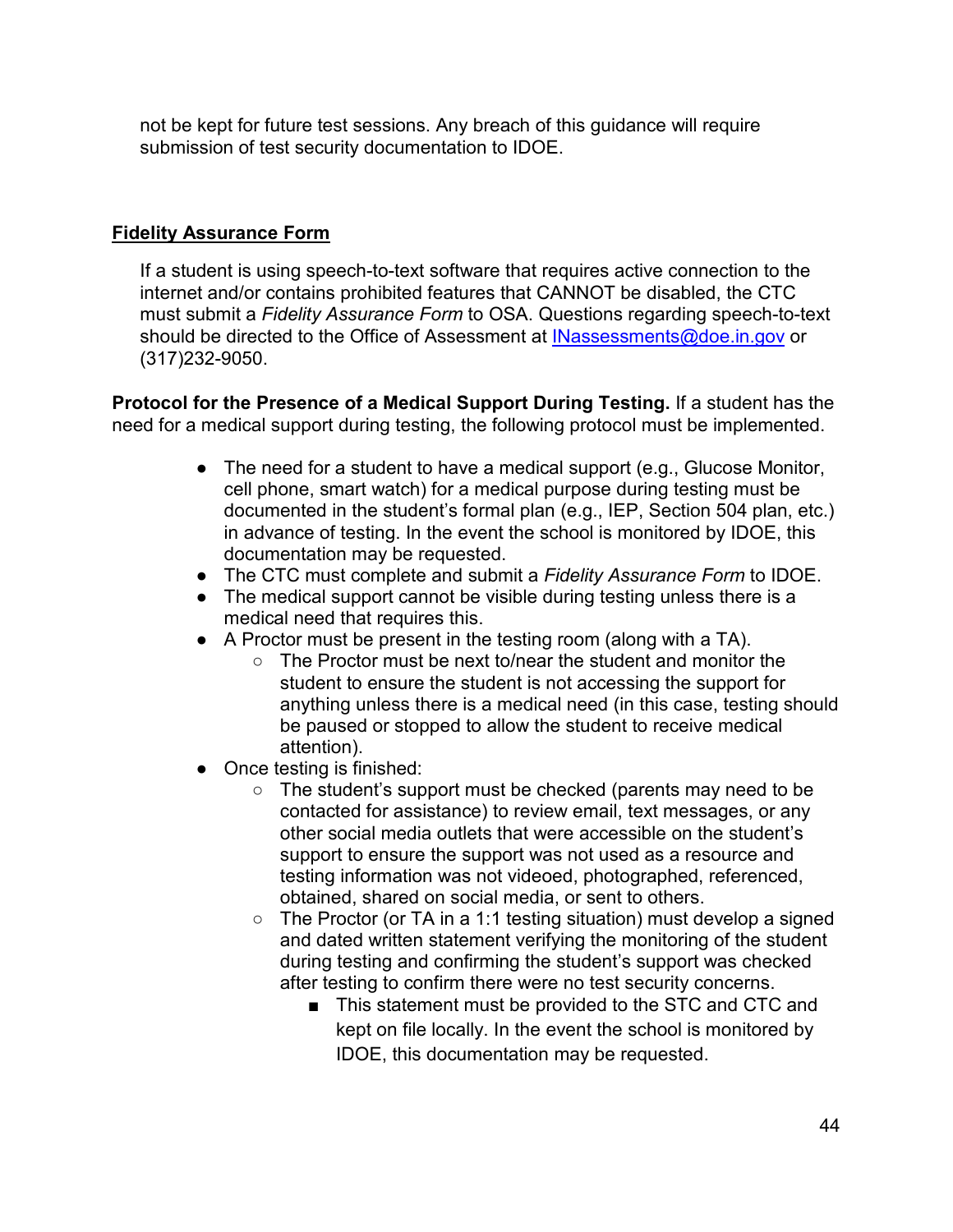### **Permissive Mode:**

For students requiring assistive technology, the AIR Secure Browser provides the option for assessments to be taken in less restrictive environments. This feature is known as Permissive Mode.

Permissive Mode is an accommodation option that allows students to use accessibility software in addition to the AIR Secure Browser. Using MacOS and Windows, students testing in Permissive Mode can have moderated access to the system outside of the AIR Secure Browser. This allows students who need accessibility tools to navigate seamlessly between the AIR Secure Browser and approved applications that suit their test-taking needs.

**NOTE:** Accessibility software must be certified for use with TDS, and forbidden applications will still not be allowed to run. Permissive mode requires careful monitoring to ensure outside content is not be accessed by the student. Students should be tested individually when they're using assistive technology devices that could be disruptive to other students such as Speech-to-text software. The following protocol must be implemented.

- The CTC must complete and submit a *Fidelity Assurance Form* to IDOE.
- A Proctor must be present in the testing room (along with a TA).
	- The Proctor must be next to/near the student and monitor the student to ensure the student is not accessing the device for anything.
	- $\circ$  If the student is being tested individually, then only the TA is necessary.
- Once testing is finished:
	- The student's device must be checked to ensure the device was not used as a resource and testing information was not videoed, photographed, referenced, obtained, shared on social media, or sent to others.
	- $\circ$  The Proctor (or TA in a 1:1 testing situation) must develop a signed and dated written statement verifying the monitoring of the student during testing and confirming the student's device was checked after testing to confirm there were no test security concerns.
		- This statement must be provided to the STC and CTC and kept on file locally. In the event the school is monitored by IDOE, this documentation may be requested.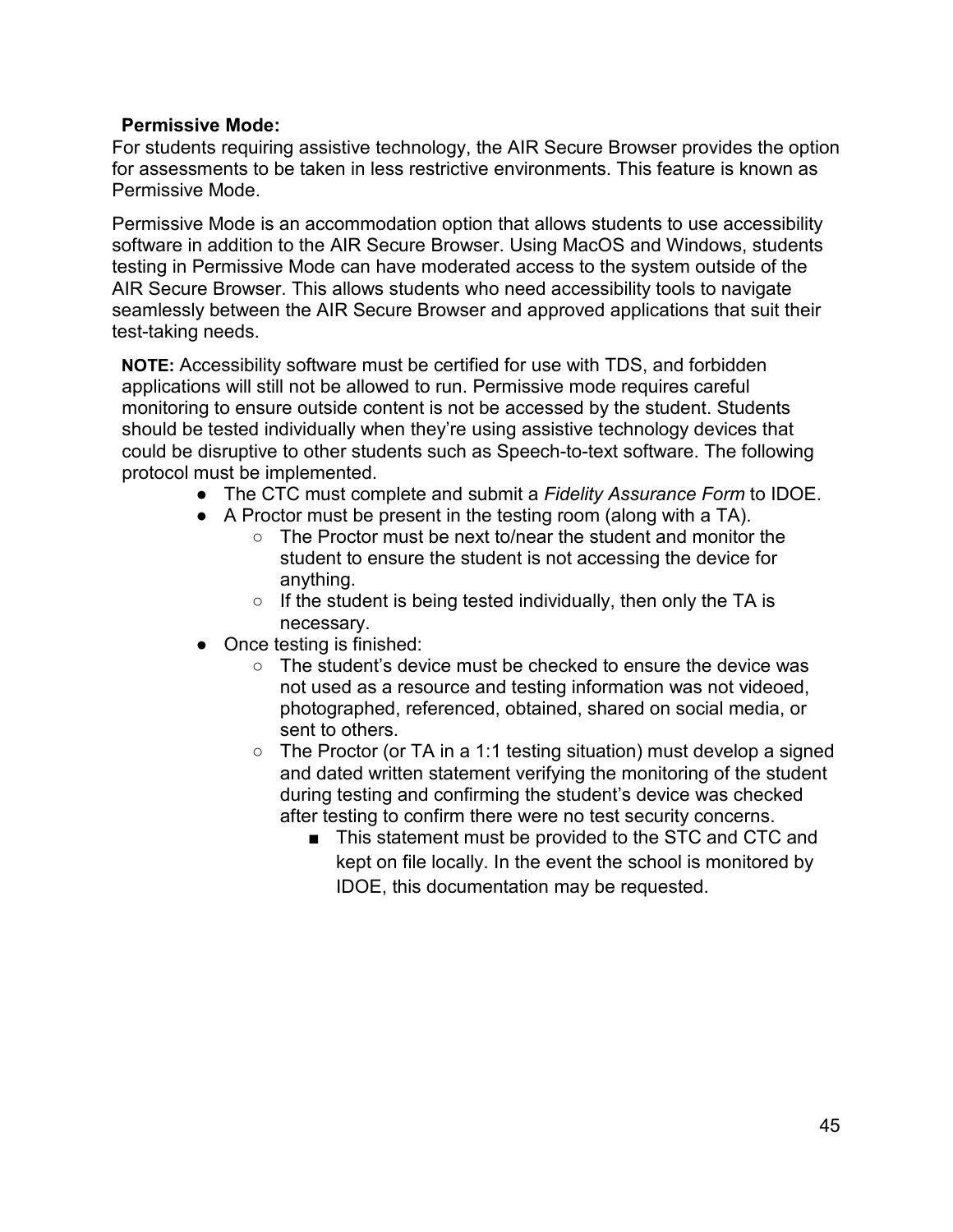### <span id="page-45-0"></span>**Section 8: PATINS Project**

## **PATI NS**

The Promoting Achievement through Technology and Instruction for all Students (PATINS) Project [\(http://www.patinsproject.com/\)](http://www.patinsproject.com/) is a state-wide technical assistance network for the provision of assistive/accessible technology for assisting local educational agencies in the utilization and creation of accessible learning environments and instructional materials. As a sole source provider for the Indiana Department of Administration and IDOE, the PATINS Project provides a complete state National Instructional Materials Accessibility Standard (NIMAS) delivery process, inclusive of assistive and accessible technologies, designed to support IDOE and schools in addressing the statutory and final regulatory requirements of the Individuals with Disabilities Education Act of 2004.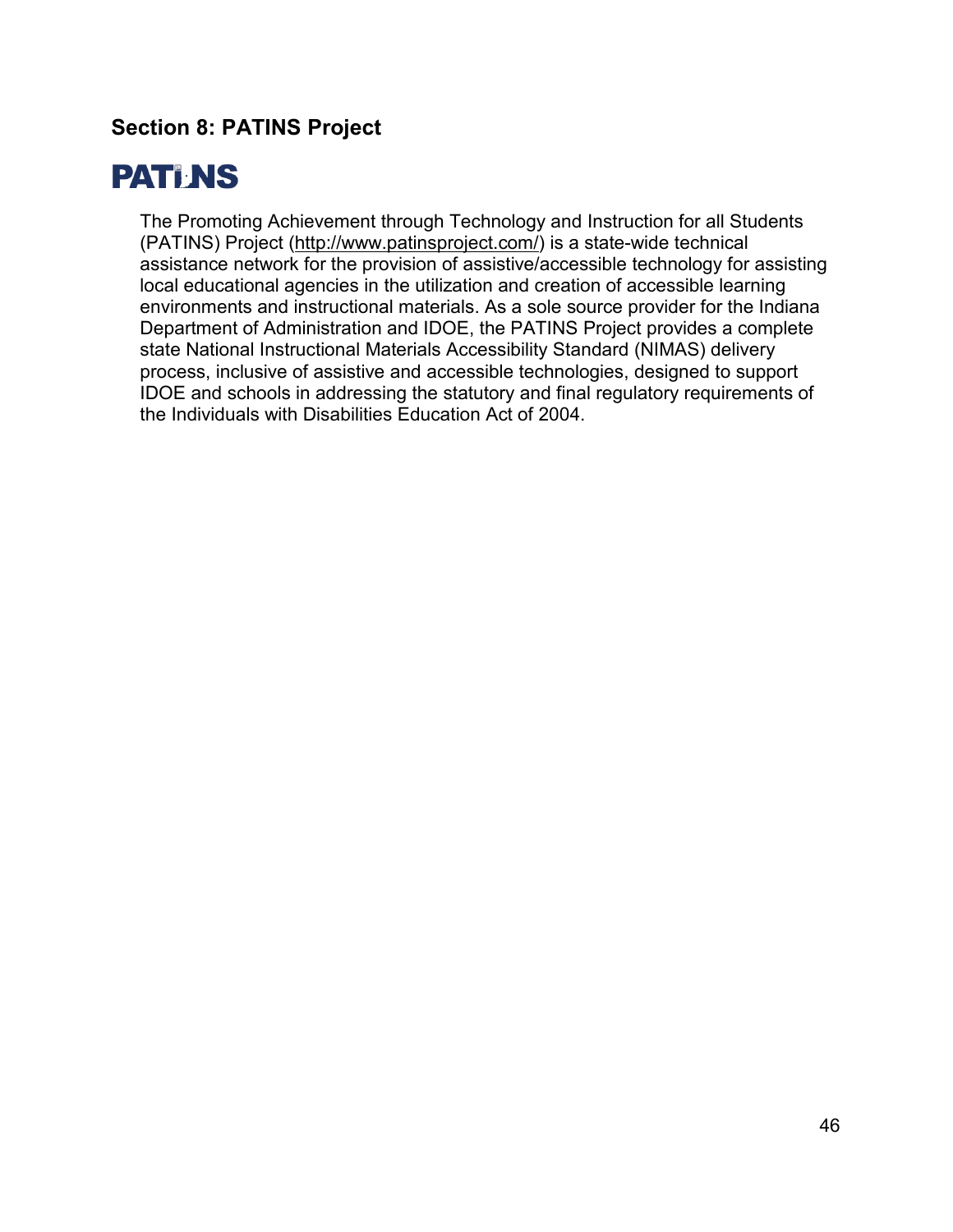### **Change History**

This section contains a history of change made to the Accessibility and Accommodations Guidance from the prior version. Pages noted are from previous version.

| <b>Version</b>   | Page Number(s)      | <b>Changes</b>                                                                                                                                                                                                                                                                          |
|------------------|---------------------|-----------------------------------------------------------------------------------------------------------------------------------------------------------------------------------------------------------------------------------------------------------------------------------------|
| October 21, 2019 | Page 7              | Added Notepad for IREAD-3                                                                                                                                                                                                                                                               |
|                  | Page 7 and Page 9   | <b>Removed Rulers for</b><br>$\bullet$<br>ISTEP+<br><b>Removed Mathematics</b><br>Tools for ISTEP+                                                                                                                                                                                      |
|                  | Page 7              | Added Global Notes as a<br>universal feature                                                                                                                                                                                                                                            |
|                  | Page 16             | Added EL accommodations                                                                                                                                                                                                                                                                 |
|                  | Page 18             | Removed audio transcripts<br>from ILEARN Biology and<br>U.S. Government                                                                                                                                                                                                                 |
|                  | Page 17 and Page 21 | Added accommodated fixed<br>form language                                                                                                                                                                                                                                               |
|                  | Page 18             | <b>Removed Hundreds</b><br><b>Chart from ILEARN</b><br>Biology<br>Added student-provided<br>access to own<br>resources (tactile<br>symbols, raised lined<br>graph paper) for I AM<br>Removed braille<br>٠<br>transcript for audio<br>items for ILEARN<br>Biology and U.S.<br>Government |
|                  | Page 19             | • Removed student<br>provided with extended<br>testing time for test<br>sessions                                                                                                                                                                                                        |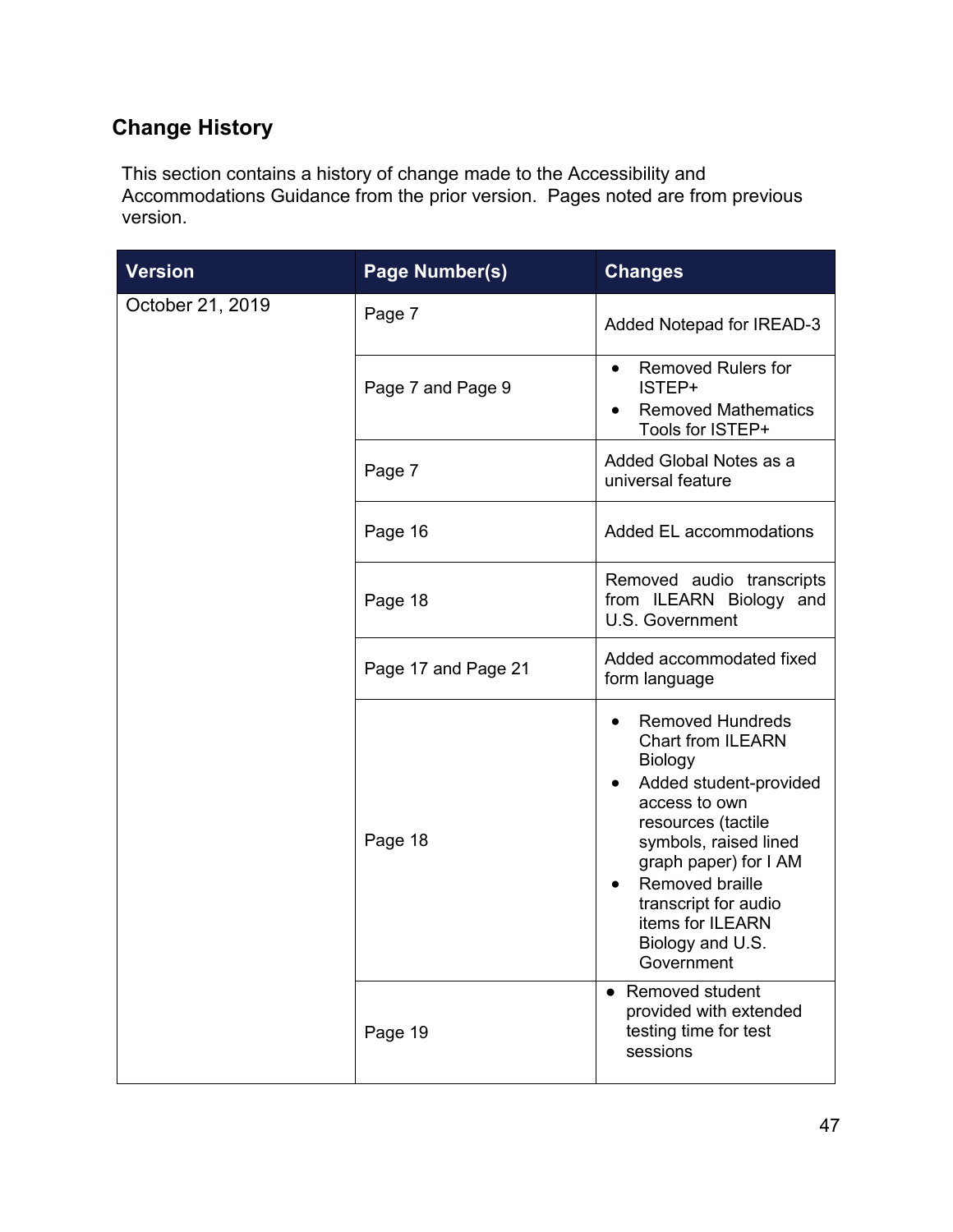|          | Page 21         | Added audio transcriptions<br>definition                                                                                                                                                    |
|----------|-----------------|---------------------------------------------------------------------------------------------------------------------------------------------------------------------------------------------|
|          | Page 22         | Added use of a handheld<br>calculator for grade 4<br>Science                                                                                                                                |
|          | Page 44         | <b>Added Permissive Mode</b><br>guidelines                                                                                                                                                  |
| 02/24/20 | Pages 7         | Added read aloud to self and<br>additional breaks as<br>universal features for I AM.                                                                                                        |
|          | Page 16         | Renamed additional breaks<br>with Student is provided with<br>additional breaks.                                                                                                            |
|          | Page 17         | <b>Removed Accommodated</b><br>Fixed Form from I AM.                                                                                                                                        |
|          | Page 17         | <b>Removed Permissive Mode</b><br>from IREAD-3                                                                                                                                              |
|          | Page 17         | Added language the<br>Refreshable Braille and<br>Embosser are designated<br>features in TIDE.                                                                                               |
|          | Pages 18 and 21 | <b>Added ILEARN Spanish</b><br>Booklets as a Non-<br>embedded accommodation                                                                                                                 |
|          | Page 22         | Removed Human reader for<br>online. (I AM is the only<br>assessment that allows a<br>Human reader with a<br>reader's script online). The<br>accommodations must be in<br>the student's IEP. |
|          | Page 22         | Added language that<br>Multiplication Table is<br>allowed for ILEARN Science<br>grades 4 and 6, ILEARN<br>Mathematics grades 3-8,<br>and ILEARN Biology.                                    |
|          | Page 22         | Added language that<br>Hundreds Chart is allowed<br>for ILEARN Science grades<br>4 and 6.                                                                                                   |
|          | Page 29         | Added requirement to submit<br>a non-standard<br>accommodation request<br>form to request EM<br>accommodation for WIDA.                                                                     |